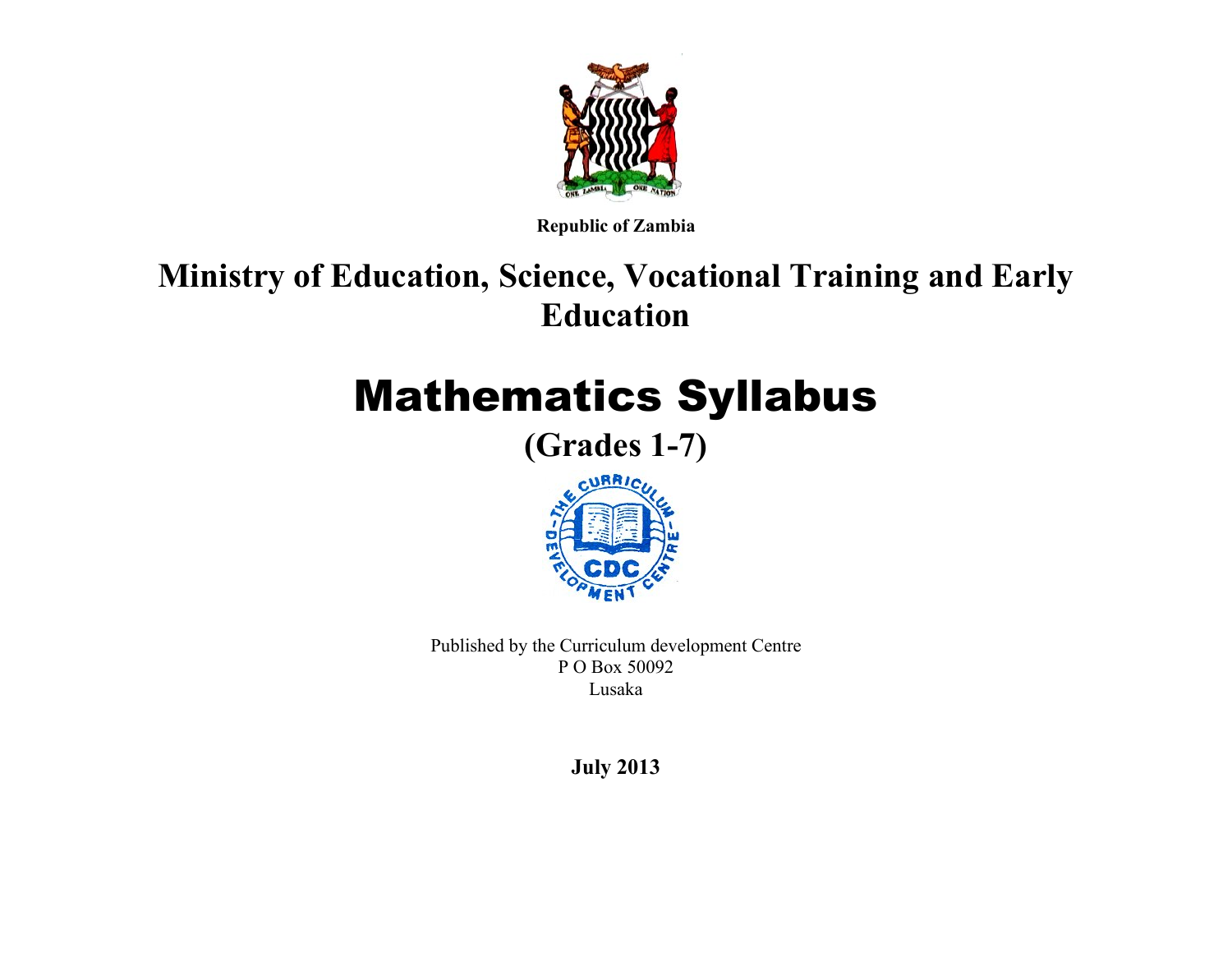## **COPYRIGHT**

#### **© Curriculum Development Centre, 2013**

All rights reserved. No part of this publication may be reproduced, stored in a retrieval system, or transmitted in any form or by any means, electronic, mechanical, photocopying, recording or otherwise without prior written permission of the Publisher.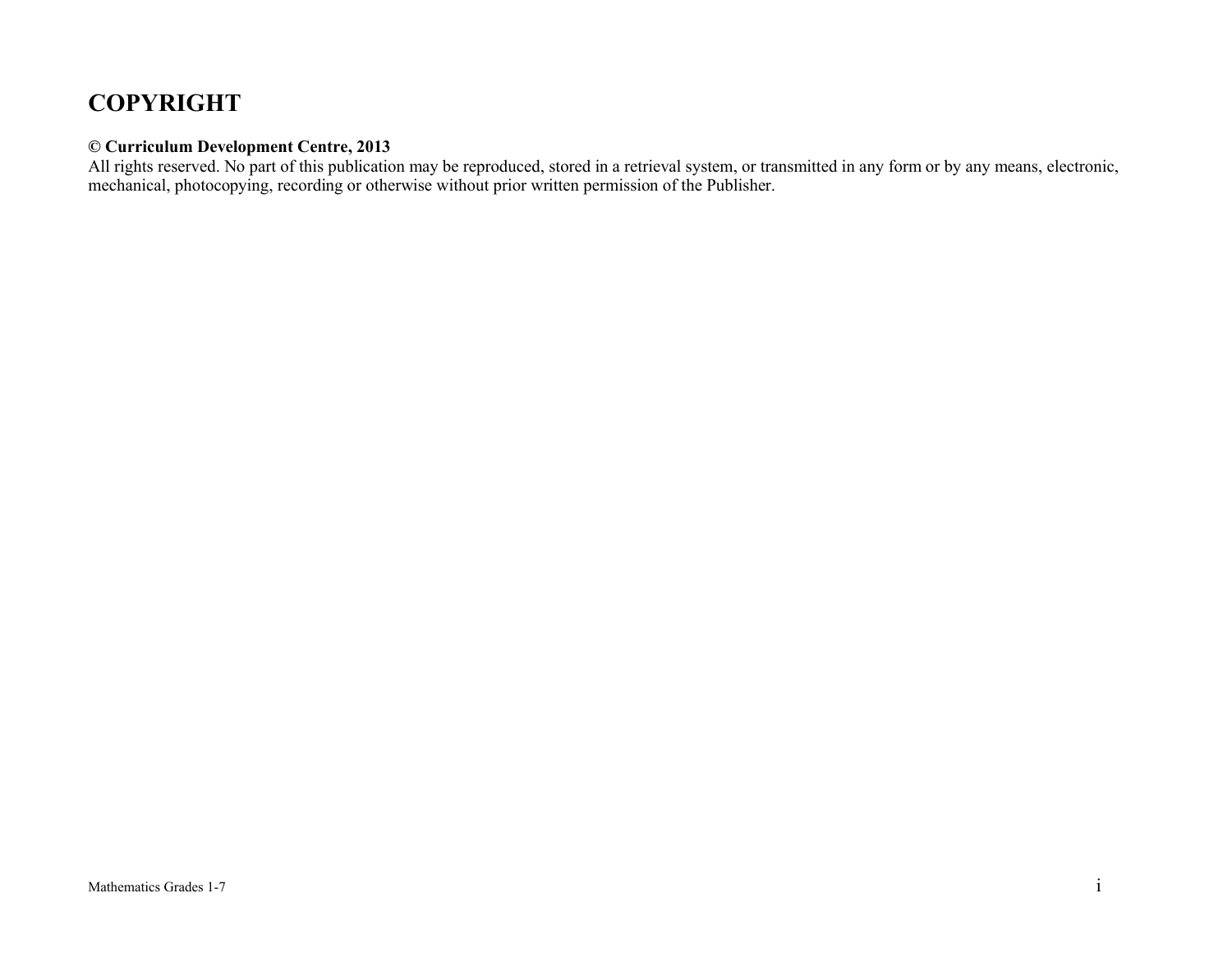# **VISION**

Quality, lifelong education for all which is accessible, inclusive and relevant to individual, national and global needs and value systems.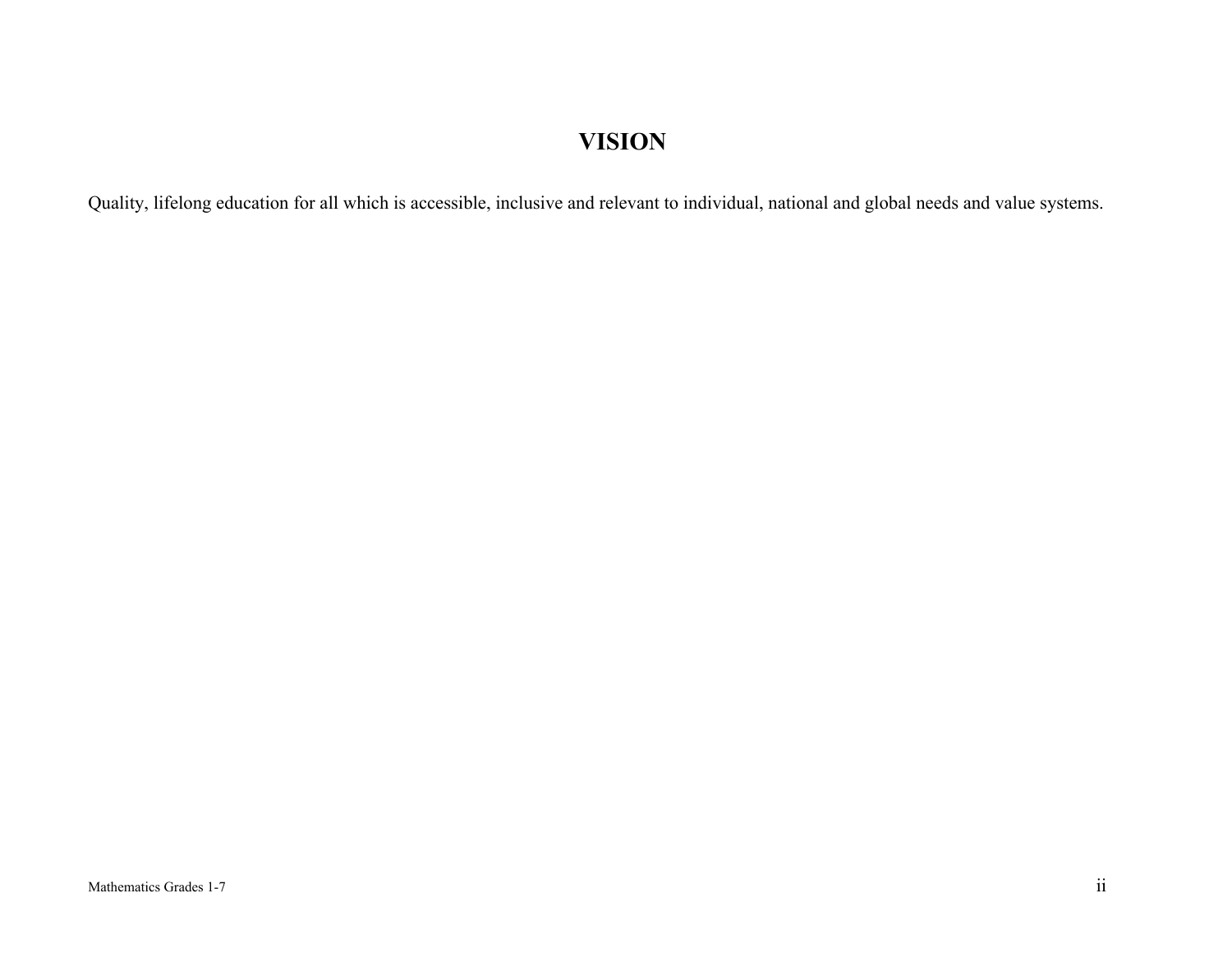### **TABLE OF CONTENTS**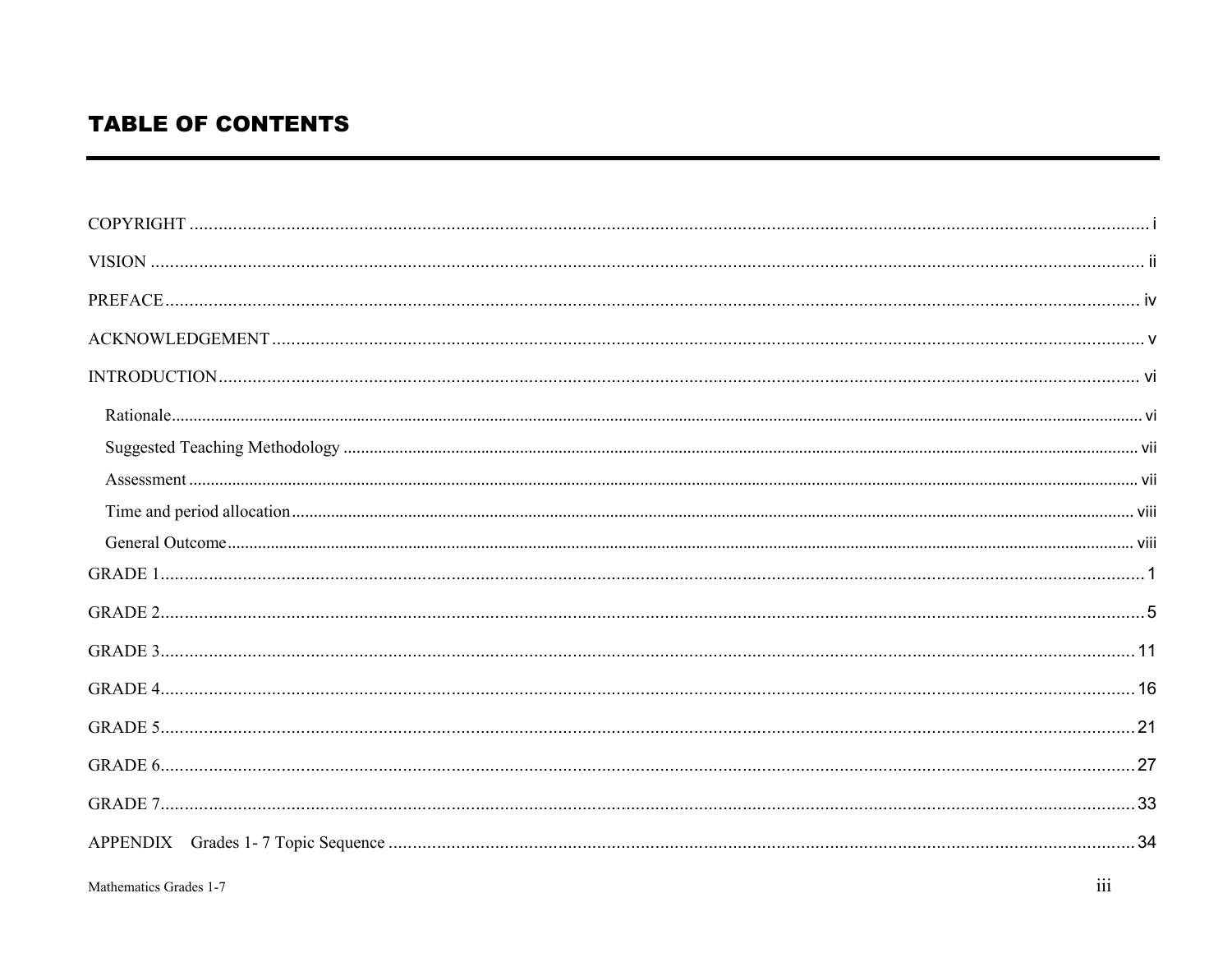### **PREFACE**

The syllabus was produced as a result of the Curriculum review process carried out by the Ministry of Education, Science, Vocational Training and Early Education under the auspices of the Curriculum Development Centre (CDC). The curriculum reform process started way back in 1999 when the Ministry of Education commissioned five (5) curriculum studies which were conducted by the University of Zambia. These studies were followed by a review of the lower and middle basic and primary teacher education curriculum. In 2005 the upper basic education National survey was conducted and information from learners, parents, teachers, school managers, educational administrators, tertiary institutions traditional leaders civic leaders and various stakeholders in education was collected to help design a relevant curriculum..

The recommendations provided by various stakeholders during the Upper Basic Education National survey of 2005 and National symposium on curriculum held in June 2009 guided the review process.

The review was necessitated by the need to provide an education system that would not only incorporate latest social, economic, technological and political developments but also equip learners with vital knowledge, skills and values that are necessary to contribute to the attainment of Vision 2030.

The syllabus has been reviewed in line with the Outcome Based Education principles which seek to link education to real life experiences that give learners skills to access, criticize analyze and practically apply knowledge that help them gain life skills. Its competences and general outcomes are the expected outcomes to be attained by the learners through the acquisition of knowledge, skills, techniques and values which are very important for the total development of the individual and the nation as a whole.

Effective implementation of Outcome Based Education requires that the following principles be observed: clarity of focus, Reflective designing, setting high expectations for all learners and appropriate opportunities.

It is my sincere hope that this Outcome Based syllabus will greatly improve the quality of education provided at Grade 8 and 9 level as defined and recommended in various policy documents including Educating Our Future`1996 and the `Zambia Education Curriculum Framework `2013.

Chishimba Nkosha (Mr.) Permanent Secretary, MINISTRY OF EDUCATION, SCIENCE, VOCATIONAL TRAINING AND EARLY EDUCATION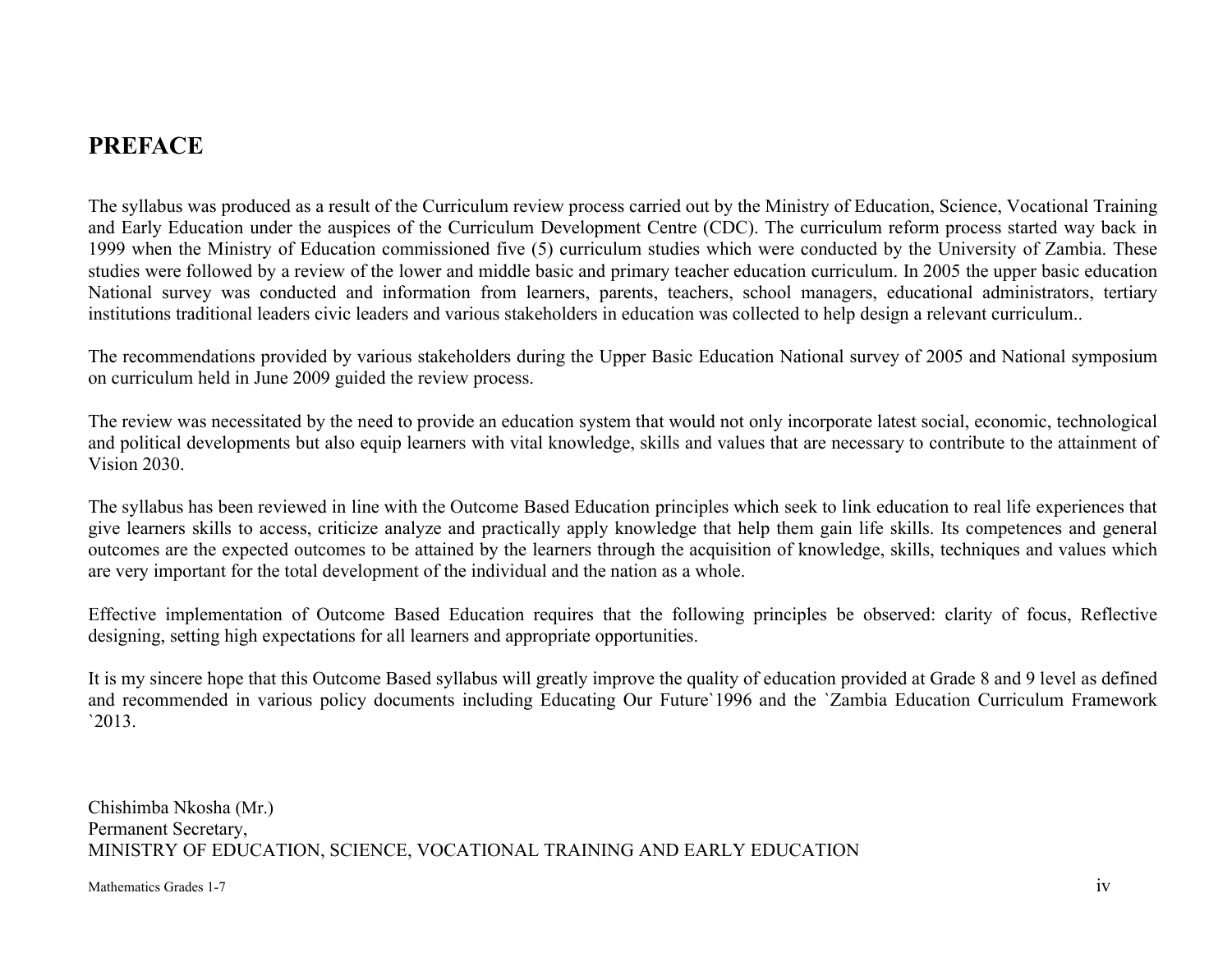### **ACKNOWLEDGEMENT**

The syllabus presented here is a result of broad-based consultation involving several stakeholders within and outside the education system. Many individuals, institutions and organizations were consulted to gather their views on the existing syllabus and to accord them an opportunity to make suggestions for the new syllabus. The Ministry of Education wishes to express heartfelt gratitude to all those who participated for their valuable contributions, which resulted in the development of this syllabus.

The Curriculum Development Centre worked closely with other sister departments and institutions to create this document. We sincerely thank the Directorate of Teacher Education and Specialized Services, the Directorate of Planning and Information, the Directorate of Human Resource and Administration, the Directorate of Open and Distance Education ,the Examinations Council of Zambia, the University of Zambia, schools and other institutions too numerous to mention, for their steadfast support.

We pay special tribute to co-operating partners especially JICA in conjunction with Hiroshima University and UNICEF for rendering financial and technical support in the production of the syllabus.

C.N.M Sakala (Mrs.) Director-Standard and Curriculum MINISTRY OF EDUCATION, SCIENCE, VOCATIONAL TRAINING AND EARLY EDUCATION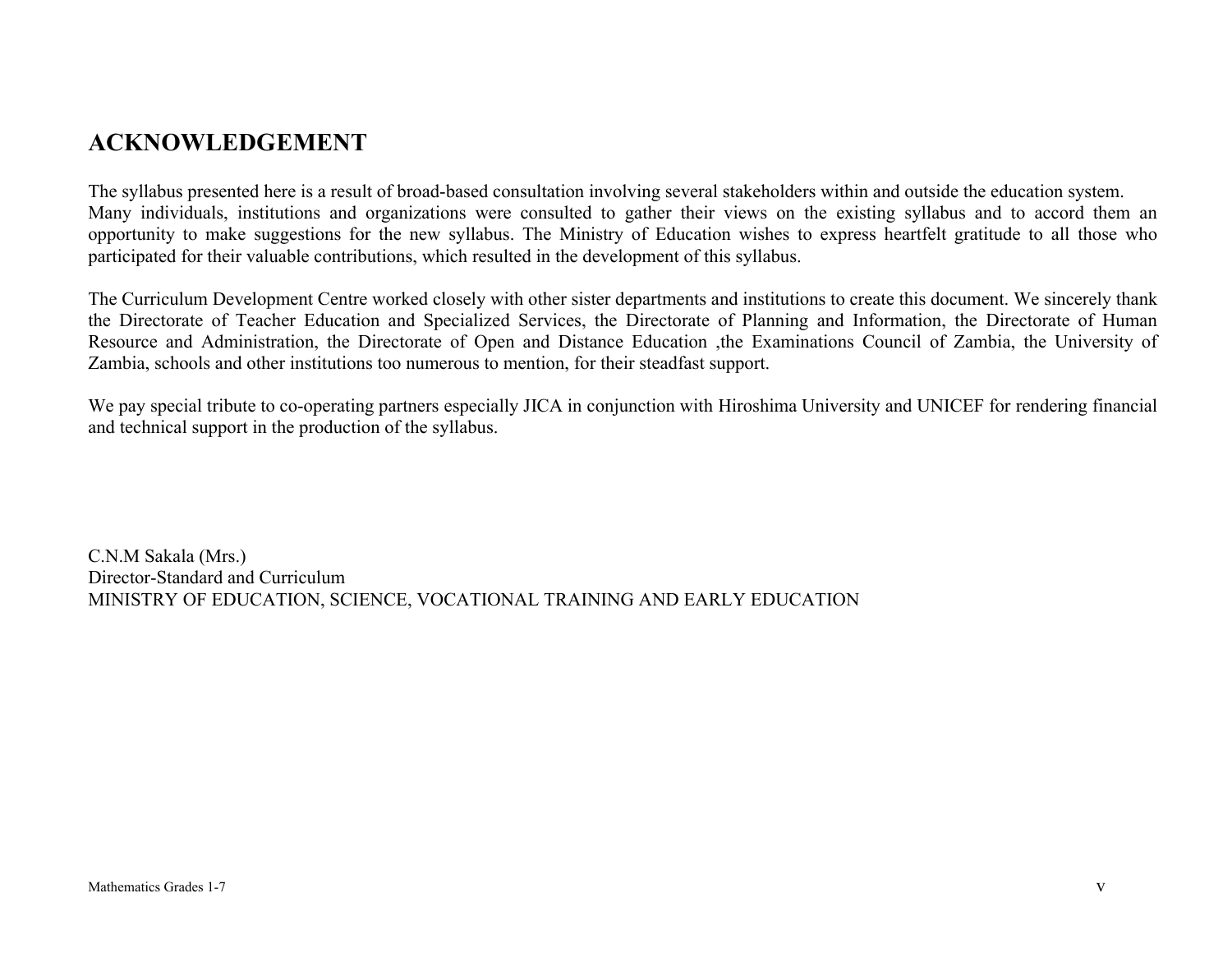### **INTRODUCTION**

This syllabus has been prepared and produced against the background of the need to set high standards for mathematics education and actualize the country's vision from ECCDE through to Teacher Education. It is a culmination of reviews of existing materials and policies from a number of countries both in Africa and beyond with progressive mathematics education. It also draws from studies, research and the country's policy documents and aspirations.

The following are the underlying principles for the revised Junior Secondary school mathematics syllabus:

- Equity
- Orderly and logical progression
- Varied teaching methodology with subjective learning as the keystone
- Integration of knowledge, skills and values

These syllabus guidelines have been defined at two levels namely the content and process domains. The content domain is defined according to six themes namely; **Numbers & Calculations**, **Algebra**, **Geometry**, **Measures**, **Probability & Statistics** and **Relations**. The process domain on the other hand is defined according to three categories of *knowledge, skills and values.* These two domains constitute the general outcomes of the Mathematics course.

#### **Rationale**

Mathematics is an important subject on the Zambian School curriculum. It is featured as one of the core subjects in all the options for both the academic as well as the practical career pathways.

Mathematics enhances the learners' understanding of the world around and prepares them for further education. It also plays a key role as a tool for learning other subjects and learning areas. The subject fosters the development and improvement of learners' intellectual competence in logical reasoning, spatial visualization, analysis and abstract thought. When learners have acquired enough knowledge in mathematics they develop reasoning, thinking and problem solving skills. Mathematics is also important in science and technology subjects which are vital for the development of the country. It therefore equips the learner to live in the age of Science and technology and enable them contribute to social, economic development of the country.

Mathematics can also be an interesting subject when learners appreciate basic concepts and insights that will equip them to pursue mathematics education at higher levels.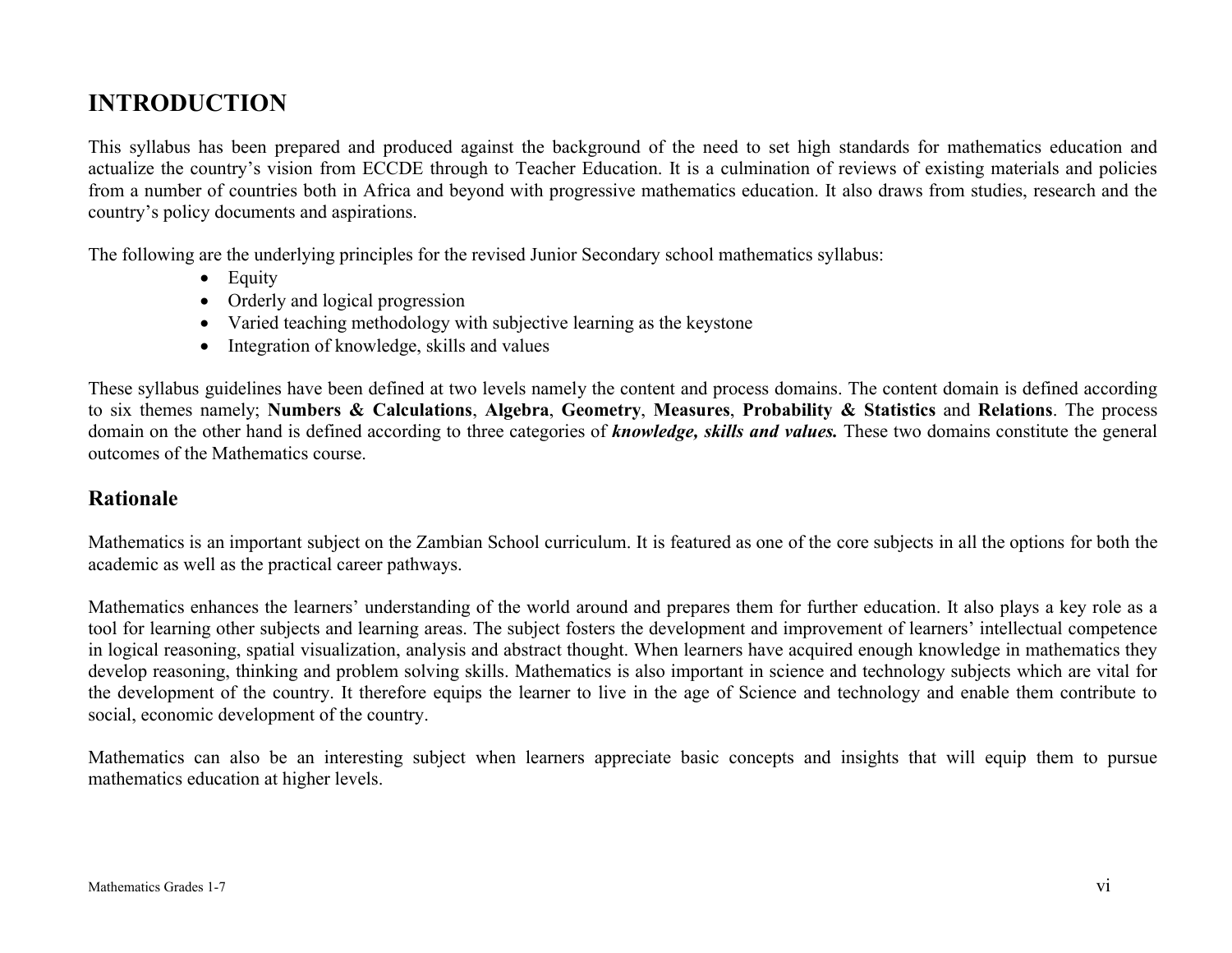#### **Suggested Teaching Methodology**

This Syllabus for Primary schools aims at enabling learners acquire mathematical knowledge, values and skills for the further study of the subject at the Junior Secondary level as well as apply it in their daily lives. It is for this reason that teachers should focus on encouraging communication of mathematical ideas among learners, emphasise problem solving and application to real life situations besides cultivating interest in the subjects.

The mathematical concepts and principles presented in this syllabus aim to encourage learners to think logically and critically and make connections between topics and with other subjects. To achieve this, teachers should put emphasis on teaching the subject in a manner where learners communicate their mathematical ideas as well as misconceptions. This approach will enhance learners' understanding and appreciation of mathematical concepts and ideas as they construct their own knowledge. Teachers will also need to refocus their teaching approaches and continuously sharpen their pedagogical skills in line with contemporary approaches in the teaching of the subject.

Further, since Mathematics is a discipline with hierarchical concepts and skills, teachers should present it in a systematic manner. In the design of the syllabus, effort has been made to sequence the topics across the entire course of study. Successful interpretation and implementation of this syllabus however requires flexibility on the part of teachers in order for them to arrange the content in an easy to understand progression so as to improve mathematics education in the country.

#### **Assessment**

Assessment is an important diagnostic tool in the teaching and learning process used to determine whether teaching and learning have taken place or not. It requires well defined rubrics to facilitate a fair and consistent assessment of learner's work as well as clearly defined performance targets at key stages and during the process of teaching and learning.

Classroom based continuous assessment must form an integral part of the implementation of this syllabus. This is in view of the value that this adds to the modification of instruction delivery thereby contributing to best practices by the teacher. In order to attain this, teachers are urged to employ various techniques of assessment according to the topics and themes at various levels. These methods may include learner observation, projects, tests, portfolios and projects among others.

For terminal assessment, the Examinations Council will provide guidelines on the objectives to be assessed in at specific levels both for selection and certification.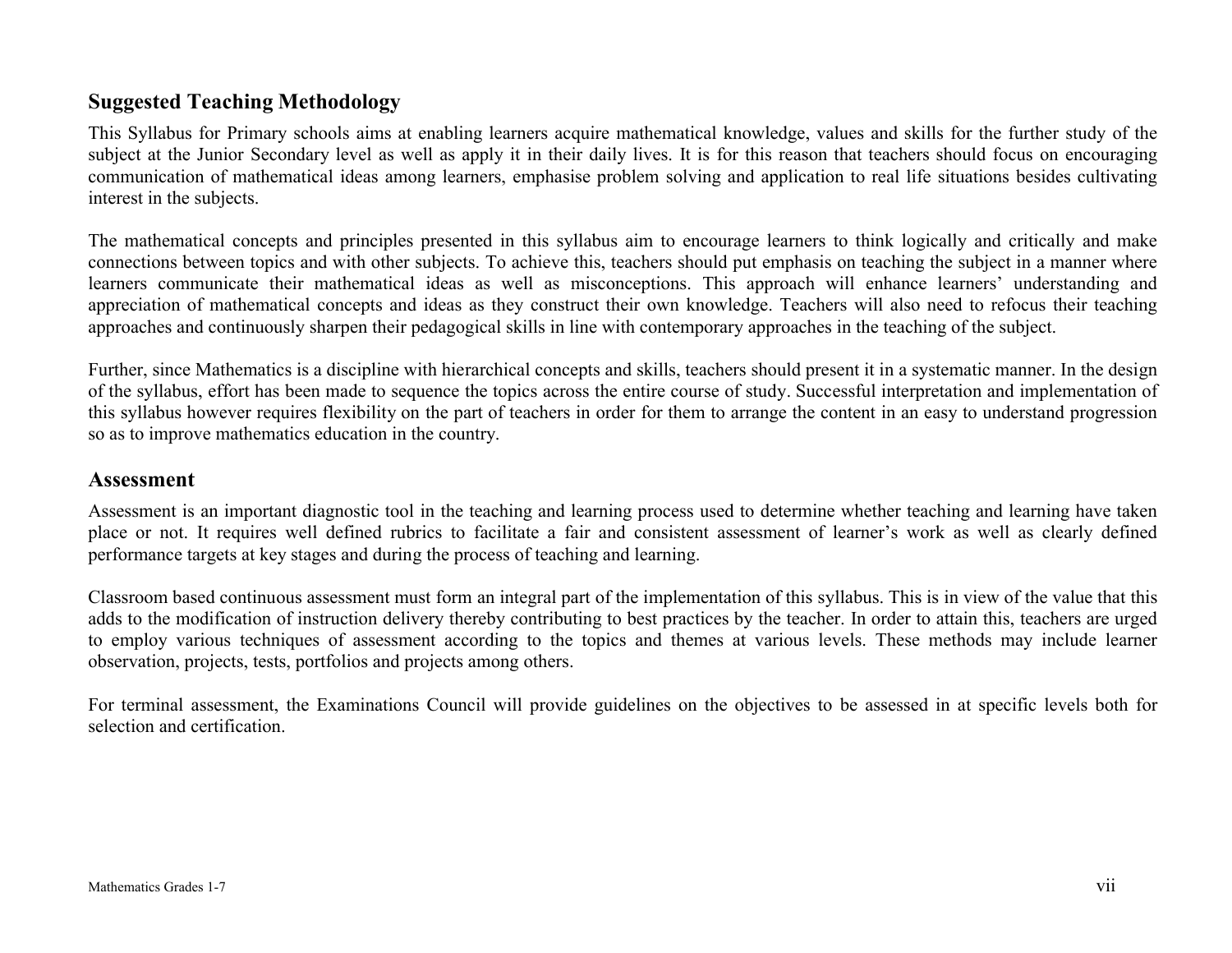#### **Time and period allocation**

Time allocation for this syllabus is at two levels; the Lower Primary (Grades  $1 - 4$ ) and the Upper Primary (Grades  $5 - 7$ ) levels.

- The Lower Primary Level will require at least 3 hours (Six-30 minutes periods) per week to complete.
- The Upper Primary Level on the other hand will require **at least** 4 hours (Six-40 minute periods) per week to complete.

#### **General Outcome**

- 1. To foster the development and improvement of learners' intellectual competence in logical reasoning, spatial visualization, analysis and abstract thought.
- 2. To equip the learner to live in the age of Science and technology and enable them contribute to social, economic development of the country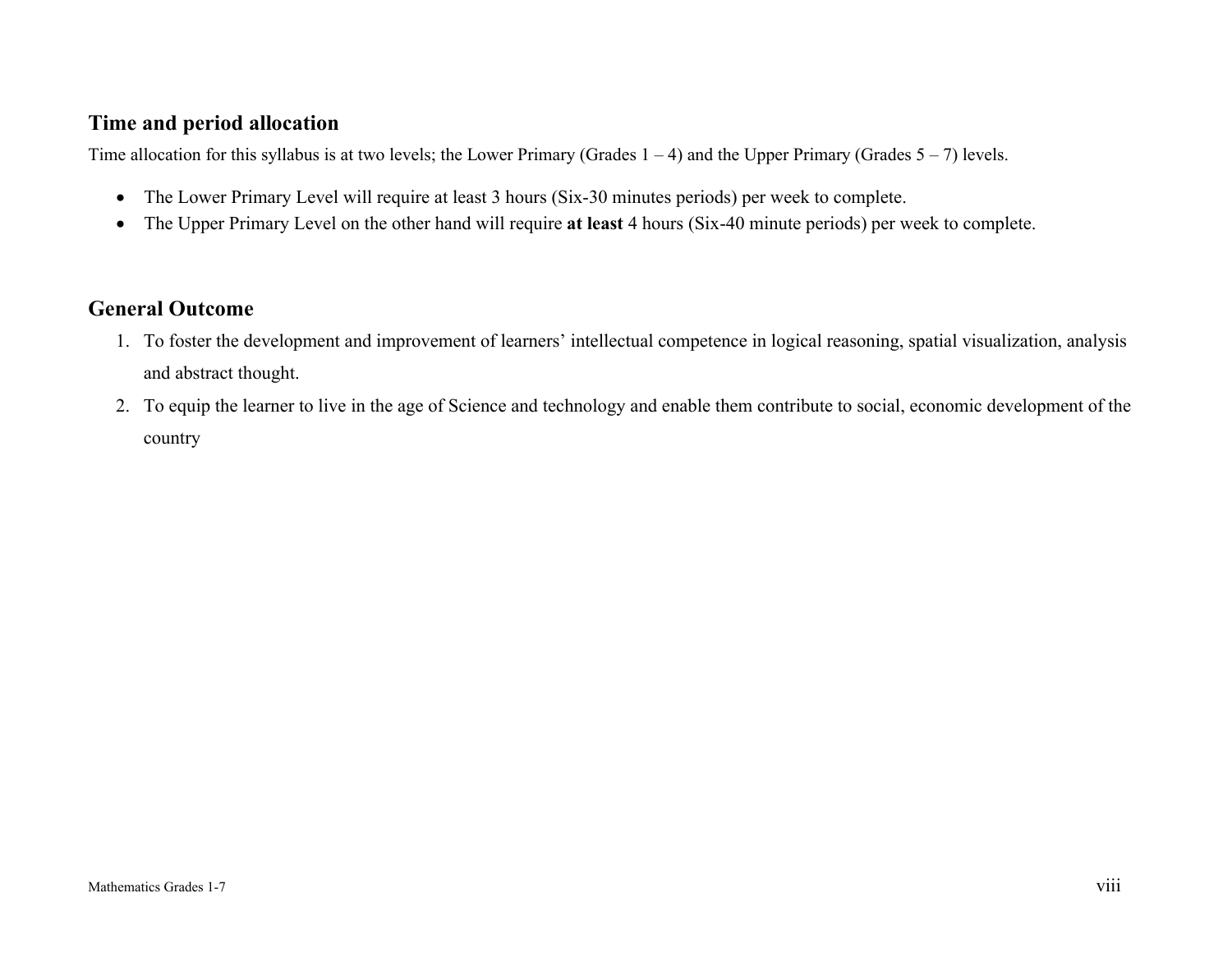| <b>General Outcomes</b>                                                                                                                           | <b>Key Competences at Grade 1 Level</b>                                                                                                                                                                                                                                                                   |
|---------------------------------------------------------------------------------------------------------------------------------------------------|-----------------------------------------------------------------------------------------------------------------------------------------------------------------------------------------------------------------------------------------------------------------------------------------------------------|
| Develop numeracy and arithmetic operations skills.<br>Enrich learners' understanding of mathematical<br>concepts on Numbers, shapes and diagrams. | Sort objects with respect to colour, size and shape.<br>Identify digits from 0-9.<br>• Count given objects up to 20.<br>Read and write numbers sequentially from 1-100.<br>Identify and tell the meaning of addition and subtraction signs.<br>Recognise denominations of Zambian money (Coins and notes) |
|                                                                                                                                                   | Identify circles, rectangles and triangles.                                                                                                                                                                                                                                                               |

|                                                        |                                                                                                                                                                                                                                                                        | <b>CONTENT</b>                                                                                                                                                                                                                                                                                                                                                                                                                                                      |                                                                                                                                                                                                                                 |                                                                                                                                                  |  |
|--------------------------------------------------------|------------------------------------------------------------------------------------------------------------------------------------------------------------------------------------------------------------------------------------------------------------------------|---------------------------------------------------------------------------------------------------------------------------------------------------------------------------------------------------------------------------------------------------------------------------------------------------------------------------------------------------------------------------------------------------------------------------------------------------------------------|---------------------------------------------------------------------------------------------------------------------------------------------------------------------------------------------------------------------------------|--------------------------------------------------------------------------------------------------------------------------------------------------|--|
| <b>TOPIC</b>                                           | <b>SPECIFIC UTCOMES</b>                                                                                                                                                                                                                                                | <b>KNOWLEDGE</b>                                                                                                                                                                                                                                                                                                                                                                                                                                                    | <b>SKILLS</b>                                                                                                                                                                                                                   | <b>VALUES</b>                                                                                                                                    |  |
| <b>NUMBERS</b><br>1.1<br><b>AND</b><br><b>NOTATION</b> | Recognise, count, read and<br>1.1.1<br>write numbers from 1 to 100<br>(including the meaning of<br>zero).<br>Interpret numbers using ten as<br>1.1.2<br>a unit.<br>Order numbers in terms of<br>1.1.3<br>magnitude.<br>Count in tens up to ten tens<br>1.1.4<br>(100). | • Comparing number of objects by<br>making one-to-one correspondence.<br>• The meaning of zero.<br>• Counting from 1 to 100 (Use<br>concrete objects and math<br>songs/games/rhymes, ICT as well).<br>• Reading and writing numbers from 1<br>to 100.<br>• Interpreting numbers using ten as a<br>unit (i.e. 12 is 10 and 2, 13 is 10 and<br>$3$ etc).<br>• Recognizing that one number is<br>more or less than the other.<br>• Counting numbers in tens up to 100. | • Identification of<br>numerals.<br>• Communication<br>through writing<br>and counting.<br>$\bullet$ <i>Comparison</i> of<br>number.<br>magnitude and<br>ordering them.<br>• Representation of<br>numbers with 10<br>as a unit. | $\bullet$ Awareness of<br>numeration system.<br>• Team work through<br>cooperative learning.<br>• Interest in the<br>numbers and their<br>order. |  |
| <b>SETS</b><br>1.2                                     | Sort objects according to size,<br>1.2.1<br>colour and shape.                                                                                                                                                                                                          | • Sorting objects according to size<br>colour and shape.                                                                                                                                                                                                                                                                                                                                                                                                            | • Classification of<br>objects.                                                                                                                                                                                                 | • <i>Curiosity</i> to explore<br>nature.                                                                                                         |  |
|                                                        | Match sets into<br>1.2.2<br>one-to-one<br>correspondence.                                                                                                                                                                                                              | • Matching sets of objects into one-to-<br>one correspondence.                                                                                                                                                                                                                                                                                                                                                                                                      | $\bullet$ <i>Comparison</i> of<br>objects in real                                                                                                                                                                               | $\bullet$ <i>Appreciation</i> of<br>order in nature.                                                                                             |  |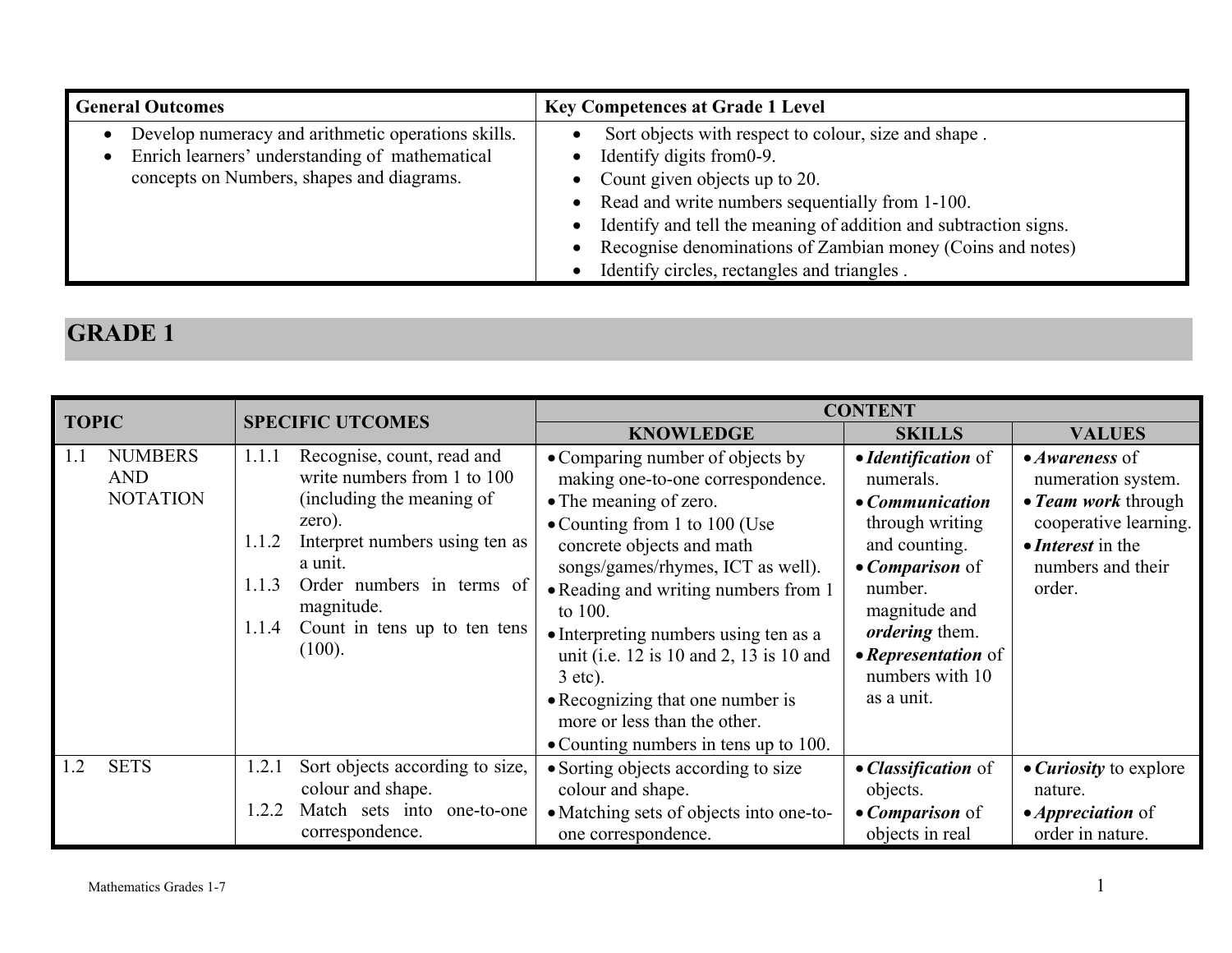| <b>TOPIC</b>                | <b>SPECIFIC UTCOMES</b>                                                                                                                                                                                                                                                                      | <b>CONTENT</b>                                                                                                                                                                                                                                                                                                                                                                                                                                                             |                                                                                                                                                                                                                        |                                                                                                                                                       |  |
|-----------------------------|----------------------------------------------------------------------------------------------------------------------------------------------------------------------------------------------------------------------------------------------------------------------------------------------|----------------------------------------------------------------------------------------------------------------------------------------------------------------------------------------------------------------------------------------------------------------------------------------------------------------------------------------------------------------------------------------------------------------------------------------------------------------------------|------------------------------------------------------------------------------------------------------------------------------------------------------------------------------------------------------------------------|-------------------------------------------------------------------------------------------------------------------------------------------------------|--|
|                             |                                                                                                                                                                                                                                                                                              | <b>KNOWLEDGE</b>                                                                                                                                                                                                                                                                                                                                                                                                                                                           | <b>SKILLS</b>                                                                                                                                                                                                          | <b>VALUES</b>                                                                                                                                         |  |
|                             | Place sets in order according<br>1.2.3<br>to their cardinal numbers.<br>1.2.4 Assign numerals 0 to 10 to<br>elements in a set.<br>cardinal and<br>ordinal<br>1.2.5<br>Use<br>numbers in everyday life.                                                                                       | · Ordering sets according to their<br>cardinal and ordinal numbers.<br>• Counting the number of elements in<br>a set (i.e. assign numerals $0$ to $10$ to<br>elements in a set).                                                                                                                                                                                                                                                                                           | life.<br>• Identification of<br>various criteria<br>for sorting<br>objects.<br>• <i>Application</i> of<br>groups in real life.                                                                                         | • Team work through<br>collaborative<br>learning.                                                                                                     |  |
| 1.3 ADDITION                | Add whole numbers with<br>1.3.1<br>sums up to 100.<br>Complete addition of number<br>1.3.2<br>sentences.<br>Apply addition to real life up<br>1.3.3<br>to 100.                                                                                                                               | • Meaning of addition.<br>• Adding single digit numbers up<br>$\text{to}10$ .<br>• Adding single digit numbers up to<br>18 horizontally (with carrying using<br>the concept of ten as unit e.g. $8 + 5$<br>as $8 + 2 + 3$ ).<br>• Adding numbers in 10s up to 100<br>$(e.g. 20 + 10).$<br>• Adding numbers horizontally up<br>to 100 (without carrying).<br>• Applying addition to real life (For<br>Money, DO NOT USE NGWEE AS<br>A FRACTION OF KWACHA AT<br>THIS STAGE). | • <i>Addition</i> of single<br>and double digit<br>numbers using the<br>concept of 10 as a<br>unit.<br>• Identification of<br>the addition<br>sign/symbol.<br>$\bullet$ <i>Application</i> of<br>addition to<br>money. | • Awareness of the<br>meaning of addition.<br>$\bullet$ <i>Accuracy</i> in<br>computations.                                                           |  |
| 1.4 SUBTRACTIO<br>${\bf N}$ | Subtract whole numbers up to<br>1.4.1<br>100.<br>Develop the concept of zero<br>1.4.2<br>as a difference.<br>Complete<br>subtraction<br>of<br>1.4.3<br>number sentences.<br>Apply addition to real life up<br>1.4.4<br>to 100.<br>Carry out shopping activities<br>1.4.5<br>involving money. | • Meaning of subtraction.<br>• Subtracting single digit numbers up<br>$\text{to}10$ .<br>• Subtracting two digit numbers up to<br>18 by single digit number giving a<br>single digit difference (e.g. $18-9$ ,<br>$17-9$ , $17-8$ , $\ldots$ 12-3, 12-2, 11-2),<br>horizontally (with borrowing using<br>the concept of ten as unit e.g. 12-3<br>as $12-2-1$ or $10-3+2$ ).                                                                                                | • Subtraction of<br>single and double<br>digit numbers<br>using the concept<br>of 10 as a unit.<br>• Identification of<br>the subtraction<br>sign/symbol.<br>• <i>Application</i> of<br>subtraction to                 | • Awareness of the<br>meaning of<br>subtraction.<br>$\bullet$ <i>Accuracy</i> in<br>computations.<br>• Team work through<br>the shopping<br>activity. |  |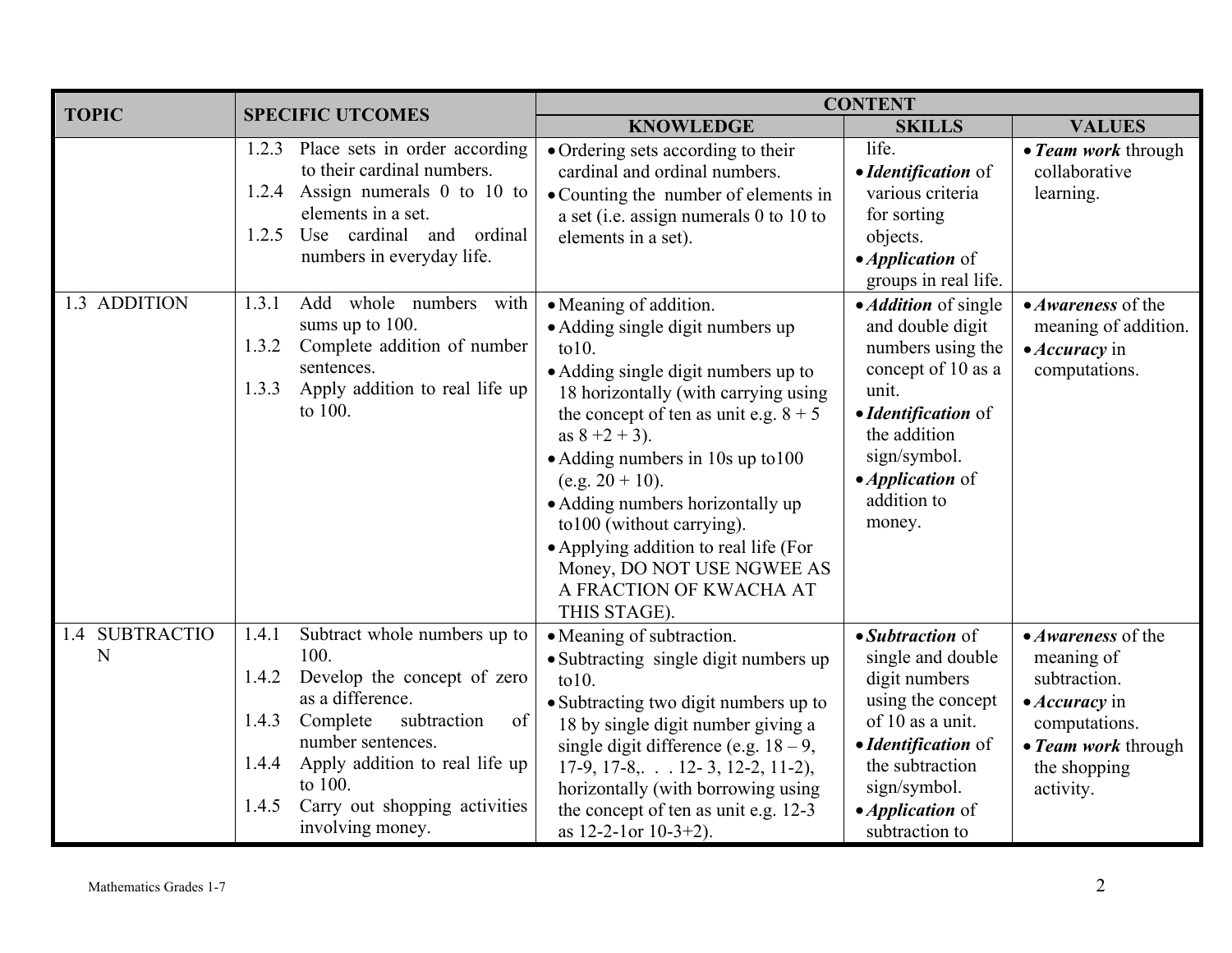| <b>TOPIC</b>                  |                                                                                                                                                                                                                                            | <b>CONTENT</b>                                                                                                                                                                                                                                                                                                                                                                                                                                                       |                                                                           |                                                                                                                               |  |
|-------------------------------|--------------------------------------------------------------------------------------------------------------------------------------------------------------------------------------------------------------------------------------------|----------------------------------------------------------------------------------------------------------------------------------------------------------------------------------------------------------------------------------------------------------------------------------------------------------------------------------------------------------------------------------------------------------------------------------------------------------------------|---------------------------------------------------------------------------|-------------------------------------------------------------------------------------------------------------------------------|--|
|                               | <b>SPECIFIC UTCOMES</b>                                                                                                                                                                                                                    | <b>KNOWLEDGE</b>                                                                                                                                                                                                                                                                                                                                                                                                                                                     | <b>SKILLS</b>                                                             | <b>VALUES</b>                                                                                                                 |  |
|                               |                                                                                                                                                                                                                                            | • Subtracting numbers in 10s up<br>to $100$ (e.g. $90 - 30$ ).<br>• Subtracting numbers horizontally up<br>to 100 (without borrowing).<br>• Developing the concept of zero.<br>• Relationship of subtraction to<br>addition (e.g. $36 - 12 = 24$ or $24 +$<br>$12 = 36$ ).<br>• Apply subtraction to real life up to<br>100.<br>• Carrying out shopping activities<br>involving money up to K100. (DO<br>NOT USE NGWEE AS A<br>FRACTION OF KWACHA AT<br>THIS STAGE). | money.<br>$\bullet$ Relating<br>subtraction to<br>addition.               |                                                                                                                               |  |
| 1.5 NUMBER<br><b>PATTERNS</b> | Identify number patterns<br>1.5.1<br>involving addition and<br>subtraction up to 100.                                                                                                                                                      | • Identifying number patterns<br>involving addition and subtraction<br>up to $100$ .                                                                                                                                                                                                                                                                                                                                                                                 | • Identification of<br>number patterns.<br>$\bullet$ Ordering<br>numbers. | $\bullet$ <i>Awareness</i> in the<br>arrangement of<br>numbers.                                                               |  |
| 1.6 PLANE<br><b>SHAPES</b>    | Recognise squares, circles,<br>1.6.1<br>rectangles and triangles.<br>Trace outline of squares,<br>1.6.2<br>circles, rectangles and<br>triangles.<br>Make pictures using shapes of<br>1.6.3<br>squares, rectangle circles and<br>triangles. | · Recognizing squares, circles,<br>rectangles and triangles.<br>• Tracing outlines of Shapes using<br>concrete three dimensional shapes to<br>draw squares, circles, rectangles and<br>triangles.<br>• Making pictures using shapes of<br>squares, circles, rectangles and<br>triangles.                                                                                                                                                                             | • Recognition of<br>squares, circles,<br>rectangles and<br>triangles.     | • <i>Appreciation</i> of<br>basic shapes.<br>$\bullet$ <i>Creativity</i> in<br>combining basic<br>shapes to make<br>pictures. |  |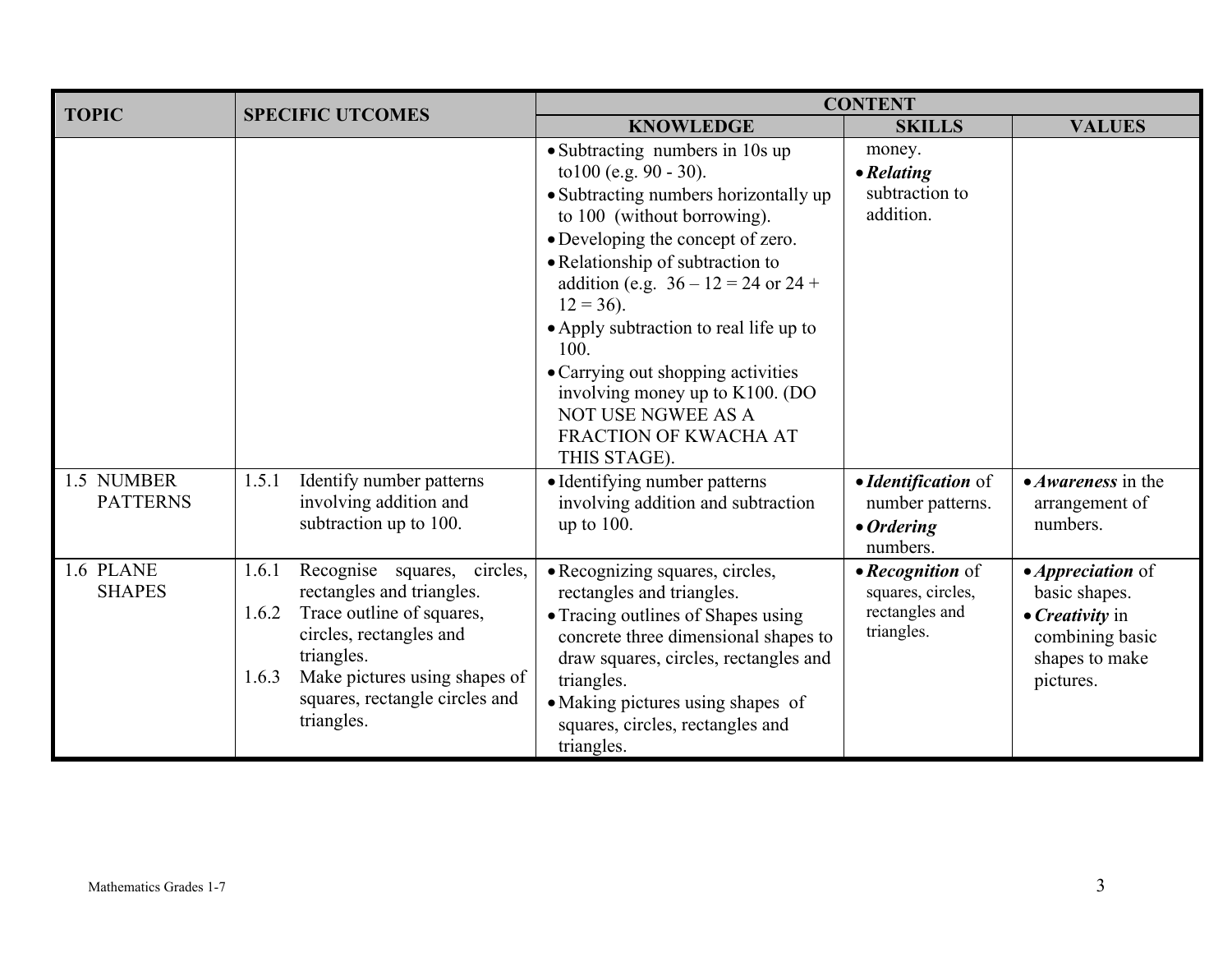| <b>TOPIC</b>           | <b>SPECIFIC UTCOMES</b>                                                                                                                                         | <b>CONTENT</b>                                                                                                                                                                                                                                                 |                                                                                                                         |                                                                                                                                                                             |
|------------------------|-----------------------------------------------------------------------------------------------------------------------------------------------------------------|----------------------------------------------------------------------------------------------------------------------------------------------------------------------------------------------------------------------------------------------------------------|-------------------------------------------------------------------------------------------------------------------------|-----------------------------------------------------------------------------------------------------------------------------------------------------------------------------|
|                        |                                                                                                                                                                 | <b>KNOWLEDGE</b>                                                                                                                                                                                                                                               | <b>SKILLS</b>                                                                                                           | <b>VALUES</b>                                                                                                                                                               |
| 1.7<br><b>MEASURES</b> | Identify times of the day.<br>1.7.1<br>Tell days of the week.<br>1.7.2<br>Name months of the year<br>1.7.3<br>Compare lengths of different<br>1.7.4<br>objects. | • Identifying the times of the day<br>using activities (morning, midday,<br>afternoon, evening, night).<br>• Days of the week.<br>• Months of the year.<br>• Non standard measurements e.g.<br>strides, feet, strings, heights such as<br>heights of learners. | • Ordering days of<br>the week and<br>months of the<br>year.<br>$\bullet$ Comparing<br>lengths of different<br>objects. | • <i>Awareness</i> of times<br>of the day and<br>months of the year.<br>$\bullet$ <i>Curiosity</i> of<br>comparing lengths of<br>different objects.<br>• Time consciousness |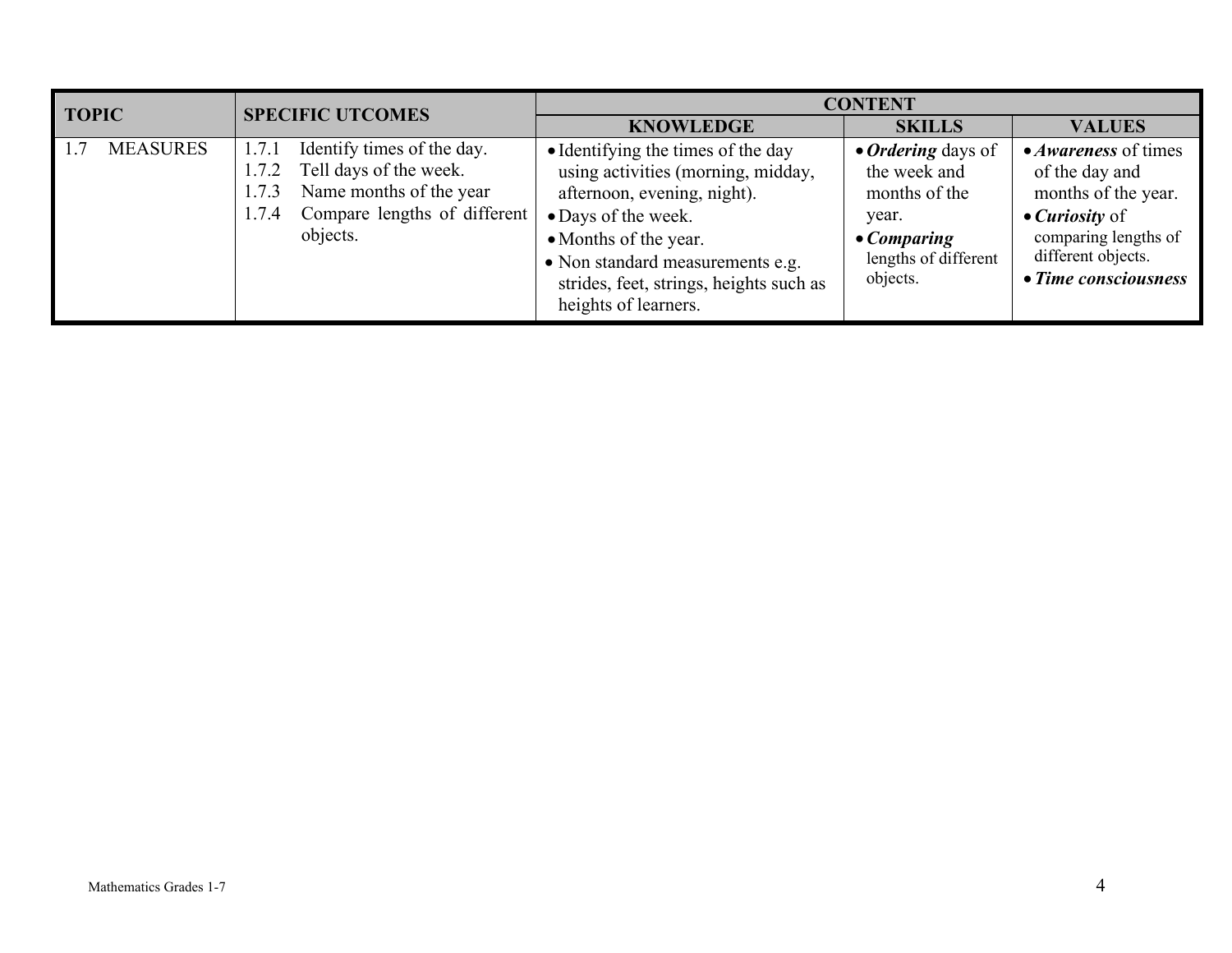| <b>General Outcomes</b>                                                                                                                           | <b>Key Competences at Grade 2 Level</b>                                                                                                                                                                                                                                                                               |
|---------------------------------------------------------------------------------------------------------------------------------------------------|-----------------------------------------------------------------------------------------------------------------------------------------------------------------------------------------------------------------------------------------------------------------------------------------------------------------------|
| Develop numeracy and arithmetic operations skills.<br>Enrich learners' understanding of mathematical<br>concepts on Numbers, shapes and diagrams. | Count in tens up to 1 000.<br>$\bullet$<br>Identify and apply place values up to 1 000.<br>Add and subtract numbers both vertically and horizontally up to 1 000 (without<br>regrouping).<br>Identify and tell the meaning of multiplication and division signs                                                       |
|                                                                                                                                                   | Arrange numbers sequentially up to 1 000.<br>Memorise or master multiplication table of single digit numbers<br>Draw rectangles, circles and triangles.<br>$\bullet$<br>Differentiate objects in terms of their size, length and weight<br>$\bullet$<br>Tell time on a 12 hour clock to full hours (hourly interval). |

| <b>TOPIC</b>                     | <b>SPECIFIC OUTCOMES</b>                                                                                                                                                                                   | <b>CONTENT</b>                                                                                                                                                                                                  |                                                                                                                                                           |                                                                                                                                           |
|----------------------------------|------------------------------------------------------------------------------------------------------------------------------------------------------------------------------------------------------------|-----------------------------------------------------------------------------------------------------------------------------------------------------------------------------------------------------------------|-----------------------------------------------------------------------------------------------------------------------------------------------------------|-------------------------------------------------------------------------------------------------------------------------------------------|
|                                  |                                                                                                                                                                                                            | <b>KNOWLEDGE</b>                                                                                                                                                                                                | <b>SKILLS</b>                                                                                                                                             | <b>VALUES</b>                                                                                                                             |
| 2.1 SETS                         | Describe sets in relation<br>2.1.1<br>to real life situations.<br>State membership of a<br>2.1.2<br>set using symbol $\in$ , $\notin$<br>and $\{\}$ .                                                      | • Describing sets in relation to real<br>life situations.<br>• Set notation; (Membership of a set<br>using symbols $\in$ "a member of",<br>"not a member of", $)$<br>∉<br>Empty set or no member in the<br>set. | • Communication<br>through use of<br>appropriate set<br>symbols.<br>$\bullet$ <i>Analysis</i> of<br>elements of a set.                                    | • Teamwork through<br>cooperative learning.<br>• Awareness of set<br>notation symbols and<br>their use.                                   |
| 2.2 NUMBERS &<br><b>NOTATION</b> | Count, read and write<br>2.2.1<br>numbers up to 1 000.<br>Count in tens and<br>2.2.2<br>hundreds up to 1 000<br>Identify place values of<br>2.2.3<br>digits in given numbers.<br>Write numbers in<br>2.2.4 | • Counting numbers up to $1000$<br>(Use mathematics)<br>songs/games/rhymes, ICT as well).<br>• Reading and writing numbers up<br>to 1 000.<br>• Counting in tens and hundreds up<br>to 1 000.                   | $\bullet$ <i>Communication</i><br>through writing.<br>• Observation of<br>number patterns<br>• <i>Application</i> to<br>real life.<br>• Identification of | • <i>Ordering</i> numbers in<br>tens.<br>• <i>Awareness</i> of place<br>values in numbers.<br>• Teamwork through<br>cooperative learning. |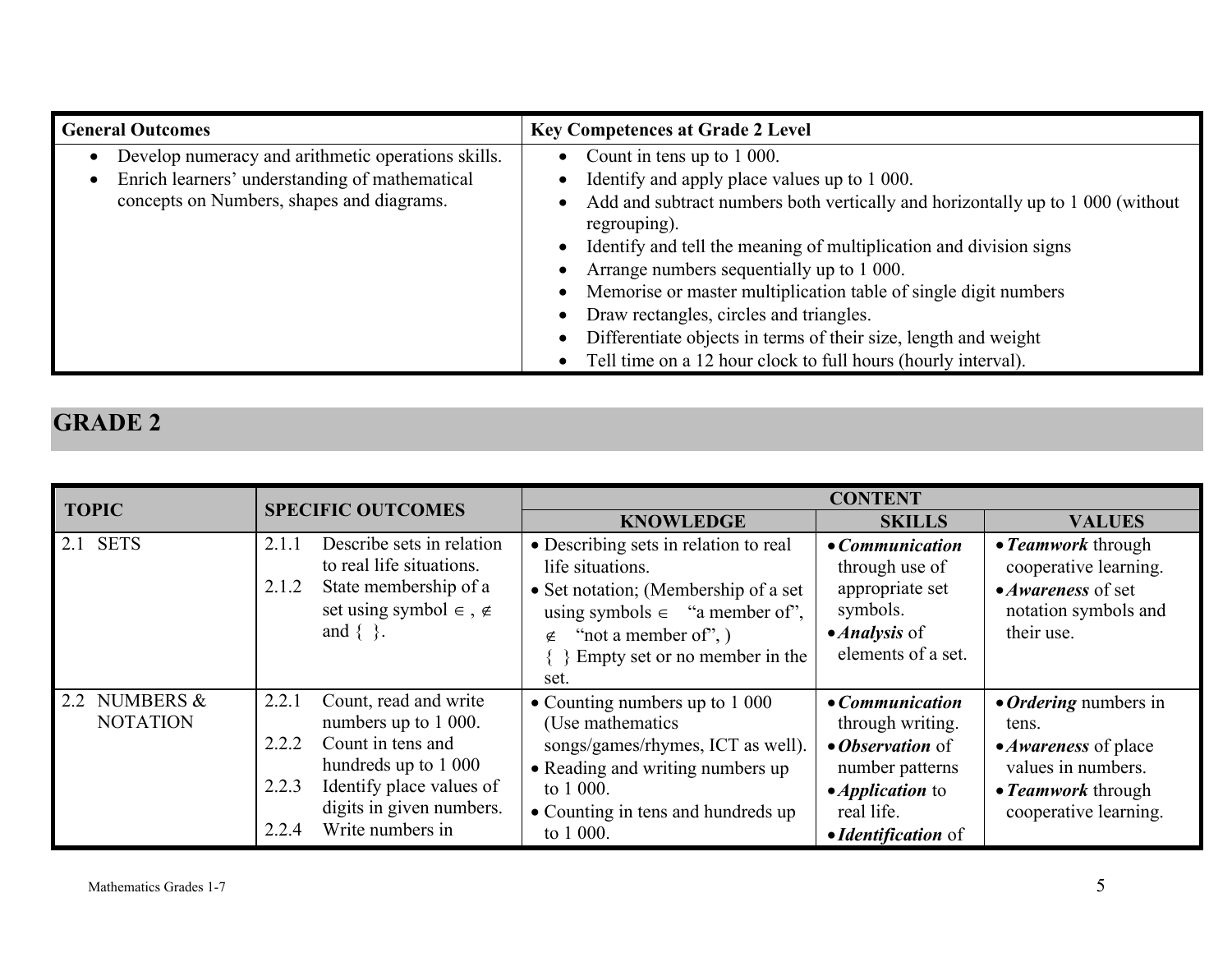| <b>TOPIC</b>              | <b>CONTENT</b><br><b>SPECIFIC OUTCOMES</b> |                                                                                                                                                                                                                               |                                                                                                                                                                                                                                                                                                                                                                                                                                                                                                                             |                                                                                                                                                                 |                                                                                                                                                                                                                                                                                                                              |
|---------------------------|--------------------------------------------|-------------------------------------------------------------------------------------------------------------------------------------------------------------------------------------------------------------------------------|-----------------------------------------------------------------------------------------------------------------------------------------------------------------------------------------------------------------------------------------------------------------------------------------------------------------------------------------------------------------------------------------------------------------------------------------------------------------------------------------------------------------------------|-----------------------------------------------------------------------------------------------------------------------------------------------------------------|------------------------------------------------------------------------------------------------------------------------------------------------------------------------------------------------------------------------------------------------------------------------------------------------------------------------------|
|                           |                                            |                                                                                                                                                                                                                               | <b>KNOWLEDGE</b>                                                                                                                                                                                                                                                                                                                                                                                                                                                                                                            | <b>SKILLS</b>                                                                                                                                                   | <b>VALUES</b>                                                                                                                                                                                                                                                                                                                |
|                           |                                            | expanded notation.                                                                                                                                                                                                            | · Identifying place values of digits<br>in numbers up to 1 000.<br>• Using the place value charts and<br>the abacus.<br>• Writing numbers in expanded<br>notation without and with words<br>(e.g. $800+50+4$ for 854 or 8<br>hundreds+5 tens + 4 Ones).                                                                                                                                                                                                                                                                     | numerals.<br>• Interpretation of<br>numbers in terms<br>of their place<br>values.                                                                               |                                                                                                                                                                                                                                                                                                                              |
| 2.3 ADDITION              | 2.3.1<br>2.3.2<br>2.3.3                    | Add whole numbers<br>vertically with sums up<br>to 100 (including<br>carrying).<br>Add whole numbers with<br>sums up to 1 000.<br>Carry out addition of<br>quantities in real life<br>situations (e.g. money,<br>quantities). | • Adding whole numbers vertically<br>with sums up to 100 including<br>carrying.<br>• Adding whole numbers with sums<br>up to 1 000 by expanded notation<br>and regrouping ones, tens,<br>hundreds and thousands.<br>• Adding whole numbers with sums<br>up to 1 000 without regrouping.<br>• Applying the commutative law<br>and zero property of addition.<br>• Adding numbers using number<br>trees, wheels, and magic squares.<br>Adding quantities in real life<br>situations (e.g. money, number of<br>items, people). | • Addition of<br>double and triple<br>digit numbers<br>using the concept<br>of 10 and 100 as a<br>unit.<br>• <i>Application</i> of<br>addition in real<br>life. | • <i>Awareness</i> of the role of<br>place values in addition.<br>$\bullet$ <i>Accuracy</i> in<br>computations.<br>• Team work through the<br>shopping and marketing<br>activity.<br>• <i>Appreciation</i> of the<br>commutative law.<br>• <i>Interest</i> in addition<br>using number tree,<br>wheels and magic<br>squares. |
| <b>SUBTRACTION</b><br>2.4 | 2.4.1<br>2.4.2                             | Subtract whole numbers<br>vertically up to 100<br>(including borrowing).<br>Subtract whole numbers<br>vertically up to 1 000.                                                                                                 | • Subtracting whole numbers<br>vertically up to 100.<br>• Subtracting whole numbers<br>vertically up to 1 000 by expanded<br>notation and regrouping.                                                                                                                                                                                                                                                                                                                                                                       | • Subtraction of<br>single and double<br>digit numbers<br>using the concept<br>of 10 as a unit.                                                                 | $\bullet$ <i>Accuracy</i> in<br>computations.<br>• Team work through the<br>shopping activity.                                                                                                                                                                                                                               |
|                           | 2.4.3<br>2.4.4                             | Carry out subtraction and<br>addition in real life.<br>Carry out practical                                                                                                                                                    | • Subtracting whole numbers up to 1<br>000 without regrouping.<br>• Subtracting whole numbers using                                                                                                                                                                                                                                                                                                                                                                                                                         | • <i>Application</i> of<br>subtraction and<br>addition to                                                                                                       |                                                                                                                                                                                                                                                                                                                              |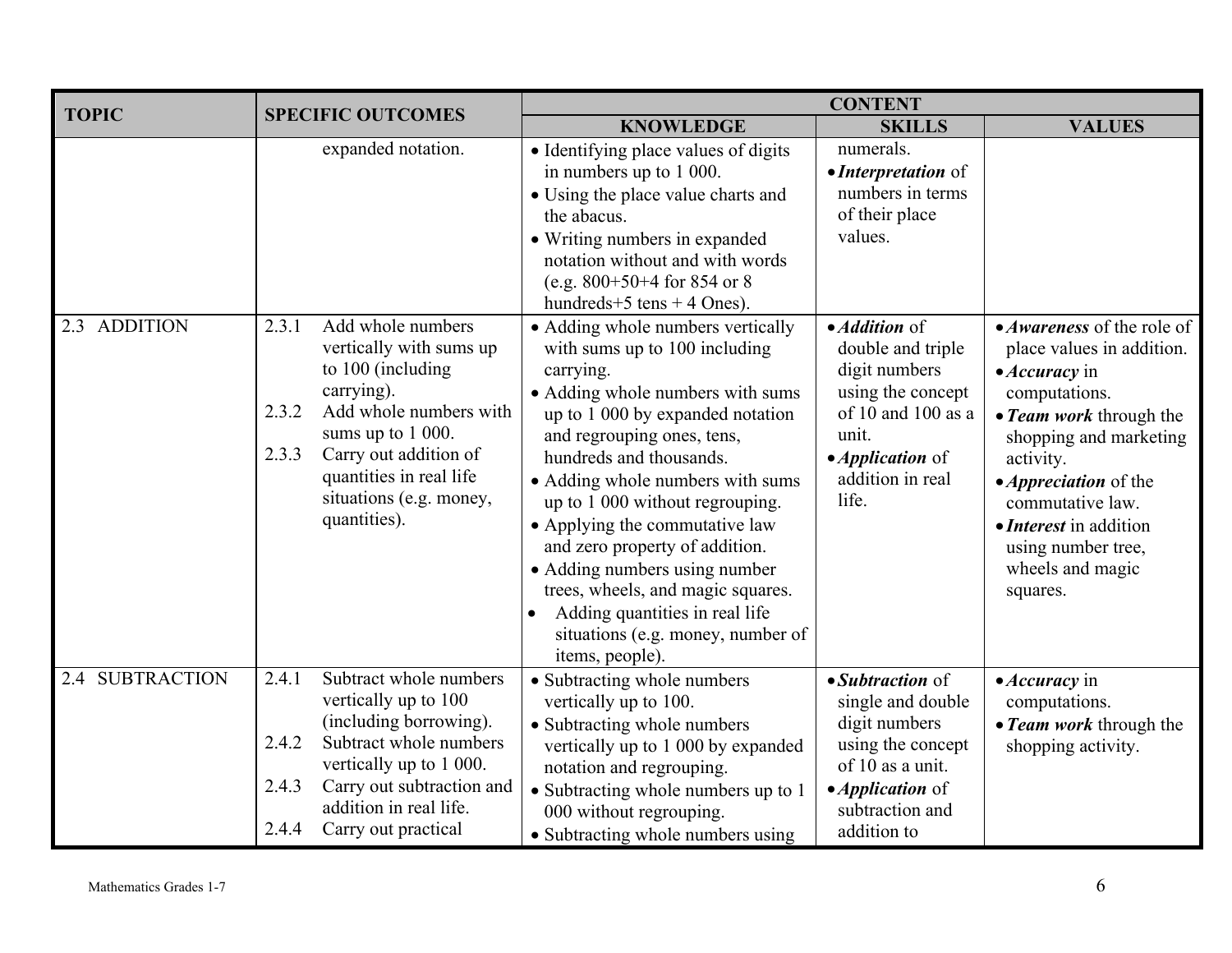| <b>TOPIC</b>              | <b>SPECIFIC OUTCOMES</b>                                                                                                                                                                                                                                                                       | <b>CONTENT</b> |                                                                                                                                                                                                                                                                                                                                                                                                                                                                                                                                                                                                                                                                                                                                                                                                                                   |                                                                                                                                                                                                                  |                                                                                                              |
|---------------------------|------------------------------------------------------------------------------------------------------------------------------------------------------------------------------------------------------------------------------------------------------------------------------------------------|----------------|-----------------------------------------------------------------------------------------------------------------------------------------------------------------------------------------------------------------------------------------------------------------------------------------------------------------------------------------------------------------------------------------------------------------------------------------------------------------------------------------------------------------------------------------------------------------------------------------------------------------------------------------------------------------------------------------------------------------------------------------------------------------------------------------------------------------------------------|------------------------------------------------------------------------------------------------------------------------------------------------------------------------------------------------------------------|--------------------------------------------------------------------------------------------------------------|
|                           |                                                                                                                                                                                                                                                                                                |                | <b>KNOWLEDGE</b>                                                                                                                                                                                                                                                                                                                                                                                                                                                                                                                                                                                                                                                                                                                                                                                                                  | <b>SKILLS</b>                                                                                                                                                                                                    | <b>VALUES</b>                                                                                                |
|                           | shopping and marketing<br>activities involving<br>money up to $K$ 1 000.                                                                                                                                                                                                                       |                | number trees and wheels.<br>• Application of Subtraction and<br>Addition in real life.<br>• Shopping and marketing activities<br>involving money up to K 1 000<br>(DO NOT USE NGWEE AS A<br>FRACTION OF KWACHA AT<br>THIS STAGE).                                                                                                                                                                                                                                                                                                                                                                                                                                                                                                                                                                                                 | money.<br>$\bullet$ Relating<br>subtraction to<br>addition.                                                                                                                                                      |                                                                                                              |
| <b>2.5 MULTIPLICATION</b> | Express multiplication as<br>2.5.1<br>repeated addition.<br>2.5.2<br>Multiply single digit<br>numbers.<br>2.5.3<br>Memorize the<br>multiplication table of<br>single digit numbers.<br>2.5.4<br>Use Multiplication<br>vocabulary.<br>Apply Multiplication in<br>2.5.5<br>real life situations. |                | • Grouping items/objects in twos<br>$(2s)$ , fives $(5s)$ , threes $(3s)$ , fours<br>$(4s)$ up to tens $(10s)$ and finding<br>their values.<br>• Understanding the concept of<br>multiplication using some model<br>(i.e. Multiplication as repeated<br>addition – e.g. $2+2+2+2=4x2$ ;<br>$4+4 = 2x4$ ; $3+3+3+3+3 = 5x3$ ).<br>• Multiplication sign<br>• Multiplication vocabulary<br>(multiplicand, <i>multiplier</i> , factor,<br>product).<br>• Multiplying single digits numbers.<br>• Introduction to the single-digits<br>number multiplication tables.<br>• Commutative law of multiplication<br>(Emphasis is on highlighting<br>commutation of numbers rather<br>than the Law i.e. $2x3 = 3x2$ ).<br>• Property of one as an identity in<br>multiplication (i.e. Any number<br>multiplied by 1 equals that<br>number). | • Multiplication of<br>single digit<br>numbers.<br>$\bullet$ <i>Accuracy</i> in<br>computations.<br>• Identification of<br>the multiplication<br>sign/symbol.<br>• <i>Application</i> of the<br>commutative law. | • <i>Appreciation</i> of the<br>meaning of<br>multiplication.<br>• Teamwork through<br>cooperative learning. |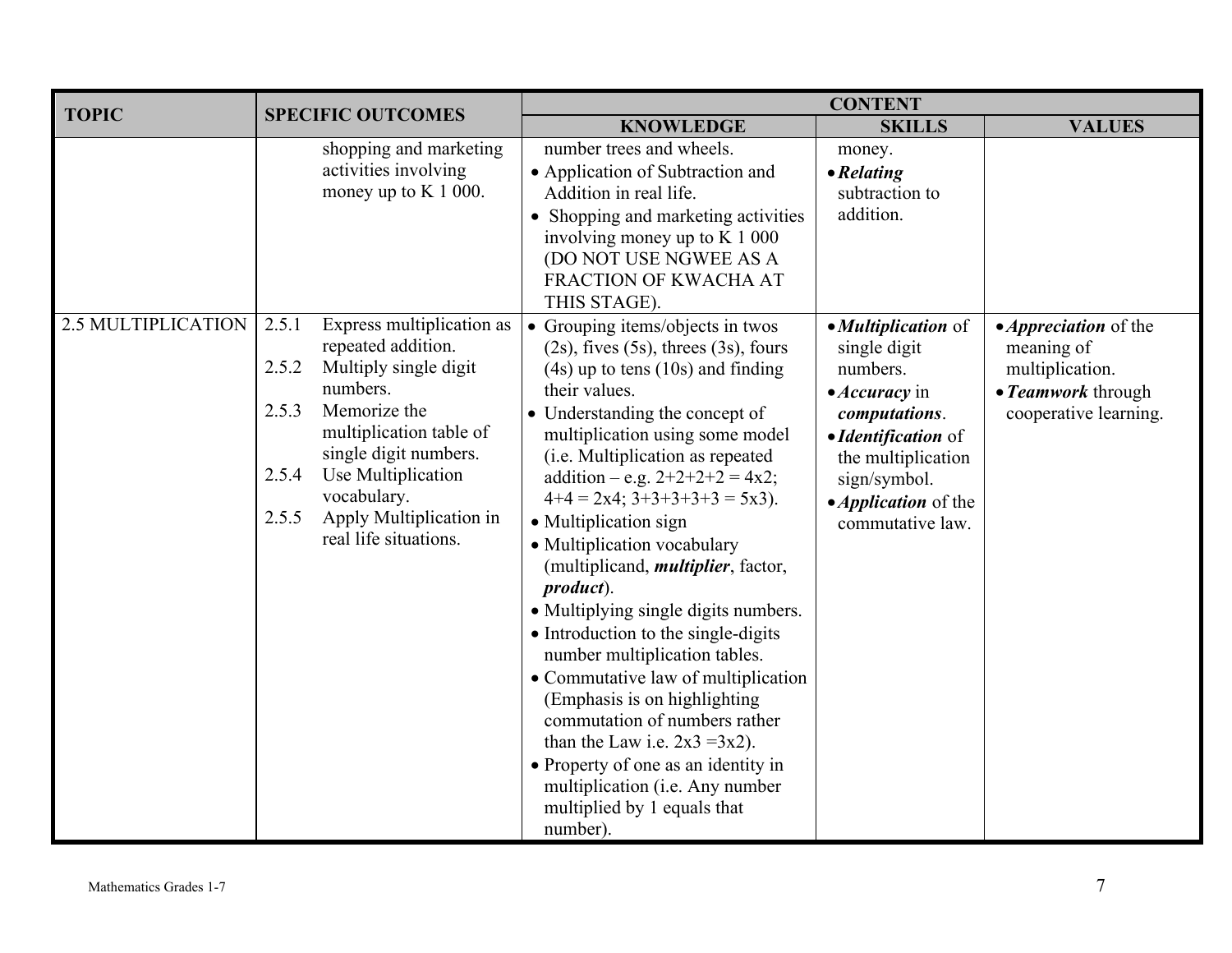| <b>TOPIC</b>                  | <b>SPECIFIC OUTCOMES</b>                                                                                                                                                                                                           |                                                                                                                                                                                                                                                                                                                                                                                                                                                                                 | <b>CONTENT</b>                                                                                                                                                                                                               |                                                                                                              |
|-------------------------------|------------------------------------------------------------------------------------------------------------------------------------------------------------------------------------------------------------------------------------|---------------------------------------------------------------------------------------------------------------------------------------------------------------------------------------------------------------------------------------------------------------------------------------------------------------------------------------------------------------------------------------------------------------------------------------------------------------------------------|------------------------------------------------------------------------------------------------------------------------------------------------------------------------------------------------------------------------------|--------------------------------------------------------------------------------------------------------------|
|                               |                                                                                                                                                                                                                                    | <b>KNOWLEDGE</b>                                                                                                                                                                                                                                                                                                                                                                                                                                                                | <b>SKILLS</b>                                                                                                                                                                                                                | <b>VALUES</b>                                                                                                |
|                               |                                                                                                                                                                                                                                    | • Multiplying quantities in real life<br>situations (application)                                                                                                                                                                                                                                                                                                                                                                                                               |                                                                                                                                                                                                                              |                                                                                                              |
| <b>DIVISION</b><br>2.6        | 2.6.1 Express division as<br>repeated subtraction or<br>sharing.<br>2.6.2 Use division vocabulary.<br>2.6.3 Divide numbers whose<br>divisor and quotient is a<br>single digit.<br>2.6.4 Apply division in real life<br>situations. | • Understanding the concept of<br>division as repeated subtraction or<br>sharing.<br>• Using division vocabulary<br>(divisor, dividend, quotient, and<br>remainder).<br>• Divide single by single digits<br>numbers.<br>• Divide two digit by single digit<br>numbers WITHOUT LEAVING<br>A REMAINDER (Relate division<br>to multiplication e.g. $7x8 = 56$<br>which is $56 \div 7 = 8$ or $56 \div 8 = 7$ ).<br>• Dividing quantities in real life<br>situations (application). | · Division of<br>double digit by<br>single digit<br>numbers.<br>$\bullet$ <i>Accuracy</i> in<br>computations.<br>• Identification of<br>the division<br>sign/symbol.<br>• <i>Application</i> of<br>division to real<br>life. | • <i>Appreciation</i> of the<br>meaning of<br>multiplication.<br>• Teamwork through<br>cooperative learning. |
| 2.7 NUMBER<br><b>PATTERNS</b> | 2.7.1 Recognize and use number<br>patterns involving the four<br>mathematical operations.<br>2.7.2 Determine the rule in the<br>number pattern.                                                                                    | • Number patterns involving the<br>four mathematical operations $(+, -,$<br>$\times, \div$ ).<br>• Determining the rule in the<br>number pattern.<br>• Ordering numbers in terms of<br>magnitude.                                                                                                                                                                                                                                                                               | • Identification of<br>rule in number<br>pattern.<br>$\bullet$ Ordering<br>numbers.                                                                                                                                          | • <i>Curiosity</i> to explore<br>different number<br>pattern.                                                |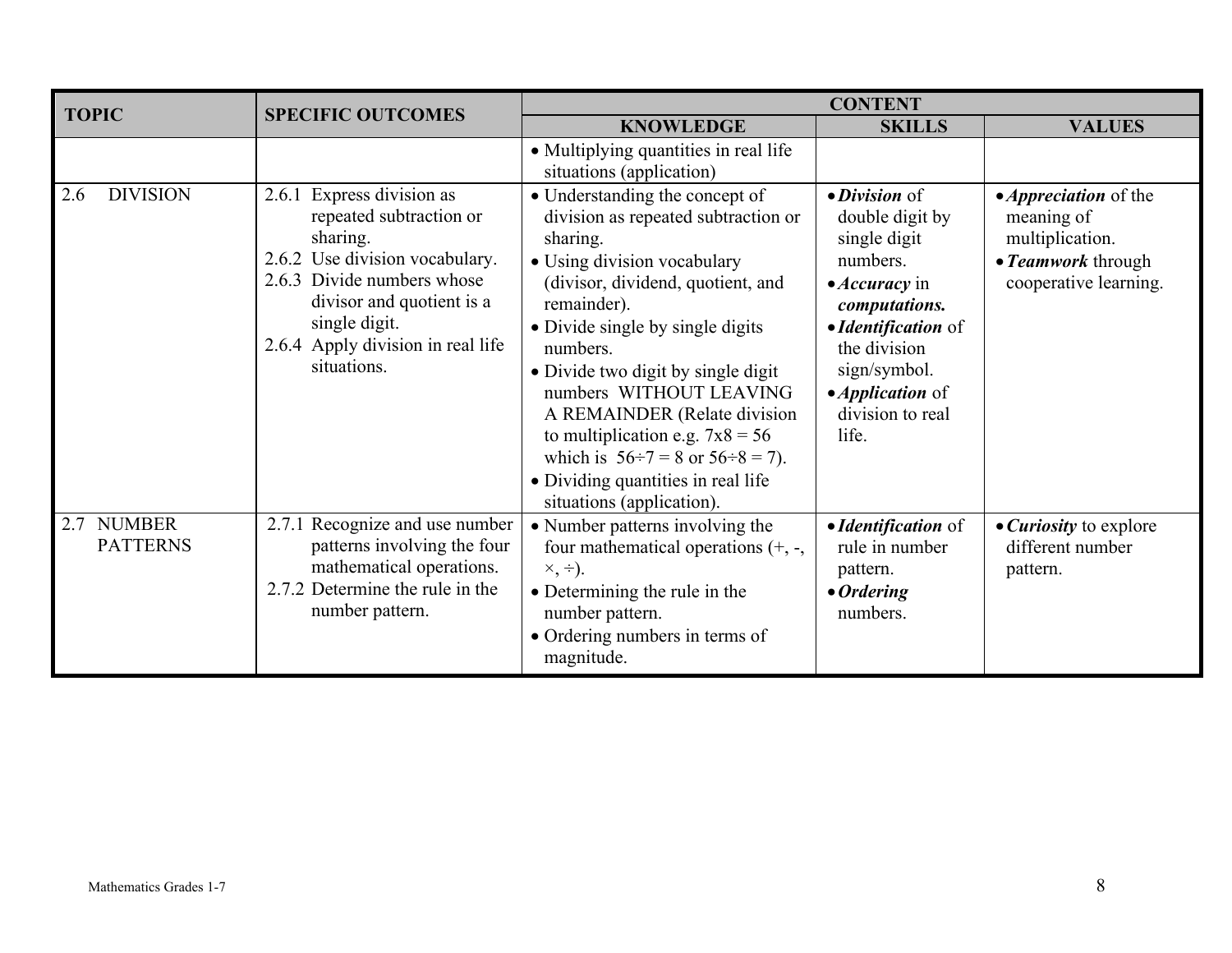| <b>TOPIC</b>                | <b>SPECIFIC OUTCOMES</b>                                                                                                                                                                          | <b>CONTENT</b>                                                                                                                                                                                                                                                                                                                                                  |                                                                                                                                               |                                                                                                                 |
|-----------------------------|---------------------------------------------------------------------------------------------------------------------------------------------------------------------------------------------------|-----------------------------------------------------------------------------------------------------------------------------------------------------------------------------------------------------------------------------------------------------------------------------------------------------------------------------------------------------------------|-----------------------------------------------------------------------------------------------------------------------------------------------|-----------------------------------------------------------------------------------------------------------------|
|                             |                                                                                                                                                                                                   | <b>KNOWLEDGE</b>                                                                                                                                                                                                                                                                                                                                                | <b>SKILLS</b>                                                                                                                                 | <b>VALUES</b>                                                                                                   |
| 2.8 MEASURES                | 2.8.1 Read and tell time in full<br>hours.<br>2.8.2 Measures of different<br>objects using standard<br>units. $(cm, mm, m)$ .<br>2.8.3 Find the perimeter of<br>simple plane figures.             | • The analogue clock in relation to<br>Morning, Midday, Afternoon,<br>Evening, Night.<br>• Time in full hours and minutes.<br>(30 minute-interval) using the 12<br>hour analogue clock.<br>• Measuring length of shapes and<br>objects using standard units (cm,<br>$mm, m$ ).<br>• Finding the perimeter of simple<br>plane figures (square and<br>rectangle). | • Reading and<br><i>telling</i> times in<br>full hours.<br>• Measuring of<br>different objects<br>using standard<br>units. (cm, mm,<br>$m$ ). | • <i>Awareness</i> of usefulness<br>of analogue clock.<br>• <i>Curiosity</i> of measuring<br>different objects. |
| <b>RELATIONS</b><br>2.9     | Draw arrow diagrams to<br>2.9.1<br>illustrate matching.                                                                                                                                           | • Matching sets using arrow to<br>illustrate matching involving<br>"addition and subtraction" of two-<br>digit numbers.<br>• Note: Range should be up to 1000.                                                                                                                                                                                                  | • Matching of<br>relations using<br>arrow diagrams.<br>• Interpretation of<br>relations from<br>arrow diagrams.                               | • Creativity of drawing<br>diagrams.<br>• Teamwork through<br>cooperative learning.                             |
| <b>STATISTICS</b><br>2.10   | 2.10.1 Collect and present data<br>using pictures.                                                                                                                                                | · Data collection methods.<br>• Data presentation (pictographs<br>only).                                                                                                                                                                                                                                                                                        | • Collection and<br><i>presentation</i> of<br>data using<br>pictures.<br>• Interpretation of<br>pictographs.                                  | • Teamwork through<br>cooperative learning.<br>• Curiosity in collecting<br>data.                               |
| <b>PLANE SHAPES</b><br>2.11 | Identify right angle with<br>2.11.1<br>squared paper or paper<br>folding.<br>2.11.2 Draw rectangle and<br>square on squared paper.<br>2.11.3 Identify side and vertex<br>of rectangle and square. | • Identifying right angle with<br>squared paper or paper folding<br>• Drawing rectangle and square on<br>squared paper.<br>• Identifying side and vertex (limit<br>usage of term 'vertex' to<br>'CORNER') of rectangle and<br>square.                                                                                                                           | • Identification of<br>right angle.<br>• Drawing<br>rectangle and<br>square on squared<br>paper.                                              | • <i>Appreciation</i> in drawing<br>rectangle and square on<br>squared paper.                                   |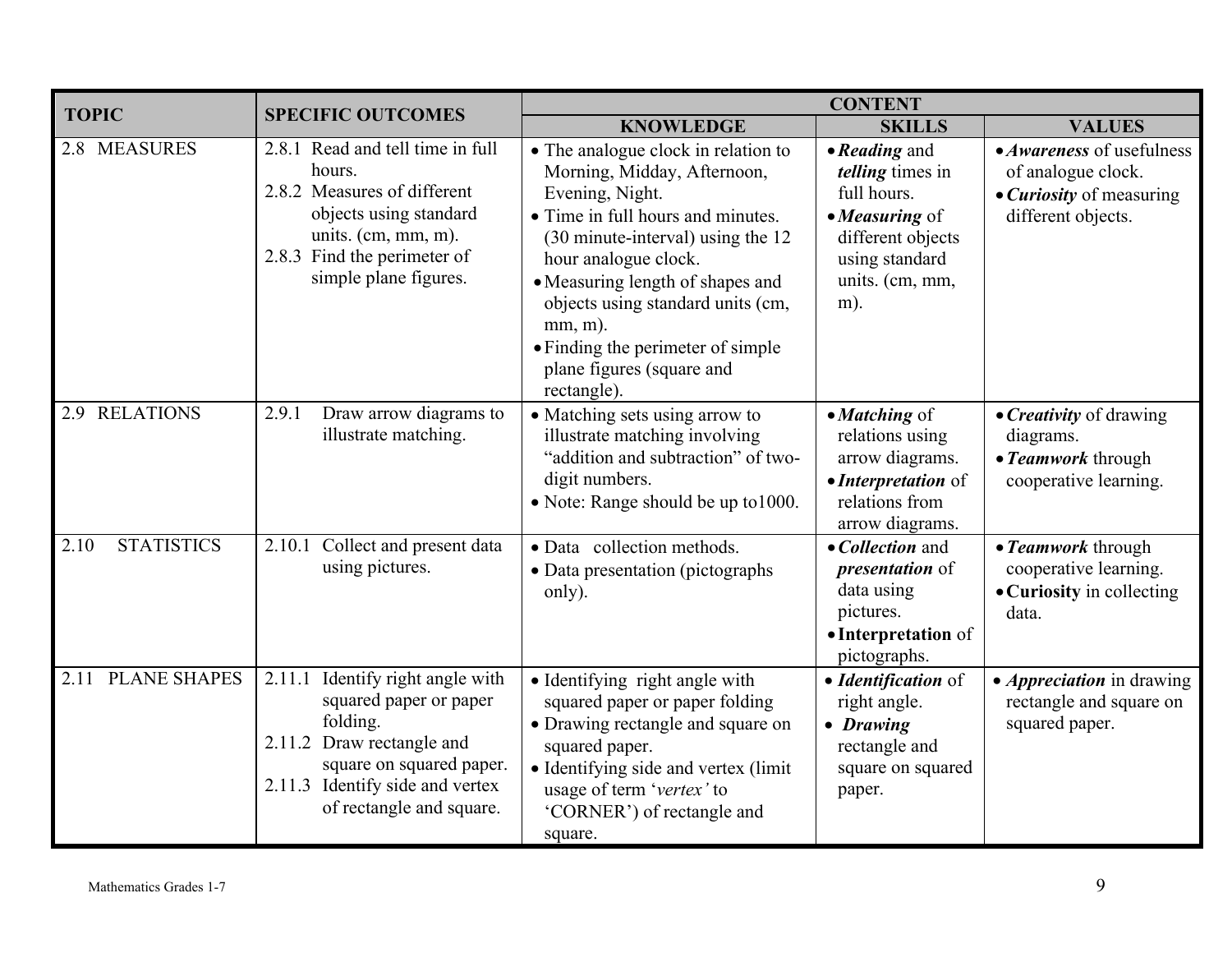| <b>TOPIC</b> |                               | <b>SPECIFIC OUTCOMES</b>                                                                                                              | <b>CONTENT</b>                                                                                                                   |                                                                                              |                                                                                                        |  |
|--------------|-------------------------------|---------------------------------------------------------------------------------------------------------------------------------------|----------------------------------------------------------------------------------------------------------------------------------|----------------------------------------------------------------------------------------------|--------------------------------------------------------------------------------------------------------|--|
|              |                               |                                                                                                                                       | <b>KNOWLEDGE</b>                                                                                                                 | <b>SKILLS</b>                                                                                | <b>VALUES</b>                                                                                          |  |
| 2.12         | <b>SOLID</b><br><b>SHAPES</b> | 2.12.1 Recognise cuboid, cube,<br>cylinder and sphere.<br>2.12.2 Mould cuboid, cube,<br>cylinder and sphere using<br>clay plasticine. | • Recognising cuboid, cube,<br>cylinder and sphere.<br>• Moulding cuboid, cube, cylinder<br>and sphere using clay or plasticine. | • <i>Recognition</i> of<br>basic solid<br>shapes.<br>• Moulding of<br>basic solid<br>shapes. | • <i>Awareness</i> of solid<br>basic shapes.<br>• <i>Creativity</i> in moulding<br>basic solid shapes. |  |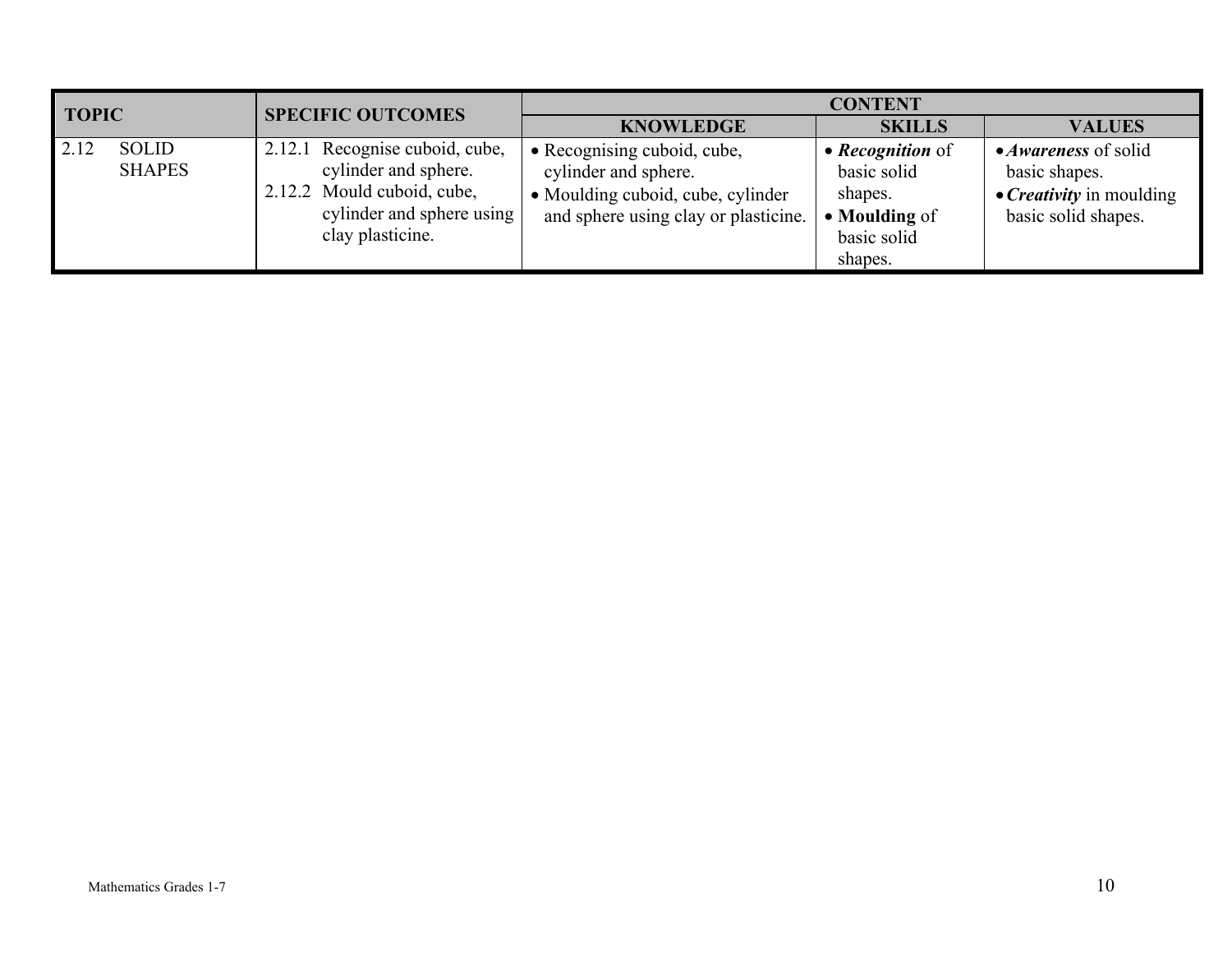| <b>General Outcomes</b>                                                                                                                                                                                                        | <b>Key Competences at Grade 3 Level</b>                                                                                                                                                                                                                                                                                                                                                                                                                                                                                                                                                                                                                                                                                                                                               |
|--------------------------------------------------------------------------------------------------------------------------------------------------------------------------------------------------------------------------------|---------------------------------------------------------------------------------------------------------------------------------------------------------------------------------------------------------------------------------------------------------------------------------------------------------------------------------------------------------------------------------------------------------------------------------------------------------------------------------------------------------------------------------------------------------------------------------------------------------------------------------------------------------------------------------------------------------------------------------------------------------------------------------------|
| Develop numeracy and arithmetic operations skills<br>Enable learner represent, interpret and use data in a<br>variety of forms.<br>Enrich learners' understanding of mathematical<br>concepts on numbers, shapes and diagrams. | Describe and list members of a given set.<br>$\bullet$<br>Add and subtract numbers vertically up to 100 000 (by regrouping).<br>$\bullet$<br>Multiply and divide one number by another (Long division and<br>$\bullet$<br>multiplication).<br>Generate number sequence after establishing rule (using the four<br>$\bullet$<br>operations).<br>Order numbers and appropriately use the symbols $\geq, \leq, \leq, \leq, \leq, \leq \pm$<br>$\bullet$<br>Use rule to measure length and width of given shapes and objects.<br>$\bullet$<br>• Tell time on a 24 hour analogue clock to quarter of an hour<br>Read and translate a calendar.<br>Acquire an understanding of the concept of fractions.<br>$\bullet$<br>Add and subtract fractions with a common denominator.<br>$\bullet$ |

| <b>TOPIC</b>                       | <b>SPECIFIC OUTCOMES</b>                                                                                                            | <b>CONTENT</b>                                                                                                                                                                                                                                              |                                                                                                                                    |                                                                                                                          |
|------------------------------------|-------------------------------------------------------------------------------------------------------------------------------------|-------------------------------------------------------------------------------------------------------------------------------------------------------------------------------------------------------------------------------------------------------------|------------------------------------------------------------------------------------------------------------------------------------|--------------------------------------------------------------------------------------------------------------------------|
|                                    |                                                                                                                                     | <b>KNOWLEDGE</b>                                                                                                                                                                                                                                            | <b>SKILLS</b>                                                                                                                      | <b>VALUES</b>                                                                                                            |
| 3.1 SETS                           | 3.1.1 Describe a set by listing its<br>members.<br>3.1.2 Recognise and use the<br>symbols "=" equal to, " $\neq$ "<br>not equal to. | • Sets and notation.<br>• Listing members of a set.<br>• Set symbols: "=" equal to, " $\neq$ "<br>not equal to. (Also recap on<br>" $\in$ " member of, " $\notin$ " not a<br>member of, " $\{ \}$ " braces).<br>• Applying sets in real life<br>situations. | • Communication<br>of set notation<br>through<br>symbolization.<br>• <i>Application</i> of<br>the concept of<br>sets in real life. | $\bullet$ Teamwork<br>through<br>cooperative<br>learning.<br>$\bullet$ Awareness of<br>set notation or<br>symbolisation. |
| 3.2 NUMBERS AND<br><b>NOTATION</b> | Read and write numbers<br>3.2.1<br>up to 1 000 000.<br>Express a number in<br>3.2.2                                                 | • Reading and writing numbers up<br>to 1 000 000 (draw attention of<br>learners to the number structure                                                                                                                                                     | • Communication<br>through writing.<br>• <i>Presentation</i> of                                                                    | $\bullet$ <i>Accuracy</i> in<br>recognizing and<br>reading.                                                              |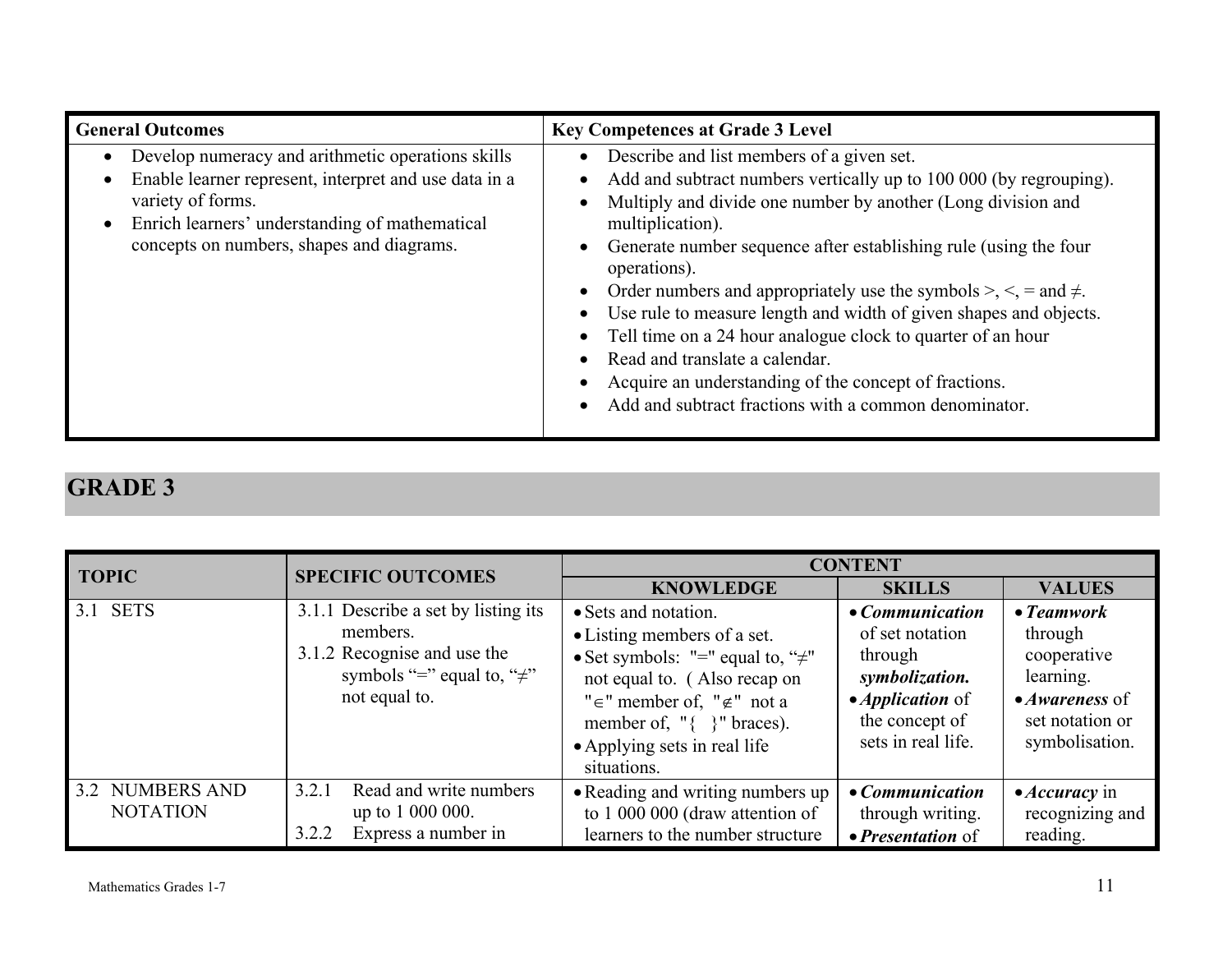| <b>TOPIC</b>           | <b>SPECIFIC OUTCOMES</b>                                                                                                    | <b>CONTENT</b>                                                                                                                                                                                                                                                                                                                                                                                                                 |                                                                                                                                                                                                                                                |                                                                                                                        |  |
|------------------------|-----------------------------------------------------------------------------------------------------------------------------|--------------------------------------------------------------------------------------------------------------------------------------------------------------------------------------------------------------------------------------------------------------------------------------------------------------------------------------------------------------------------------------------------------------------------------|------------------------------------------------------------------------------------------------------------------------------------------------------------------------------------------------------------------------------------------------|------------------------------------------------------------------------------------------------------------------------|--|
|                        |                                                                                                                             | <b>KNOWLEDGE</b>                                                                                                                                                                                                                                                                                                                                                                                                               | <b>SKILLS</b>                                                                                                                                                                                                                                  | <b>VALUES</b>                                                                                                          |  |
|                        | expanded notation.                                                                                                          | $\overline{or}$ repetition i.e. 1, 10, 100,<br>$1000, 10000$ ).<br>• Expressing numbers in<br>expanded notation.                                                                                                                                                                                                                                                                                                               | numbers in<br>expanded<br>notation.                                                                                                                                                                                                            | • <i>Application</i> of<br>numeration in<br>real life.                                                                 |  |
| <b>ADDITION</b><br>3.3 | 3.3.1 Add whole numbers with<br>sums up to $100000$ .<br>3.3.2 Carry out addition of<br>numbers in real life<br>situations. | • Addition of whole numbers with<br>sums up to 100 000 by<br>regrouping (Expanded notation).<br>• Addition of whole numbers with<br>sums up to 100 000 without<br>regrouping.<br>• Adding whole numbers by using<br>number trees, number wheels<br>and magic squares.<br>• Applying addition of numbers in<br>real life situations (e.g. money,<br>number of items, Lengths).                                                  | • <i>Addition</i> of up to<br>five digit<br>numbers using<br>the concept of 10,<br>100, 1000 and<br>$10000$ as a unit.<br>• <i>Application</i> of<br>addition in real<br>life.                                                                 | $\bullet$ Awareness of<br>the role of place<br>values in<br>addition.<br>$\bullet$ <i>Accuracy</i> in<br>computations. |  |
| 3.4 SUBTRACTION        | 3.4.1 Subtract whole numbers up<br>to 100 000.<br>3.4.2 Carry out subtraction and<br>addition in real life<br>situation.    | • Subtraction of whole numbers<br>up to 100 000 by regrouping.<br>(Vertical subtraction, expanded<br>notation).<br>• Subtraction of whole numbers<br>up to 100 000 without<br>regrouping. (Vertical<br>subtraction).<br>• Subtracting whole numbers<br>using number trees, number<br>wheels and magic squares.<br>• Applying subtraction and<br>addition in real life situations<br>(e.g. money, number of items,<br>Lengths). | • Subtraction of up<br>to five digit<br>numbers using<br>the concept of 10,<br>100, 1000 and<br>$10000$ as a unit.<br>• <i>Application</i> of<br>subtraction and<br>addition to<br>money.<br>$\bullet$ Relating<br>subtraction to<br>addition. | $\bullet$ <i>Accuracy</i> in<br>computations.<br>$\bullet$ Teamwork<br>through<br>cooperative<br>learning.             |  |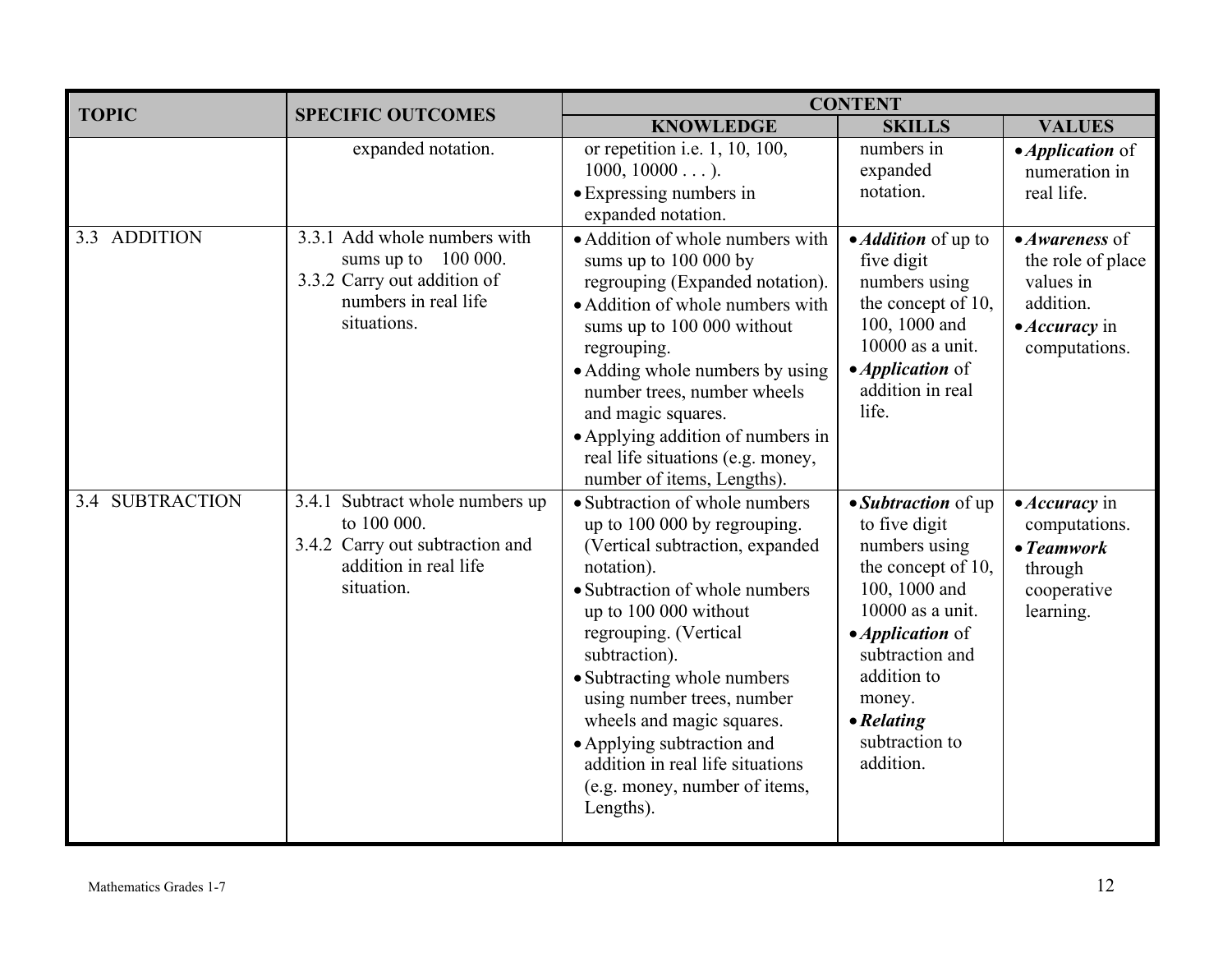| <b>TOPIC</b>                  | <b>SPECIFIC OUTCOMES</b>                                                                                                                                                                                                                 | <b>CONTENT</b>                                                                                                                                                                                                                                                                                                    |                                                                                                                                                                                                                                     |                                                                                                                                                |
|-------------------------------|------------------------------------------------------------------------------------------------------------------------------------------------------------------------------------------------------------------------------------------|-------------------------------------------------------------------------------------------------------------------------------------------------------------------------------------------------------------------------------------------------------------------------------------------------------------------|-------------------------------------------------------------------------------------------------------------------------------------------------------------------------------------------------------------------------------------|------------------------------------------------------------------------------------------------------------------------------------------------|
|                               |                                                                                                                                                                                                                                          | <b>KNOWLEDGE</b>                                                                                                                                                                                                                                                                                                  | <b>SKILLS</b>                                                                                                                                                                                                                       | <b>VALUES</b>                                                                                                                                  |
| 3.5 MULTIPLICATION            | 3.5.1 Multiply two and three digit<br>numbers by a single digit<br>number vertically.<br>3.5.2 Apply multiplication in real<br>life situation.                                                                                           | • Multiplying two and three digit<br>numbers by a single digit<br>number using vertical<br>multiplication.<br>• Applying multiplication in<br>problems involving money.                                                                                                                                           | • Multiplication of<br>two and three<br>digit by single<br>digit numbers.<br>• Accuracy in<br>computations.<br>• <i>Application</i> of<br>place values.                                                                             | $\bullet$ <i>Appreciation</i> of<br>the use of<br>multiplication<br>in real life.<br>$\bullet$ Teamwork<br>through<br>cooperative<br>learning. |
| 3.6 DIVISION                  | 3.6.1 Divide two and three digit<br>numbers by single digit<br>number using Long division<br>(with remainders).<br>3.6.2 Demonstrate multiplication<br>and division skills in real<br>life situations.                                   | • Dividing single and two-digit<br>numbers by single digit numbers<br>WITH REMAINDERS.<br>• Dividing two and three digit<br>numbers by single digit number<br>WITH REMAINDERS using<br>Long division.<br>• Long division<br>• Applying multiplication and<br>division in real life situations<br>involving money. | • Division of two<br>and three digit by<br>single digit<br>numbers.<br>$\bullet$ <i>Accuracy</i> in<br>computations.<br>• Identification of<br>the long division<br>symbol.<br>• <i>Application</i> of<br>division to real<br>life. | • Awareness of<br>the concept of<br>remainder.<br>$\bullet$ Teamwork<br>through<br>cooperative<br>learning.                                    |
| 3.7 NUMBER<br><b>PATTERNS</b> | 3.7.1 Order numbers using<br>mathematical symbols ">",<br>"<", "=" and " $\neq$ ".                                                                                                                                                       | • Using mathematical symbols<br>">", "<", "=" and " $\neq$ " to order<br>numbers.                                                                                                                                                                                                                                 | • <i>Analysis</i> to<br>determine<br>magnitude.                                                                                                                                                                                     | • Appreciation<br>for systematic<br>arrangement.                                                                                               |
| <b>FRACTIONS</b><br>3.8       | 3.8.1 Identify and represent<br>proper fractions as equal<br>parts of a whole.<br>3.8.2 Draw and shade proper<br>fractions.<br>3.8.3 Add and subtract proper<br>fractions with common<br>denominator.<br>3.8.4 Apply proper fractions in | • Identifying proper fractions as<br>equal parts of a whole (Utilize<br>concrete and semi concrete<br>objects as much as possible).<br>• Names of parts (denominator,<br>numerator, division line).<br>• Common fractions. (Half, one<br>quarter, three quarters, one third,<br>two thirds, one fifth, one tenth  | • Identification of<br>proper fractions.<br>· Addition and<br>subtraction of<br>proper fractions.<br>• Representation<br>of proper<br>fractions as equal<br>parts of a whole                                                        | • <i>Appreciation</i> of<br>the concept of<br>proper fractions.<br>• Accuracy in<br>adding and<br>subtracting<br>proper fractions.             |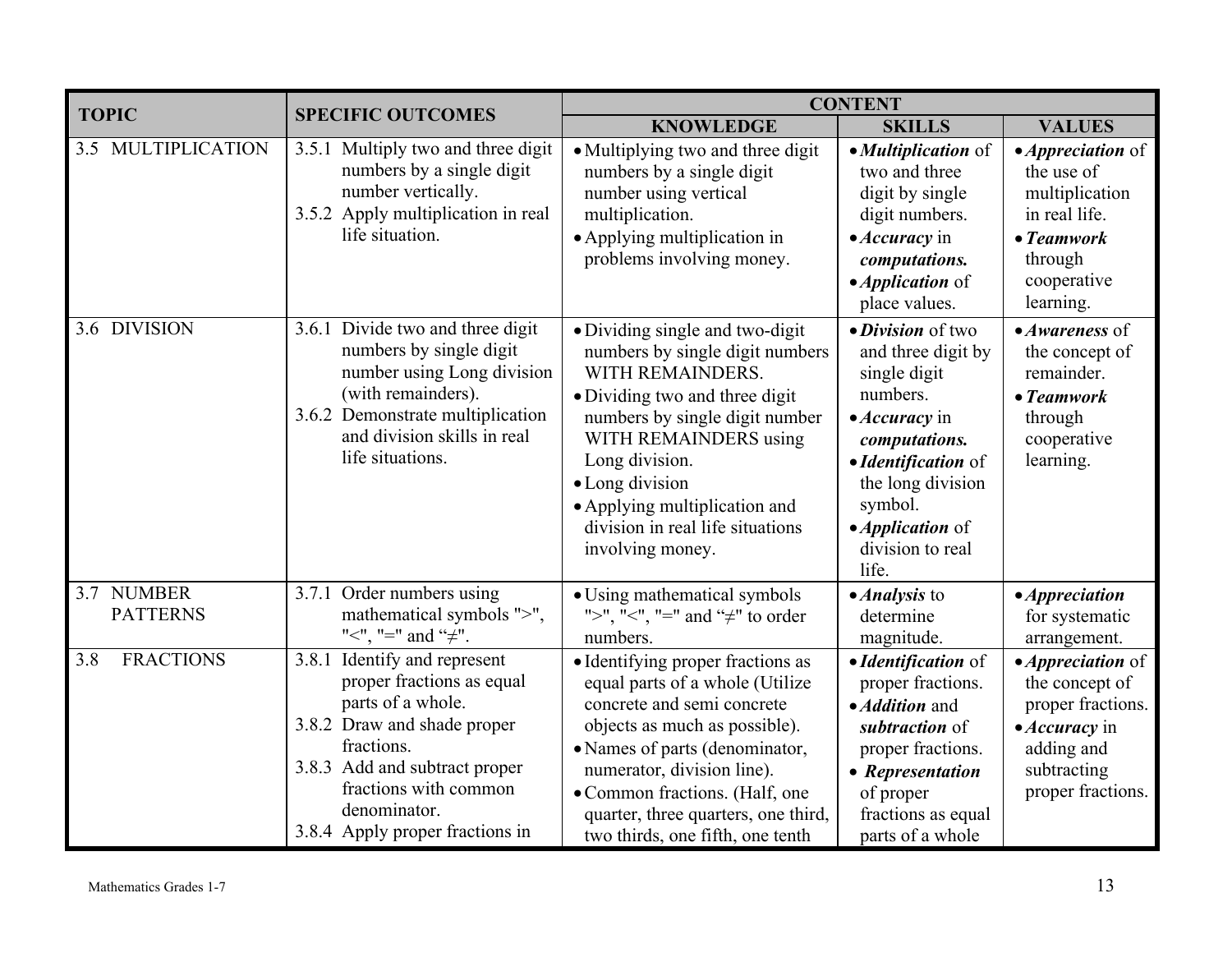| <b>TOPIC</b>                                      |                                                                                                                                                                                                                                                                                                                              | <b>CONTENT</b>                                                                                                                                                                                                                                                                                                                                                                                                                                                                                                                                                                            |                                                                                                                                                                                            |                                                                                                                             |  |
|---------------------------------------------------|------------------------------------------------------------------------------------------------------------------------------------------------------------------------------------------------------------------------------------------------------------------------------------------------------------------------------|-------------------------------------------------------------------------------------------------------------------------------------------------------------------------------------------------------------------------------------------------------------------------------------------------------------------------------------------------------------------------------------------------------------------------------------------------------------------------------------------------------------------------------------------------------------------------------------------|--------------------------------------------------------------------------------------------------------------------------------------------------------------------------------------------|-----------------------------------------------------------------------------------------------------------------------------|--|
|                                                   | <b>SPECIFIC OUTCOMES</b>                                                                                                                                                                                                                                                                                                     | <b>KNOWLEDGE</b>                                                                                                                                                                                                                                                                                                                                                                                                                                                                                                                                                                          | <b>SKILLS</b>                                                                                                                                                                              | <b>VALUES</b>                                                                                                               |  |
| 3.9 MEASURES                                      | real life situations.<br>3.9.1 Tell time at specified<br>intervals.<br>3.9.2 Read and use the calendar.<br>3.9.3 Describe the unit for<br>measuring long distances<br>$(Km)$ .<br>3.9.4 Describe mass and the<br>standard units for its<br>measure.<br>3.9.5 Describe capacity and the<br>standard units for its<br>measure. | $etc.$ ).<br>• Drawing and shading proper<br>fractions.<br>• Adding and subtracting proper<br>fractions having a common<br>denominator.<br>• Fractions in real life situations<br>(e.g. liquids, paper folding).<br>• Telling time to half, quarter of<br>an hour and five minute<br>intervals (using the 24 hour<br>clock).<br>· Calendar.<br>• Standard unit for measuring<br>long distances (Km)<br>• Describing mass.<br>• Standard units for measuring<br>mass (grammes, Kilogrammes)<br>• Describing capacity.<br>• Standard units for measuring<br>capacity (litres, milliliters). | in real life.<br>• Telling time at<br>specified<br>intervals.<br>• Reading and use<br>the calendar.<br>• Describe the<br>standard unit for<br>measuring<br>distance, mass<br>and capacity. | • Accuracy in<br>telling time.<br>• <i>Appreciation</i> of<br>standard units in<br>measures.                                |  |
| <b>STATISTICS</b><br>3.10                         | Collect and present<br>3.10.1<br>ungrouped data on a<br>frequency table.                                                                                                                                                                                                                                                     | · Data collection methods.<br>• Data presentation (Frequency<br>table) table involving use of<br>tally marks(Including bundling<br>fives).                                                                                                                                                                                                                                                                                                                                                                                                                                                | • Presentation of<br>ungrouped data<br>on a frequency<br>table.<br>• Interpretation of<br>frequency tables.                                                                                | $\bullet$ <i>Interest</i> in<br>collecting data.<br>• <i>Appreciation</i> of<br>presenting data<br>on a frequency<br>table. |  |
| <b>RELATIONS &amp;</b><br>3.11<br><b>MAPPINGS</b> | 3.11.1 Draw Arrow diagrams to<br>illustrate one-to-one<br>mappings.                                                                                                                                                                                                                                                          | • Relations and mappings<br>(involving "Times 2 plus 1 etc"<br>Whole numbers in range should<br>not exceed 100 000.<br>• Applying relations and                                                                                                                                                                                                                                                                                                                                                                                                                                           | • Matching of one-<br>to-one mapping<br>using arrow<br>diagrams.<br>• Interpretation of                                                                                                    | $\bullet$ <i>Creativity</i> of<br>drawing arrow<br>diagrams.<br>• Awareness of<br>one-one                                   |  |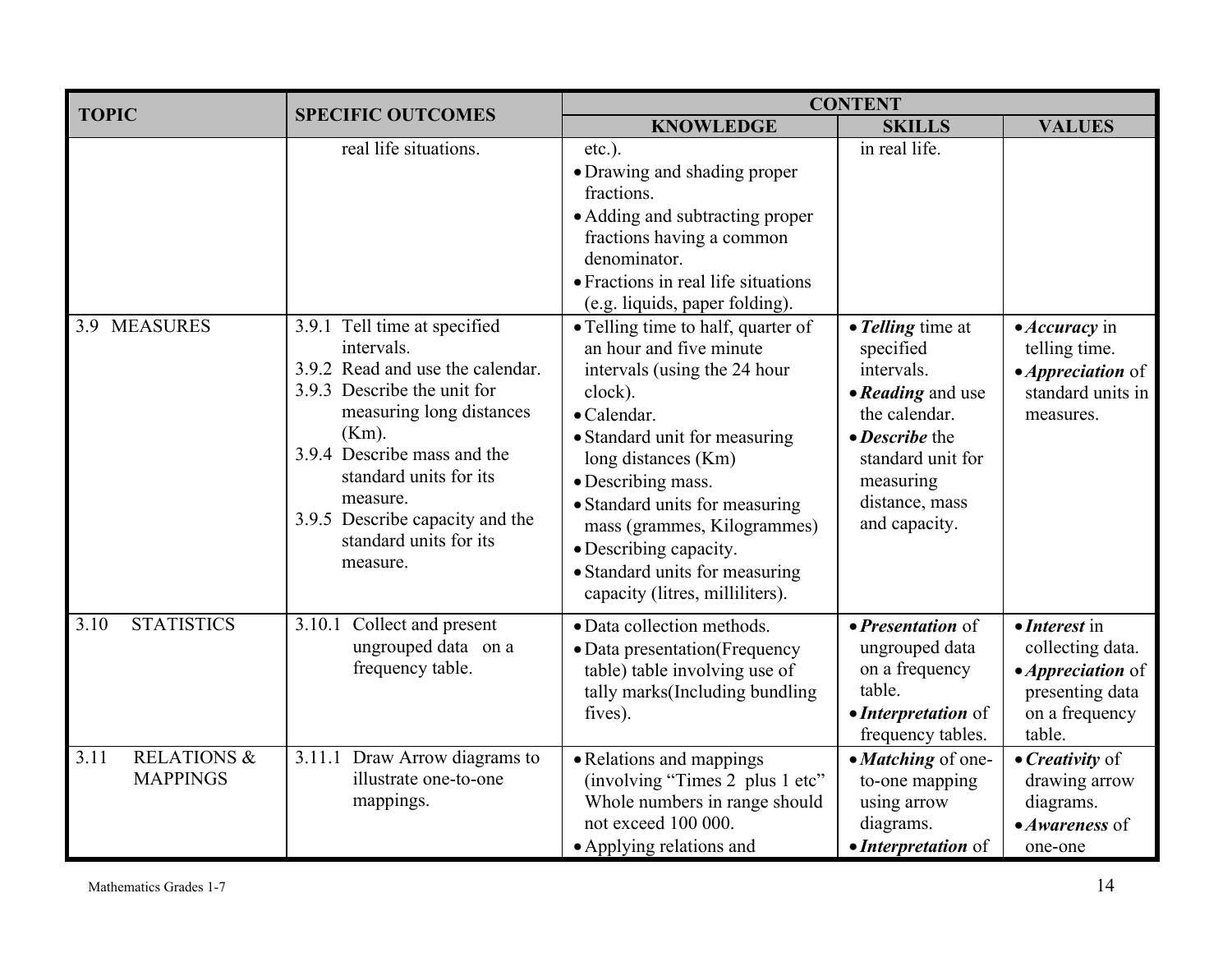| <b>TOPIC</b> |                     | <b>SPECIFIC OUTCOMES</b> | <b>CONTENT</b>                                                                                                                              |                                                                                                                                             |                                      |                                                                                                           |
|--------------|---------------------|--------------------------|---------------------------------------------------------------------------------------------------------------------------------------------|---------------------------------------------------------------------------------------------------------------------------------------------|--------------------------------------|-----------------------------------------------------------------------------------------------------------|
|              |                     |                          |                                                                                                                                             | <b>KNOWLEDGE</b>                                                                                                                            | <b>SKILLS</b>                        | <b>VALUES</b>                                                                                             |
|              |                     |                          |                                                                                                                                             | mappings in real life situations<br>(Should be related to proportion,<br>number patterns and graphs).                                       | one-to-one<br>mapping.               | mapping.                                                                                                  |
| 3.12         | <b>PLANE SHAPES</b> | 3.12.1                   | Identify right angled<br>triangle by folding<br>rectangular and squared<br>paper.<br>3.12.2 Draw right angled triangle<br>on squared paper. | • Identifying right angled triangle<br>by folding rectangular and<br>squared paper.<br>• Drawing right angled triangle on<br>squared paper. | • Drawing right-<br>angled triangle. | $\bullet$ <i>Curiosity</i> in<br>making<br>different right<br>angled triangles<br>using squared<br>paper. |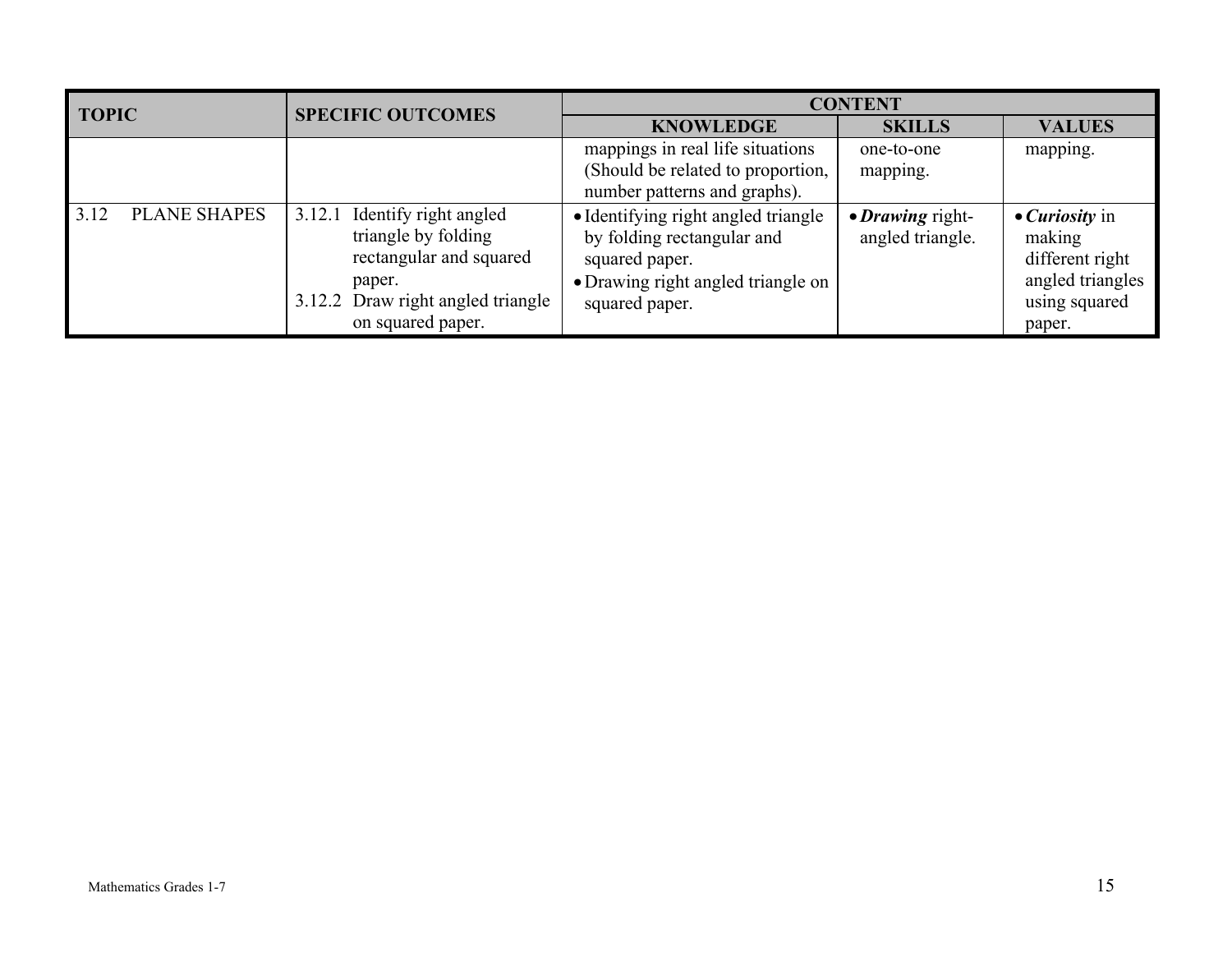| <b>General Outcomes</b> |                                                  | <b>Key Competences at Grade 4 Level</b>                                                              |
|-------------------------|--------------------------------------------------|------------------------------------------------------------------------------------------------------|
|                         | Develop numeracy and arithmetic operations       | Use the symbols "=", " $\in$ ", " $\notin$ ", " $\subset$ " and "{ }" appropriately in set notation. |
|                         | skills.                                          | Apply the four operations to resolve practical problems with numbers up to                           |
|                         | Enable learner represent, interpret and use data | 1 000 000.                                                                                           |
|                         | in a variety of forms.                           | Solve practical problems dealing with measurement of length and convert                              |
|                         | Enrich learners' understanding of                | between units.                                                                                       |
|                         | mathematical concepts on numbers, shapes and     | Calculate area of squares and triangles.                                                             |
|                         | diagrams.                                        | Apply fractions in resolving real life problems.                                                     |

|                                  |                                                                                                                                                                                     |                                                                                                                                                                                                                            | <b>CONTENT</b>                                                                                                                                                              |                                                                                                          |
|----------------------------------|-------------------------------------------------------------------------------------------------------------------------------------------------------------------------------------|----------------------------------------------------------------------------------------------------------------------------------------------------------------------------------------------------------------------------|-----------------------------------------------------------------------------------------------------------------------------------------------------------------------------|----------------------------------------------------------------------------------------------------------|
| <b>TOPIC</b>                     | <b>SPECIFIC OUTCOMES</b>                                                                                                                                                            | <b>KNOWLEDGE</b>                                                                                                                                                                                                           | <b>SKILLS</b>                                                                                                                                                               | <b>VALUES</b>                                                                                            |
| 4.1 SETS                         | Identify equivalent sets.<br>4.1.1<br>Identify subsets and use the<br>4.1.2<br>subset symbol " $\subset$ ".<br>Apply sets to solve<br>4.1.3<br>problems in real life<br>situations. | • Equivalent sets.<br>• Subsets and the use of the<br>symbol " $\subset$ " (is a subset of).<br>• Applying sets to solve problems<br>in real life situations (creation of<br>order).                                       | • Interpretation of<br>the meaning of<br>subset.<br>• Identification of<br>the subset symbol.<br>• Communication<br>through the use of<br>subset symbol in<br>set notation. | $\bullet$ Teamwork<br>through<br>collaborative<br>learning.<br>• <i>Awareness</i> of set<br>equivalence. |
| 4.2 NUMBERS &<br><b>NOTATION</b> | Read and write numbers up<br>4.2.1<br>to 1 000 000 000.<br>4.2.2<br>Express a number in<br>expanded notation.                                                                       | • Reading and writing numbers up<br>to 1 000 000 000 (Draw<br>attention of learners to the<br>number structure or repetition<br>i.e. 1, 10, 100, 1000, 10000).<br>• Expressing a ten digit number<br>in expanded notation. | • Communication<br>through writing.<br>$\bullet$ Presentation of<br>numbers in<br>expanded<br>notation.<br>$\bullet$ <i>Application</i> of<br>numeration in real<br>life.   | $\bullet$ <i>Accuracy</i> in<br>recognizing and<br>reading numbers.                                      |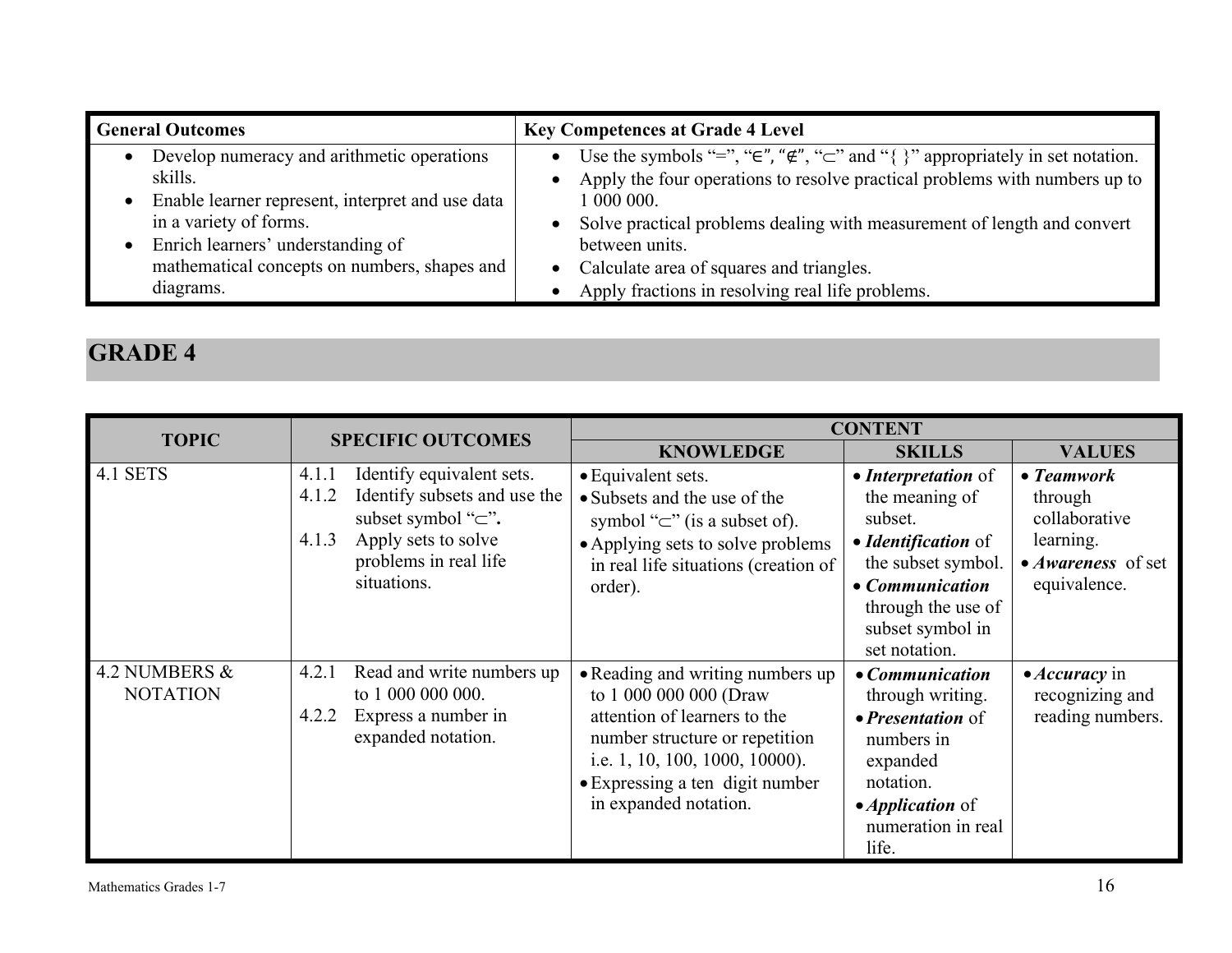| <b>TOPIC</b>              | <b>SPECIFIC OUTCOMES</b>         |                                                                                                                                                                                                                                                                                                    | <b>CONTENT</b>                                                                                                                                                                                                                                                                                                     |                                                                                                                                                                                                              |                                                                                                                                                |
|---------------------------|----------------------------------|----------------------------------------------------------------------------------------------------------------------------------------------------------------------------------------------------------------------------------------------------------------------------------------------------|--------------------------------------------------------------------------------------------------------------------------------------------------------------------------------------------------------------------------------------------------------------------------------------------------------------------|--------------------------------------------------------------------------------------------------------------------------------------------------------------------------------------------------------------|------------------------------------------------------------------------------------------------------------------------------------------------|
|                           |                                  |                                                                                                                                                                                                                                                                                                    | <b>KNOWLEDGE</b>                                                                                                                                                                                                                                                                                                   | <b>SKILLS</b>                                                                                                                                                                                                | <b>VALUES</b>                                                                                                                                  |
| <b>4.3 ADDITION</b>       | 4.3.1<br>4.3.2                   | Add whole numbers with<br>sums up to 1 000,000.<br>Apply addition to solve<br>problems in real life.                                                                                                                                                                                               | • Adding whole numbers with<br>sums up to $100000$ in<br>expanded form by regrouping<br>ones, tens, hundreds, and<br>thousands.<br>• Adding whole numbers with<br>sums up to 1 000 000 without<br>regrouping.<br>• Problems in real life situations<br>(e.g. mass, distance, capacity,<br>money up to K1 000 000). | • <i>Addition</i> of up to<br>six digit numbers<br>using the concept<br>of 10, 100, 1000,<br>10000 and<br>100000 as a unit.<br>• <i>Application</i> of<br>addition in real<br>life.                          | • <i>Awareness</i> of the<br>role of place<br>values in addition.<br>$\bullet$ <i>Accuracy</i> in<br>computations.                             |
| <b>4.4 SUBTRACTION</b>    | 4.4.1<br>4.4.2                   | Subtract whole numbers up<br>to 1 000 000<br>subtraction<br>Apply<br>and<br>addition to solve problems<br>in real life.                                                                                                                                                                            | • Subtracting whole numbers up<br>to 1 000 000 in expanded<br>notation.<br>• Subtracting whole numbers up<br>to 1 000 000 without<br>regrouping.<br>• Solving problems in real life.<br>• Using subtraction and addition<br>to solve problems involving<br>mass, distance, capacity, money<br>up to K1 000 000.    | • <i>Subtraction</i> of up<br>to six digit<br>numbers using the<br>concept of 10,<br>100, 1000, 10000<br>and 100000 as a<br>unit.<br>• <i>Application</i> of<br>subtraction and<br>addition in real<br>life. | • Awareness of the<br>role of place<br>values in<br>subtraction.<br>$\bullet$ <i>Accuracy</i> in<br>computations.                              |
| <b>4.5 MULTIPLICATION</b> | 4.5.1<br>4.5.2<br>4.5.3<br>4.5.4 | Multiply numbers by 10,<br>100 and 1000 using short<br>multiplication.<br>Multiply two and three by<br>two digit numbers using<br>vertical multiplication.<br>Apply the properties of<br>zero $(0)$ and one $(1)$ in<br>multiplication.<br>Apply multiplication to<br>solve problems in real life. | • Multiplying numbers by 10, 100<br>and 1000 using short<br>multiplication (include multiples<br>of 10 such as 20, 30, 40).<br>e.g. $12x10 = 120$ and<br>$12x20 = 12x(10x2)=240$<br>• Multiplying two and three by<br>two digit numbers using vertical<br>multiplication.<br>• Applying the properties of zero.    | • Multiplication of<br>two and three<br>digit by two digit<br>numbers.<br>$\bullet$ <i>Accuracy</i> in<br>computations.<br>• <i>Application</i> of<br>place values.                                          | $\bullet$ <i>Appreciation</i> of<br>the use of<br>multiplication in<br>real life.<br>$\bullet$ Teamwork<br>through<br>cooperative<br>learning. |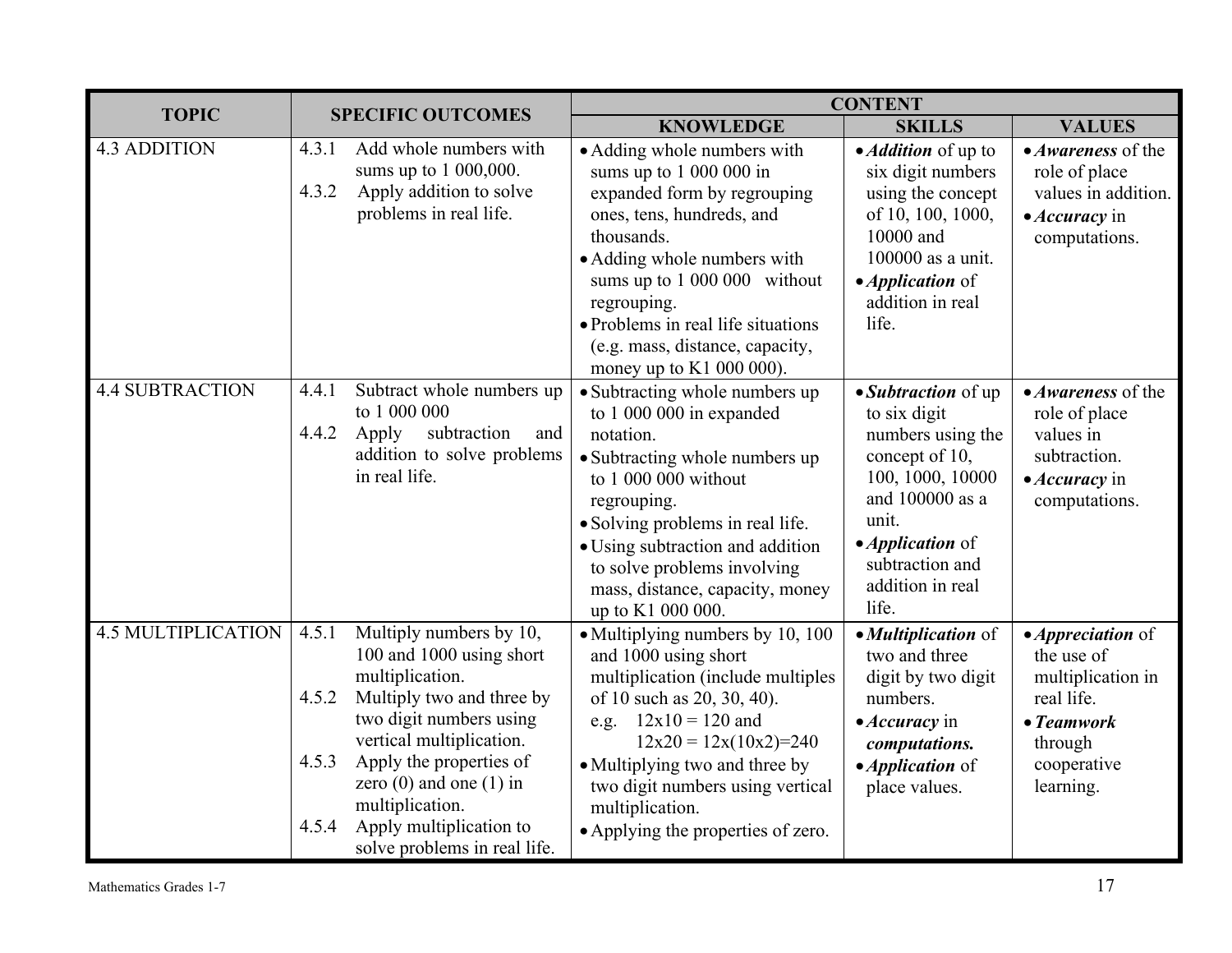| <b>TOPIC</b>                  |                                                                                                                                                                                                                                                                                                                                                                                                        | <b>CONTENT</b>                                                                                                                                                                                                                                                                                                                                                                                              |                                                                                                                                                                                                                                                         |                                                                                                                                                       |  |
|-------------------------------|--------------------------------------------------------------------------------------------------------------------------------------------------------------------------------------------------------------------------------------------------------------------------------------------------------------------------------------------------------------------------------------------------------|-------------------------------------------------------------------------------------------------------------------------------------------------------------------------------------------------------------------------------------------------------------------------------------------------------------------------------------------------------------------------------------------------------------|---------------------------------------------------------------------------------------------------------------------------------------------------------------------------------------------------------------------------------------------------------|-------------------------------------------------------------------------------------------------------------------------------------------------------|--|
|                               | <b>SPECIFIC OUTCOMES</b>                                                                                                                                                                                                                                                                                                                                                                               | <b>KNOWLEDGE</b>                                                                                                                                                                                                                                                                                                                                                                                            | <b>SKILLS</b>                                                                                                                                                                                                                                           | <b>VALUES</b>                                                                                                                                         |  |
|                               |                                                                                                                                                                                                                                                                                                                                                                                                        | $(0)$ and one $(1)$ in multiplication<br>• Problems in real life such as<br>those involving mass, distance,<br>capacity, money.                                                                                                                                                                                                                                                                             |                                                                                                                                                                                                                                                         |                                                                                                                                                       |  |
| <b>4.6 DIVISION</b>           | Divide numbers by 10, 100<br>4.6.1<br>and 1000 using short<br>division.<br>Divide two and three digit<br>4.6.2<br>by two digit numbers using<br>long division (with<br>remainders).<br>Apply division<br>4.6.3<br>to solve<br>problems in real life.                                                                                                                                                   | · Dividing numbers by 10, 100<br>and 1000 using short division.<br>· Dividing two and three digit by<br>two digit numbers using long<br>division (with remainders).<br>• Dividing to solve problems in<br>real life such as those involving<br>mass, distance, capacity, money.                                                                                                                             | • Division of two<br>and three digit by<br>two digit numbers<br>• Accuracy in<br>computations.<br>• <i>Application</i> of<br>division to real<br>life.                                                                                                  | $\bullet$ Teamwork<br>through<br>cooperative<br>learning.                                                                                             |  |
| 4.7 NUMBER<br><b>PATTERNS</b> | Identify patterns and<br>4.7.1<br>complete number<br>sequences.                                                                                                                                                                                                                                                                                                                                        | • Identifying Number Patterns.<br>• Completing number sequences.<br>• Generate number patterns.                                                                                                                                                                                                                                                                                                             | • Identification of<br>rule in number<br>pattern.                                                                                                                                                                                                       | • Creativity in the<br>four operations.<br>• <i>Appreciation</i> for<br>systematic<br>arrangement.                                                    |  |
| <b>4.8 FRACTIONS</b>          | Describe equivalent<br>4.8.1<br>fractions.<br>Arrange the common<br>4.8.2<br>fractions either in<br>ascending or descending<br>order using proportion line.<br>4.8.3<br>Identify and represent<br>improper and mixed<br>fractions.<br>Convert mixed fractions to<br>4.8.4<br>improper fractions and<br>vice versa.<br>4.8.5<br>Add and subtract proper,<br>improper and mixed<br>fractions with common | • Describing equivalent fractions.<br>• Arranging the common<br>fractions either in ascending or<br>descending order using<br>proportion line.<br>• Using symbols $\ge$ , $\le$ and $=$ , to<br>order fractions in terms of<br>magnitude.<br>• Identifying improper and mixed<br>fractions.<br>• Converting mixed fractions to<br>improper fractions and vice<br>versa.<br>• Adding and subtracting proper, | • Distinction<br>between proper,<br>improper and<br>mixed fractions.<br>• Conversion of<br>mixed fractions to<br>improper<br>fractions and vice<br>versa.<br>• Arrangement of<br>common fractions<br>using proportion<br>line.<br>• <i>Addition</i> and | • <i>Appreciation</i> of<br>equivalent<br>fractions.<br>$\bullet$ <i>Accuracy</i> in<br>adding and<br>subtracting<br>improper and<br>mixed fractions. |  |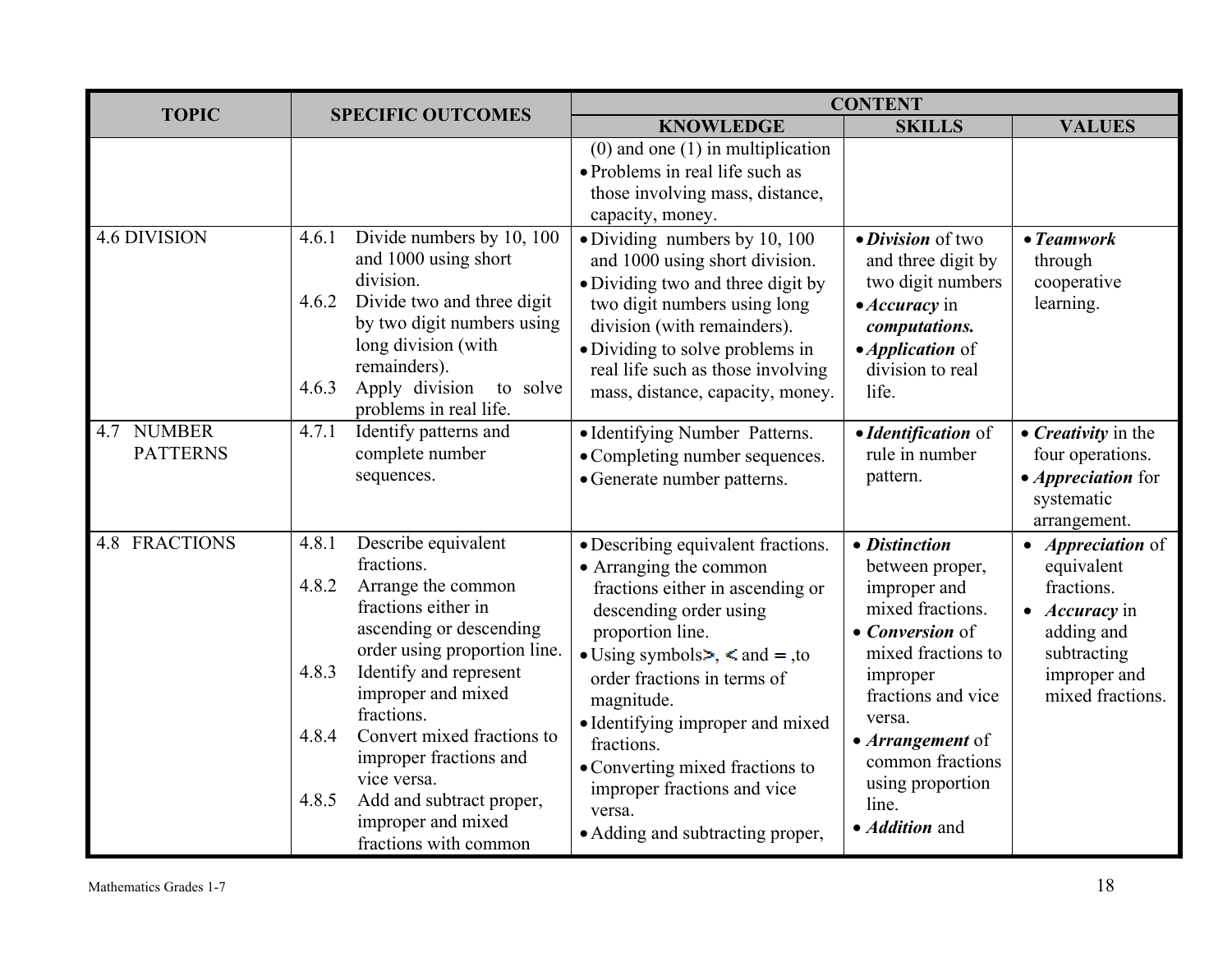| <b>TOPIC</b><br><b>SPECIFIC OUTCOMES</b> |                                                                                                                                                                                                                                                                                                                                  | <b>CONTENT</b>                                                                                                                                                                                                                                                                                                |                                                                                                                                                           |                                                                                                         |  |
|------------------------------------------|----------------------------------------------------------------------------------------------------------------------------------------------------------------------------------------------------------------------------------------------------------------------------------------------------------------------------------|---------------------------------------------------------------------------------------------------------------------------------------------------------------------------------------------------------------------------------------------------------------------------------------------------------------|-----------------------------------------------------------------------------------------------------------------------------------------------------------|---------------------------------------------------------------------------------------------------------|--|
|                                          |                                                                                                                                                                                                                                                                                                                                  | <b>KNOWLEDGE</b>                                                                                                                                                                                                                                                                                              | <b>SKILLS</b>                                                                                                                                             | <b>VALUES</b>                                                                                           |  |
|                                          | denominators.<br>Apply improper fractions<br>4.8.6<br>to solve problems in real<br>life.                                                                                                                                                                                                                                         | improper and mixed fractions<br>with a common denominator.<br>• Applying improper fractions in<br>everyday real life.                                                                                                                                                                                         | subtraction of<br>improper and<br>mixed fractions.                                                                                                        |                                                                                                         |  |
| <b>ANGLES</b><br>4.9                     | Describe an angle.<br>4.9.1<br>4.9.2<br>Identify types of angles.<br>4.9.3<br>Use a protractor to measure<br>and draw angles up to<br>$180^\circ$ .                                                                                                                                                                              | Describing an Angles.<br>Types of angles (right angle,<br>acute angle, straight angle,<br>reflex, obtuse and a complete<br>revolution).<br>Using a protractor to measure<br>$\bullet$<br>and draw angles up to 180°.<br>Angles in real life situations(<br>time, compass direction)                           | • Identification of<br>types of angles.<br>$\bullet$ <i>Using</i> and<br><i>handling</i> of<br>protractor<br>appropriately.                               | • Curiosity in<br>using protractor.<br>• <i>Accuracy</i> of<br>measuring angles.                        |  |
| <b>PLANE</b><br>4.10<br><b>SHAPES</b>    | 4.10.1 Draw a rectangle<br>and  <br>square using protractor and<br>set square.<br>4.10.2 Identify<br>isosceles<br>and $\bullet$<br>equilateral triangles.<br>4.10.3 Draw the equilateral and $\bullet$<br>isosceles triangles using<br>protractor and set square.                                                                | Drawing a rectangle<br>and<br>$\bullet$<br>square using protractor and set<br>square.<br>Identifying an isosceles and<br>equilateral triangle.<br>Drawing an isosceles and<br>equilateral triangle using<br>protractor and Set Square.                                                                        | $\bullet$ <i>Application</i> of<br>protractor to draw<br>plane shapes.<br>• Identification of<br>isosceles and<br>equilateral<br>triangles.               | • <i>Curiosity</i> of<br>drawing plane<br>shapes.                                                       |  |
| <b>MEASURES</b><br>4.11                  | 4.11.1 Determine duration of time<br>elapsed between events.<br>4.11.2 Relate seconds, minutes,<br>hours and day.<br>4.11.3 Illustrate the meaning of<br>area.<br>4.11.4 Describe standard units to<br>measure area. $\text{cm}^2$ , mm <sup>2</sup> ,<br>$m2$ ).<br>4.11.5 Derive the formulae for<br>finding area of rectangle | • Determining duration of time<br>between events (Subtraction<br>and addition of time).<br>• Describing seconds.<br>• Relating seconds, minutes,<br>hours and day.<br>• Understanding the concept of<br>area.<br>• Standard units to measure area.<br>• Formulae for finding area of<br>rectangle and square. | • Determination of<br>duration of time<br>between events.<br>$\bullet$ <i>Deriving the</i><br>formulae for<br>finding area of<br>rectangle and<br>square. | • Accuracy in<br>determining<br>duration of time.<br>• <i>Curiosity</i> in<br>deriving the<br>formulae. |  |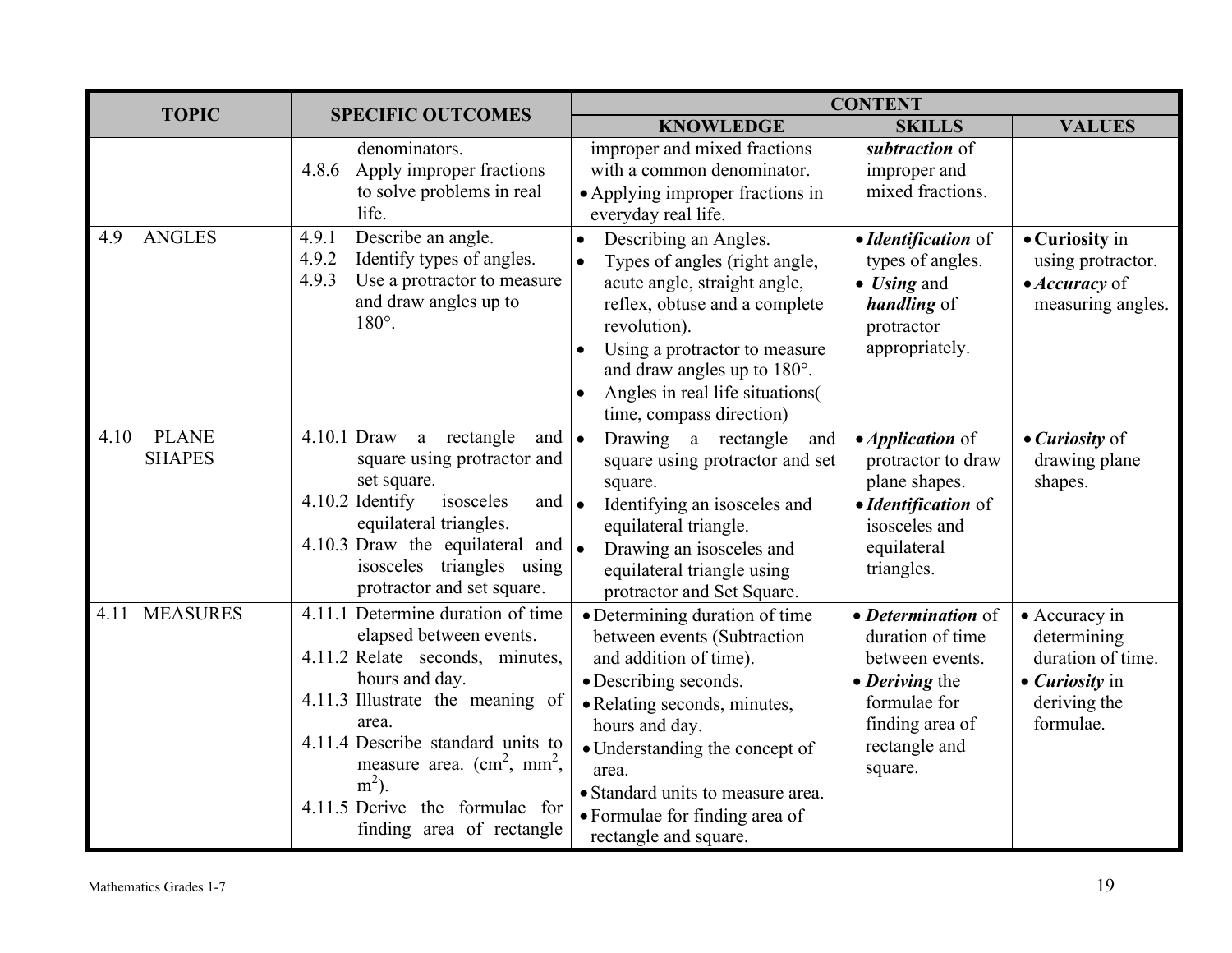| <b>TOPIC</b>                        | <b>SPECIFIC OUTCOMES</b>                                                                                     | <b>CONTENT</b>                                                                                                                                                                                                                                      |                                                                                                                       |                                                                                                                 |
|-------------------------------------|--------------------------------------------------------------------------------------------------------------|-----------------------------------------------------------------------------------------------------------------------------------------------------------------------------------------------------------------------------------------------------|-----------------------------------------------------------------------------------------------------------------------|-----------------------------------------------------------------------------------------------------------------|
|                                     |                                                                                                              | <b>KNOWLEDGE</b>                                                                                                                                                                                                                                    | <b>SKILLS</b>                                                                                                         | <b>VALUES</b>                                                                                                   |
|                                     | and square.<br>4.11.6 Find the area of a rectangle<br>and square.                                            | • Deriving the formulae for area<br>(rectangle and square).<br>• Area of a rectangle and square.                                                                                                                                                    |                                                                                                                       |                                                                                                                 |
| 4.12 RELATIONS &<br><b>MAPPINGS</b> | 4.12.1 Illustrate one-to-many<br>relation using arrow.<br>4.12.2 Apply relations in real life<br>situations. | • One-to-many relations ("is<br>greater than", " is less than", "<br>is greater or equal to ") using<br>arrow diagrams.<br>$\bullet$ With domain: up to<br>100 000<br>(Only whole numbers).<br>• Relations and mappings in real<br>life situations. | • Matching of one-<br>to-many relation<br>using arrow<br>diagrams.<br>• Interpretation of<br>one-to-many<br>relation. | $\bullet$ <i>Creativity</i> of<br>drawing arrow<br>diagrams.<br>$\bullet$ Awareness of<br>one-many<br>relation. |
| <b>STATISTICS</b><br>4.13           | $4.13.1$ Read and<br>interpret line<br>graphs.<br>4.13.2 Collect and present data on<br>a line graph.        | • Interpreting line graphs.<br>· Data collection.<br>• Data presentation (Line graph).                                                                                                                                                              | • Interpretation of<br>line graphs.<br>• Representation of<br>data on a line<br>graph.                                | • <i>Appreciation</i> of<br>usefulness of line<br>graphs.                                                       |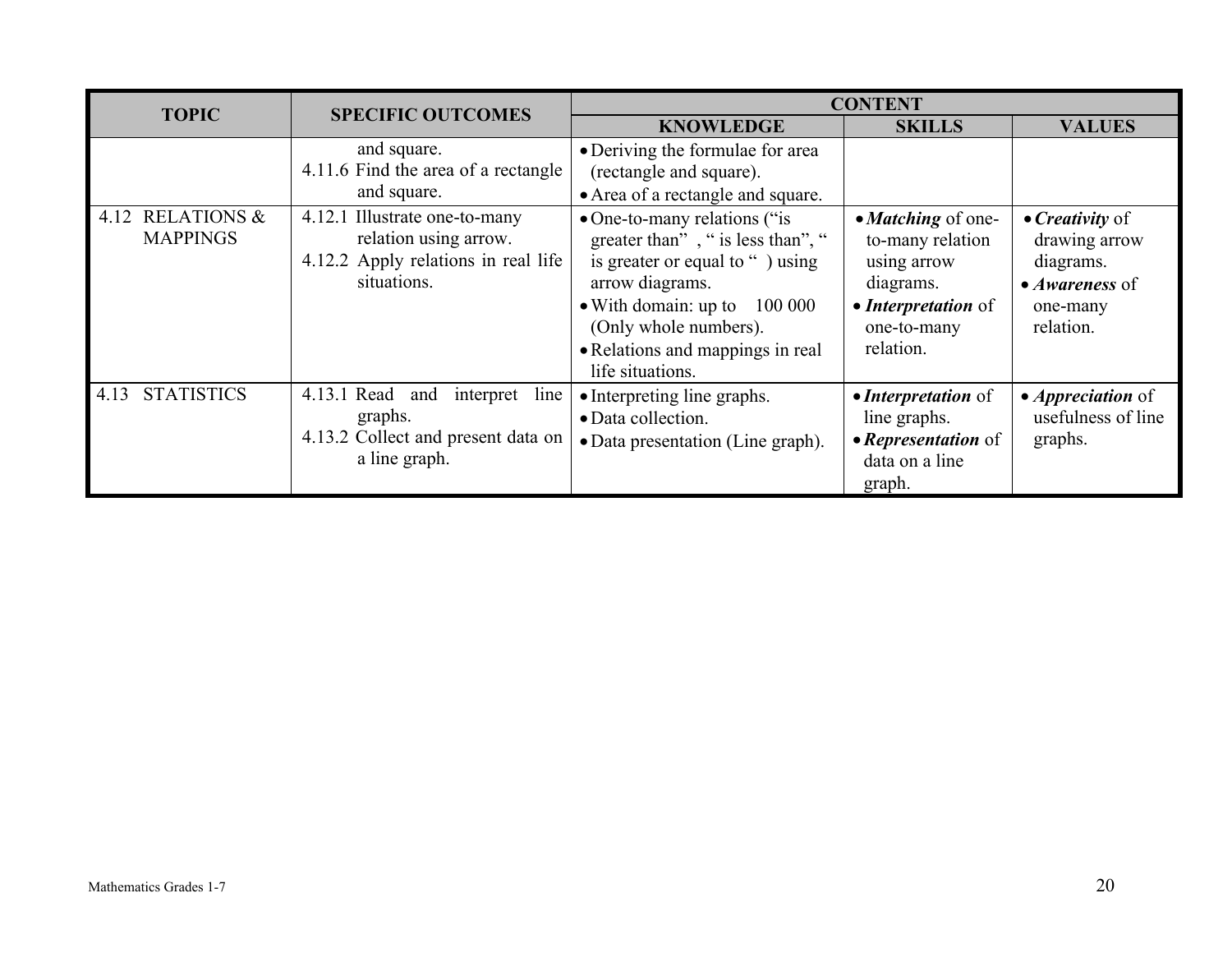| <b>General Outcomes</b>                                                                                                                                                                                                                                                                                                | <b>Key Competences at Grade 5 Level</b>                                                                                                                                                                                                                                                                                                                                                                                                                                                                                                                                                                                                      |
|------------------------------------------------------------------------------------------------------------------------------------------------------------------------------------------------------------------------------------------------------------------------------------------------------------------------|----------------------------------------------------------------------------------------------------------------------------------------------------------------------------------------------------------------------------------------------------------------------------------------------------------------------------------------------------------------------------------------------------------------------------------------------------------------------------------------------------------------------------------------------------------------------------------------------------------------------------------------------|
| Develop algebraic, geometry and arithmetic skills in<br>mathematics.<br>Solve mathematical challenges in everyday life through<br>problem solving.<br>Enable learner represent, interpret and use data in a<br>variety of forms.<br>Enrich learners' understanding of mathematical<br>concepts on shapes and diagrams. | Convert numerals from Arabic to Roman numeration and vice versa.<br>• Order both Arabic and Roman numerals in terms of magnitude.<br>• Carry out combined operations observing the order of operations.<br>Apply factors and multiples to solve real life problems.<br>Add and subtract fractions with different denominators.<br>Solve problems involving length, capacity and mass.<br>Multiply fractions by whole numbers.<br>Divide whole numbers by fractions and vice versa.<br>Convert common fractions into decimals and vice versa<br>Solve problems involving percentages.<br>Present data on a stem-leaf plot and on a bar graph. |

| <b>TOPIC</b>                     | <b>CONTENT</b><br><b>SPECIFIC OUTCOMES</b>                                                                                                                         |                                                                                                                                                                                        |                                                                                                                                                                                           |                                                                                                                                                                                      |
|----------------------------------|--------------------------------------------------------------------------------------------------------------------------------------------------------------------|----------------------------------------------------------------------------------------------------------------------------------------------------------------------------------------|-------------------------------------------------------------------------------------------------------------------------------------------------------------------------------------------|--------------------------------------------------------------------------------------------------------------------------------------------------------------------------------------|
|                                  |                                                                                                                                                                    | <b>KNOWLEDGE</b>                                                                                                                                                                       | <b>SKILLS</b>                                                                                                                                                                             | <b>VALUES</b>                                                                                                                                                                        |
| 5.1 NUMBERS &<br><b>NOTATION</b> | Identify Roman numeration<br>5.1.1<br>system.<br>Convert numerals from Arabic<br>5.1.2<br>to Roman numeration and vice<br>versa.<br>Order Roman numerals.<br>5.1.3 | • Identifying the roman<br>numeration system.<br>• Converting Arabic to Roman<br>numeration and vice versa.<br>• Ordering Roman numerals<br>(either ascending or<br>descending order). | • Identification of<br>Roman and Arabic<br>numeration.<br>$\bullet$ Communication<br>through writing<br>both Roman and<br>Arabic numerals.<br>• Ordering Roman<br>and Arabic<br>numerals. | $\bullet$ <i>Accuracy</i> in<br>recognizing and<br>reading numbers.<br>$\bullet$ Awareness of<br>similarities and<br>differences in<br>Arabic and<br>Roman<br>numeration<br>systems. |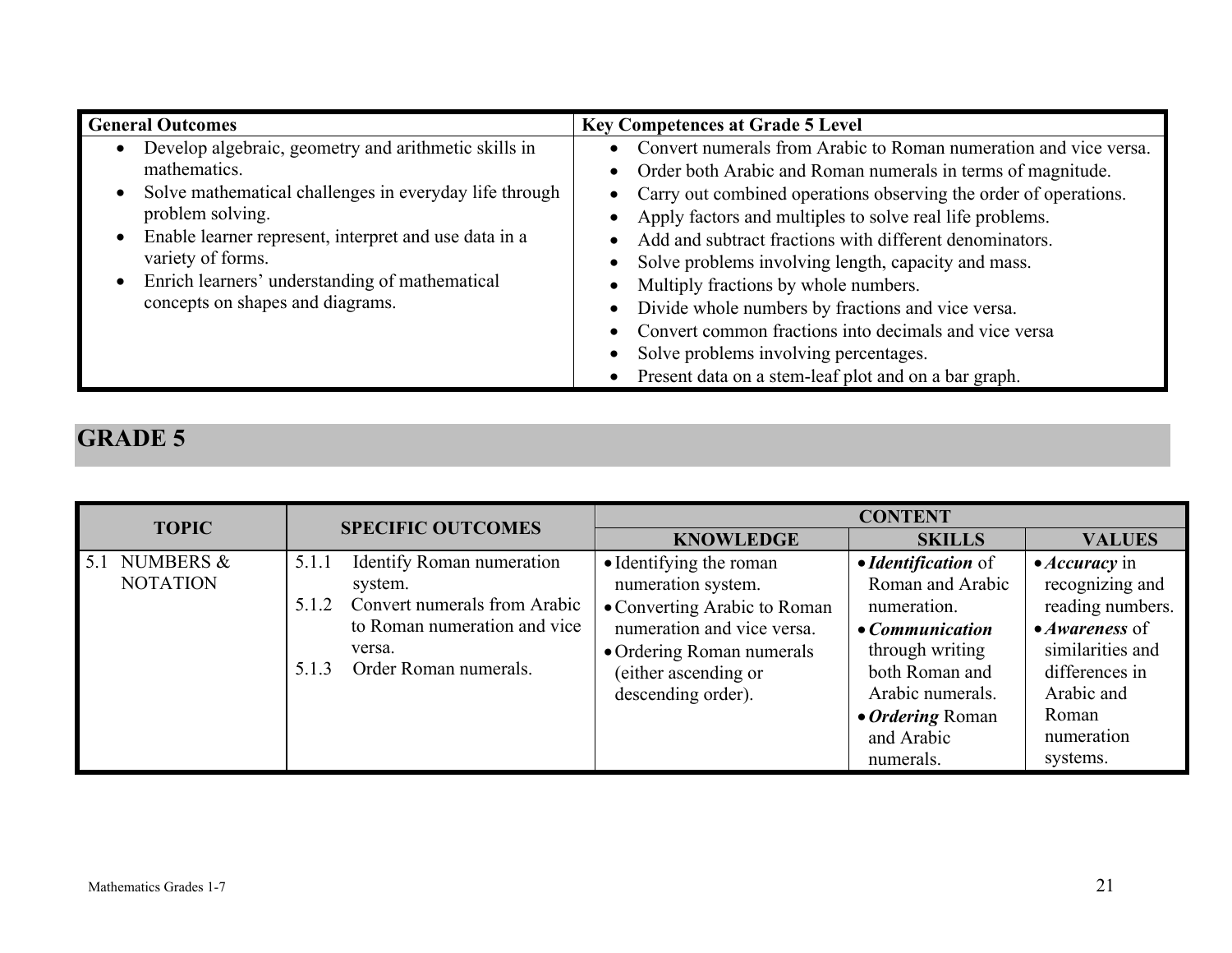|     | <b>TOPIC</b><br><b>SPECIFIC OUTCOMES</b> |                         |                                                                                                                                                         | <b>CONTENT</b>                                                                                                                                                                                                                                                        |                                                                                                                                                          |                                                                                                                              |
|-----|------------------------------------------|-------------------------|---------------------------------------------------------------------------------------------------------------------------------------------------------|-----------------------------------------------------------------------------------------------------------------------------------------------------------------------------------------------------------------------------------------------------------------------|----------------------------------------------------------------------------------------------------------------------------------------------------------|------------------------------------------------------------------------------------------------------------------------------|
|     |                                          |                         |                                                                                                                                                         | <b>KNOWLEDGE</b>                                                                                                                                                                                                                                                      | <b>SKILLS</b>                                                                                                                                            | <b>VALUES</b>                                                                                                                |
| 5.2 | <b>ADDITION</b>                          | 5.2.1<br>5.2.2          | Add whole numbers using the<br>number line.<br>Apply addition using the<br>number line to solve problems<br>in real life situations.                    | • Addition on the number line.<br>• Addition using the number<br>line to solve problems in real<br>life situations. (To be<br>connected to the addition of<br>integers).                                                                                              | • <i>Addition</i> using the<br>number line.<br>• <i>Application</i> of<br>addition in real<br>life.                                                      | $\bullet$ Awareness of<br>addition on the<br>number line.<br>• Accuracy in<br>computations.                                  |
| 5.3 | <b>SUBTRACTION</b>                       | 5.3.1<br>5.3.2          | Subtract whole numbers using<br>a number line.<br>Apply subtraction and addition<br>using the number line to solve<br>problems in real life situations. | • Subtraction on the number<br>line.<br>• Subtraction and addition<br>using the number line to solve<br>problems in real life<br>situations (To be connected to<br>the addition of integers).                                                                         | • Subtraction using<br>the number line.<br>• <i>Application</i> of<br>addition and<br>subtraction in real<br>life.                                       | $\bullet$ Awareness of<br>subtraction on<br>the number line.<br>$\bullet$ <i>Accuracy</i> in<br>computations.                |
| 5.4 | <b>COMBINED</b><br><b>OPERATIONS</b>     | 5.4.1<br>5.4.2          | Perform combined operations.<br>Apply the commutative,<br>associative and distributive<br>laws to four basic<br>mathematical operations.                | • Combined operations or order<br>of operations - BODMAS<br>(related to real life problems<br>i.e. length, mass, temperature,<br>capacity and time).<br>• Applying the commutative,<br>associative and distributive<br>laws to four basic<br>mathematical operations. | • Computation in the<br>correct order.<br>• <i>Application</i> of the<br>four operations in<br>real life.                                                | $\bullet$ Awareness of<br>order of<br>operations.<br>$\bullet$ <i>Accuracy</i> in<br>computations.                           |
| 5.5 | <b>SETS</b>                              | 5.5.1<br>5.5.2<br>5.5.3 | List all sub sets of a given set.<br>Describe sets of numbers.<br>Describe subset in a Venn<br>diagram.                                                 | • Proper and improper subsets<br>(For sets with up to 4<br>elements).<br>• Sets of numbers (Natural,<br>Whole, Even, Odd, Prime and<br>Composite).<br>· Subsets in Venn diagrams.                                                                                     | • Identification of<br>proper and<br>improper subsets.<br>• Representation of<br>subsets within<br>Venn diagram.<br>• Description of sets<br>of numbers. | $\bullet$ Awareness of<br>usefulness of<br>Venn diagrams.<br>$\bullet$ <i>Curiosity</i> in the<br>usage of Venn<br>diagrams. |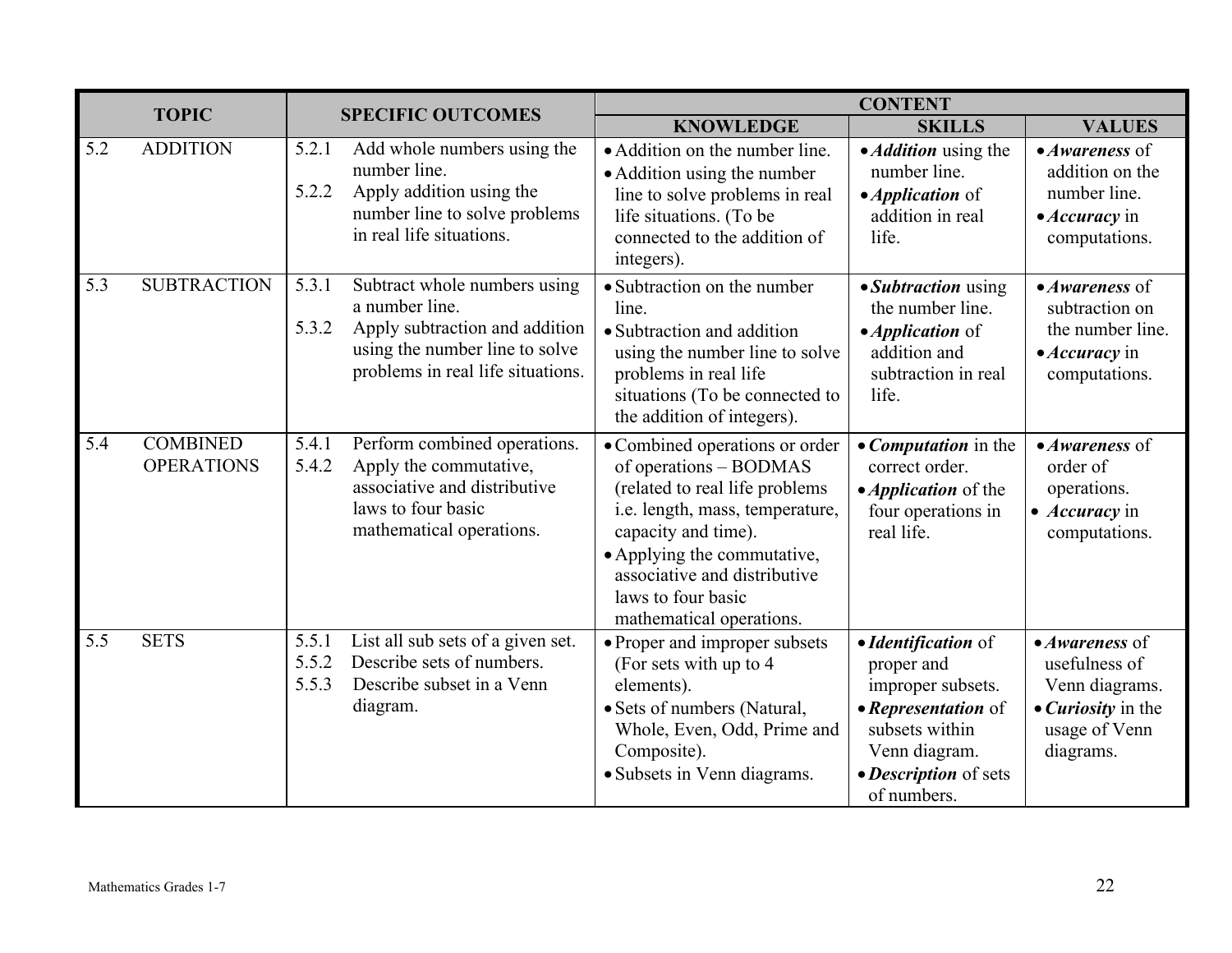| <b>TOPIC</b>                        |                                                                                                                                                                                                                                                                                                                                                                                                                    | <b>CONTENT</b>                                                                                                                                                                                                                                                                                                                         |                                                                                                                                                                |                                                                                                                                                     |
|-------------------------------------|--------------------------------------------------------------------------------------------------------------------------------------------------------------------------------------------------------------------------------------------------------------------------------------------------------------------------------------------------------------------------------------------------------------------|----------------------------------------------------------------------------------------------------------------------------------------------------------------------------------------------------------------------------------------------------------------------------------------------------------------------------------------|----------------------------------------------------------------------------------------------------------------------------------------------------------------|-----------------------------------------------------------------------------------------------------------------------------------------------------|
|                                     | <b>SPECIFIC OUTCOMES</b>                                                                                                                                                                                                                                                                                                                                                                                           | <b>KNOWLEDGE</b>                                                                                                                                                                                                                                                                                                                       | <b>SKILLS</b>                                                                                                                                                  | <b>VALUES</b>                                                                                                                                       |
| 5.6 FACTORS AND<br><b>MULTIPLES</b> | Identify factors of given<br>5.6.1<br>numbers.<br>5.6.2<br>Identify the Highest Common<br>Factor (HCF).<br>Identify multiples of a given<br>5.6.3<br>number.<br>Identify the Lowest Common<br>5.6.4<br>Multiple (LCM) by listing.                                                                                                                                                                                  | • Identifying Factors.<br>• Listing factors of two<br>numbers and Identifying<br><b>Highest Common Factor</b><br>(HCF) or Greatest Common<br>Divisor (GCD).<br>• Identifying Multiples of a<br>given numbers.<br>• Listing multiples of two<br>numbers and Identifying<br>Lowest Common Multiple<br>$(LCM)$ .                          | • Identification of<br>factors and<br>multiples.                                                                                                               | $\bullet$ Awareness of<br>factors and<br>multiples.                                                                                                 |
| 5.7 FRACTIONS                       | Identify equivalent fractions<br>5.7.1<br>by multiplying or dividing the<br>same number with numerator<br>and denominator.<br>Express fractions with<br>5.7.2<br>different denominators to the<br>same denominator.<br>Add and subtract proper,<br>5.7.3<br>improper and mixed fractions<br>with different denominators.<br>Apply knowledge of fractions<br>5.7.4<br>to solve problems in real life<br>situations. | • Identifying equivalent<br>fraction by multiplying or<br>dividing the same number<br>with numerator and<br>denominator.<br>• Expressing fractions with<br>different denominators to the<br>same denominator.<br>• Addition and subtraction of<br>fractions with different<br>denominators.<br>• Fractions in real life<br>situations. | • Identification of<br>equivalent<br>fractions.<br>• <i>Addition</i> and<br>subtraction of<br>fractions with<br>different<br>denominators.                     | • <i>Appreciation</i> of<br>Reduction of<br>fractions.<br>• Awareness of<br>importance of<br>factors and<br>multiples to<br>fractions.              |
| 5.8 DECIMALS                        | 5.8.1<br>Relate common fractions to<br>decimals.<br>Describe decimal numbers by<br>5.8.2<br>their names (up to 2 decimal<br>places).<br>Add and subtract decimal<br>5.8.3<br>numbers.                                                                                                                                                                                                                              | • Relating common fractions to<br>decimals up to 2 decimal<br>places<br>(i.e. $\frac{1}{10} = 0.1$ , $\frac{1}{100} = 0.01$ )<br>• Understanding the concept of<br>decimals.<br>• Decimal numbers and their                                                                                                                            | • Identification of<br>decimal numbers.<br>$\bullet$ Accuracy in<br><b>Computation</b> of<br>problems involving<br>decimal numbers.<br>• <i>Application</i> of | • <i>Appreciation</i> of<br>relationship<br>between common<br>fractions and<br>decimal numbers.<br>$\bullet$ <i>Curiosity</i> in<br>decimal numbers |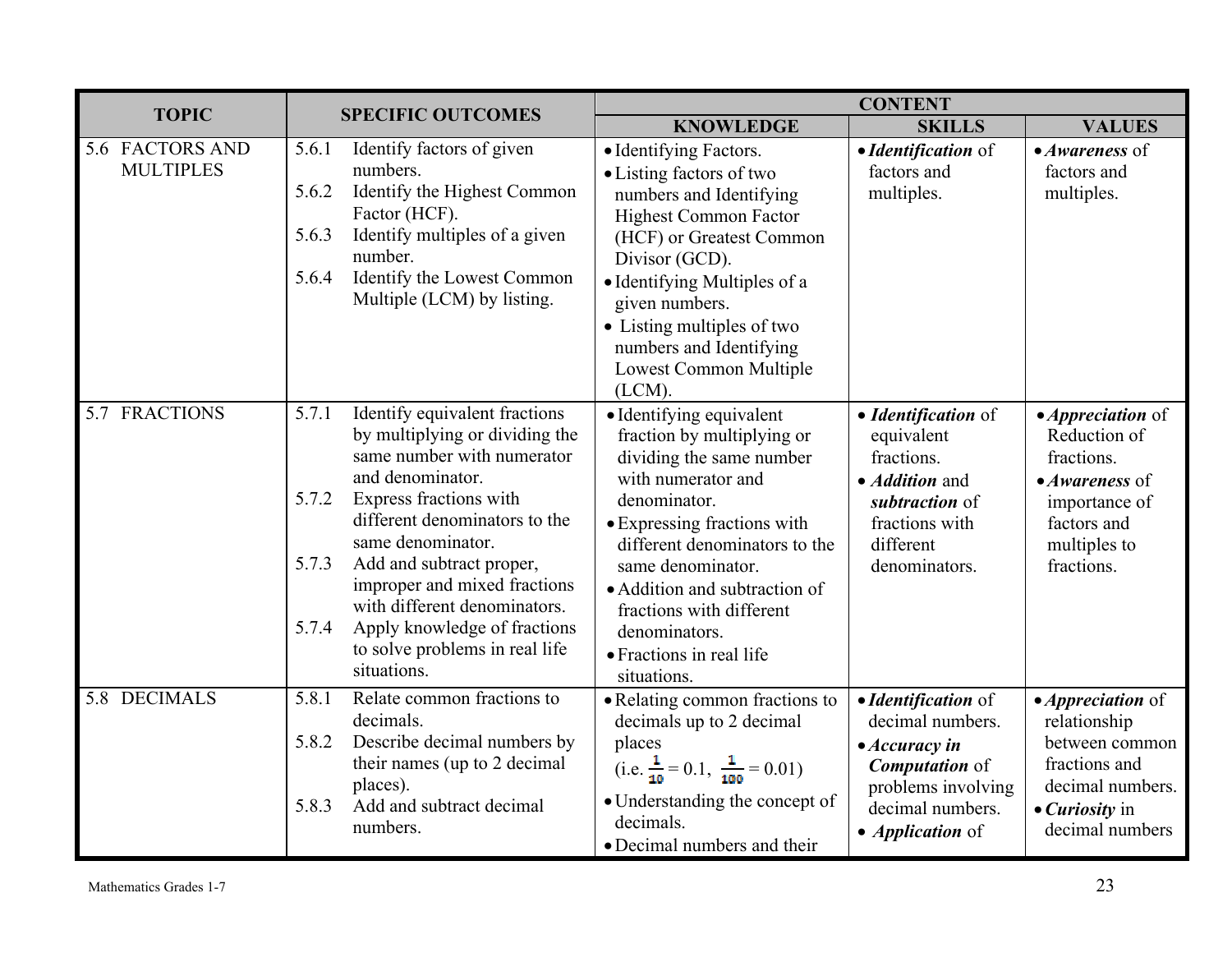|      | <b>CONTENT</b><br><b>TOPIC</b><br><b>SPECIFIC OUTCOMES</b>  |                                                                                                                                                                                                                                                |                                                                                                                                                                                                                                                              |                                                                                                                                                     |                                                                                                                       |
|------|-------------------------------------------------------------|------------------------------------------------------------------------------------------------------------------------------------------------------------------------------------------------------------------------------------------------|--------------------------------------------------------------------------------------------------------------------------------------------------------------------------------------------------------------------------------------------------------------|-----------------------------------------------------------------------------------------------------------------------------------------------------|-----------------------------------------------------------------------------------------------------------------------|
|      |                                                             |                                                                                                                                                                                                                                                | <b>KNOWLEDGE</b>                                                                                                                                                                                                                                             | <b>SKILLS</b>                                                                                                                                       | <b>VALUES</b>                                                                                                         |
|      |                                                             | Multiply decimal numbers by<br>5.8.4<br>whole numbers.<br>Divide decimal numbers by<br>5.8.5<br>whole numbers (up to 2)<br>decimal places WITHOUT<br>REMAINDER).                                                                               | place values (names for 0.1,<br>0.01 i.e. tenths, hundredths)<br>(note: presentation of decimal<br>numbers on the number line<br>could aid understanding).<br>• Adding and subtracting                                                                       | decimal numbers in<br>real life.                                                                                                                    | and their use.                                                                                                        |
|      |                                                             | Apply decimals to solve<br>5.8.6<br>problems in real life situations.                                                                                                                                                                          | decimals numbers up to 2<br>decimal places.<br>• Multiplying and dividing<br>decimal numbers with one or<br>two digits.<br>• Decimals in real life<br>situations (e.g. problems)<br>involving money-Kwacha<br>and ngwee, temperature and<br>other measures). |                                                                                                                                                     |                                                                                                                       |
| 5.9  | <b>SOCIAL AND</b><br><b>COMMERCIAL</b><br><b>ARITHMETIC</b> | Prepare simple household bills<br>5.9.1<br>(budgeting).<br>Apply simple ready-reckoners<br>5.9.2<br>Read and interpret water and<br>5.9.3<br>electricity bills.                                                                                | · Budgeting.<br>• Ready-reckoner.<br>• Meter reading (water and<br>electricity bills).                                                                                                                                                                       | • Preparation of<br>simple household<br>bills.<br>• Application and of<br>Ready-reckoner.<br>• Interpretation of<br>water and<br>electricity bills. | • Accuracy<br>reading ready<br>reckoners, water<br>and electricity<br>bills.<br>• Curiosity using<br>ready reckoners. |
| 5.10 | <b>PLANE SHAPES</b>                                         | Identify and draw<br>5.10.1<br>perpendicular and parallel<br>lines.<br>5.10.2 Describe trapezium, rhombus<br>and parallelogram.<br>5.10.3 Draw trapezium, rhombus and<br>parallelogram.<br>5.10.4 Identify the uses of a pair of<br>compasses. | Identifying and drawing<br>perpendicular and parallel<br>lines using set squares.<br>Describing trapezium,<br>$\bullet$<br>rhombus and parallelogram.<br>Drawing trapezium,<br>rhombus and parallelogram.<br>Identifying the uses of a                       | • Drawing<br>perpendicular and<br>parallel lines.<br>• Drawing<br>trapezium,<br>rhombus and<br>parallelogram.<br>• Using and handling               | • <i>Appreciation</i> in<br>drawing plane<br>shapes.<br>$\bullet$ <i>Curiosity</i> in<br>drawing circles.             |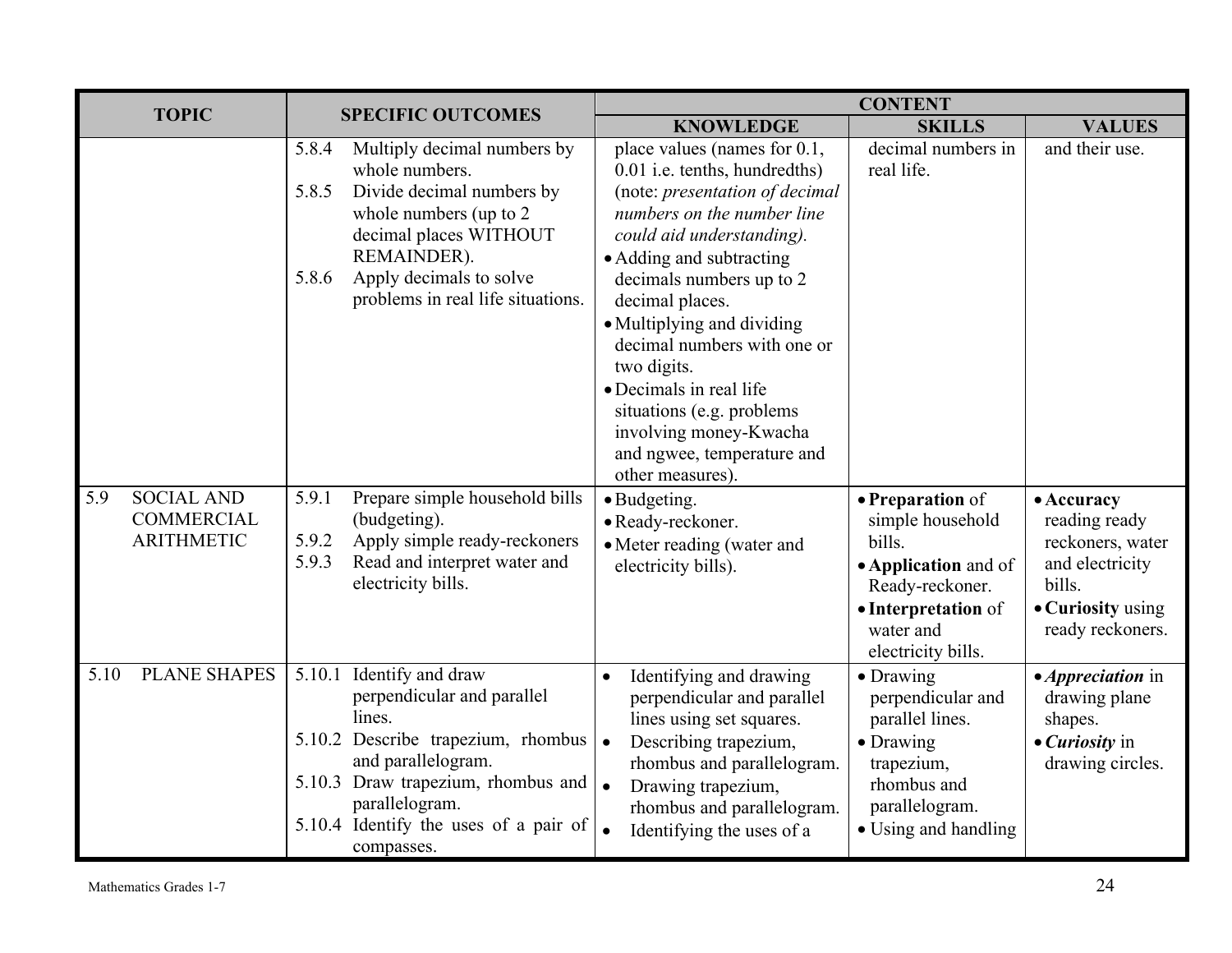| <b>TOPIC</b>            |                     | <b>SPECIFIC OUTCOMES</b>                                                                                                                                                                                                                                                                                                                                                                                                                                           | <b>CONTENT</b>                                                                                                                                                                                                                                                                                                                                                                  |                                                                                                                                                                           |                                                                                                                                                                                                                     |
|-------------------------|---------------------|--------------------------------------------------------------------------------------------------------------------------------------------------------------------------------------------------------------------------------------------------------------------------------------------------------------------------------------------------------------------------------------------------------------------------------------------------------------------|---------------------------------------------------------------------------------------------------------------------------------------------------------------------------------------------------------------------------------------------------------------------------------------------------------------------------------------------------------------------------------|---------------------------------------------------------------------------------------------------------------------------------------------------------------------------|---------------------------------------------------------------------------------------------------------------------------------------------------------------------------------------------------------------------|
|                         |                     |                                                                                                                                                                                                                                                                                                                                                                                                                                                                    | <b>KNOWLEDGE</b>                                                                                                                                                                                                                                                                                                                                                                | <b>SKILLS</b>                                                                                                                                                             | <b>VALUES</b>                                                                                                                                                                                                       |
|                         |                     | $\overline{5.10.5}$ Use a pair of compass to draw<br>a circle.<br>5.10.6 Identify centre, diameter and<br>radius of a circle.                                                                                                                                                                                                                                                                                                                                      | pair of compasses.<br>Using a pair of compass to<br>draw a circle.<br>Identifying centre, diameter<br>$\bullet$<br>and radius of a circle.                                                                                                                                                                                                                                      | pair of compasses.<br>and set squares<br>appropriately.                                                                                                                   |                                                                                                                                                                                                                     |
| 5.11                    | <b>SOLID SHAPES</b> | 5.11.1 Identify face, vertex and edges<br>of cuboids and cubes.<br>5.11.2 Draw nets of cuboids and<br>cubes.<br>5.11.3 Draw/sketch cuboid and cube.                                                                                                                                                                                                                                                                                                                | • Identifying face, vertex and<br>edges on cuboids and cubes<br>(by observing concrete/semi-<br>concrete objects).<br>• Number of vertices, edges<br>and faces of cuboid and<br>cubes.<br>• Describing a net of a cuboid<br>and cube.<br>• Drawing nets of cuboids and<br>cubes by unfolding them.<br>• Drawing/sketching cuboid<br>and cube.                                   | • Identification of<br>face, vertex and<br>edges of cuboids<br>and cubes.<br>• Drawing of nets of<br>cuboids and cubes.<br>• Drawing/sketchin<br>g of cuboid and<br>cube. | <b>Curiosity</b> of<br>$\bullet$<br>different types<br>of net from one<br>cuboid or cube.<br><i>Appreciation</i> in<br>$\vert \bullet$<br>drawing plane<br>shapes.<br>Curiosity in<br>$\bullet$<br>drawing circles. |
| <b>MEASURES</b><br>5.12 |                     | Find the perimeter of triangle,<br>5.12.1<br>parallelograms, trapezium,<br>rhombus and composite<br>shapes.<br>5.12.2 Derive formula for area of<br>triangle, parallelograms,<br>trapezium and rhombus.<br>5.12.3 Calculate areas of triangle,<br>parallelograms, trapezium,<br>rhombus and composite<br>shapes.<br>5.12.4 Describe volume<br>5.12.5 Use standard units to measure<br>volume $\text{cm}^3$ , m <sup>3</sup> ).<br>5.12.6 Relate volume to capacity | • Finding perimeter of triangle,<br>parallelograms, trapezium,<br>rhombus and composite<br>shapes.<br>• Deriving formulae for area of<br>triangle, parallelograms,<br>trapezium and rhombus.<br>Calculating areas of triangle,<br>parallelograms, trapezium,<br>rhombus and composite<br>shapes.<br>• Describing and using<br>standard units to measure<br>volume $(cm3, m3)$ . | • Calculation of<br>perimeter of plane<br>shapes.<br>• Computation of<br>area of plane<br>shapes.<br>· Identification of<br>volume and<br>formulae for<br>finding it.     | $\bullet$ Curiosity of<br>deriving formula<br>for finding area.<br>• Awareness of<br>volume of solids<br>and capacity.                                                                                              |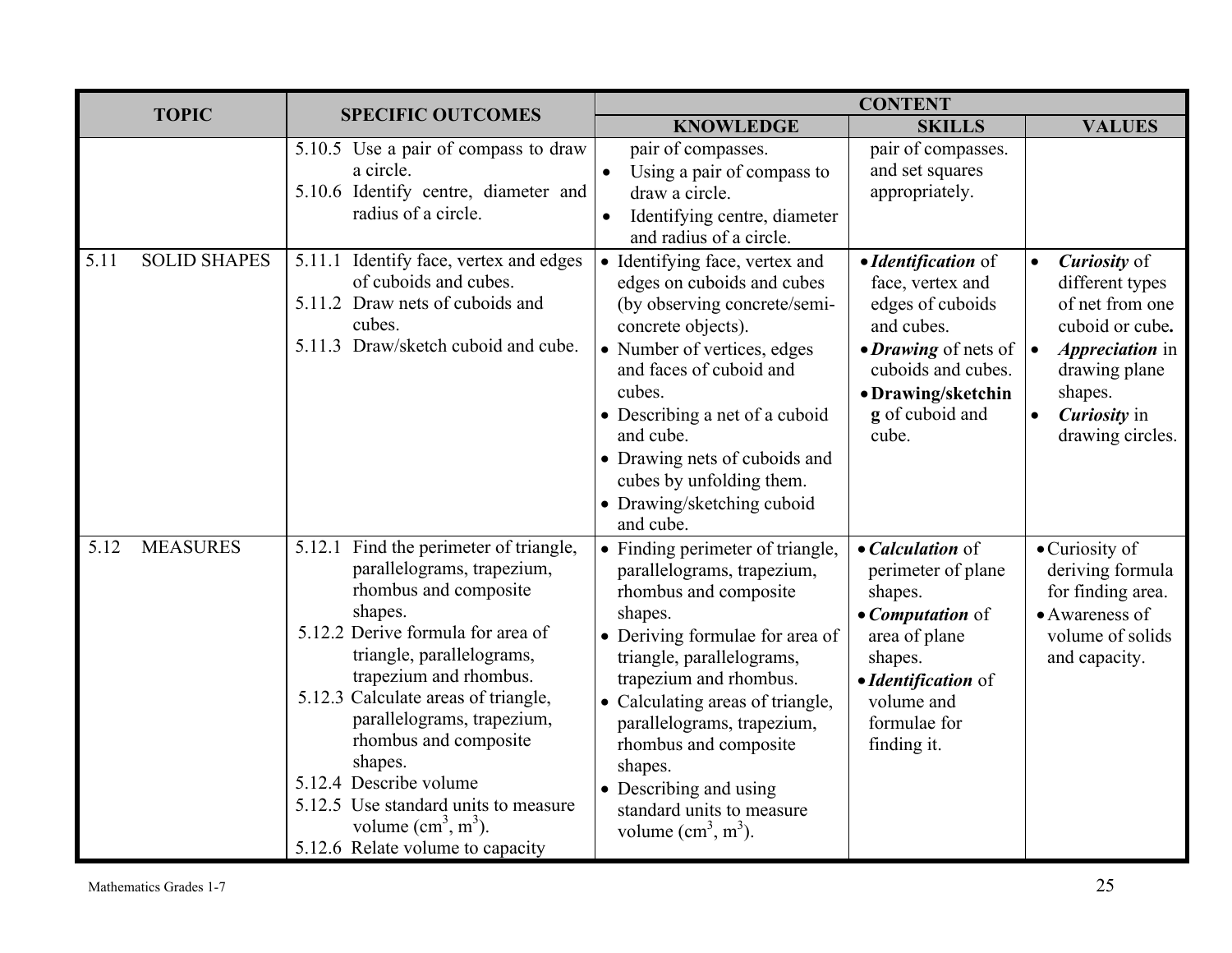| <b>TOPIC</b> |                                                   | <b>CONTENT</b>                                                                                                                                         |                                                                                                                                                                                                                     |                                                                                                                                  |                                                                                                        |
|--------------|---------------------------------------------------|--------------------------------------------------------------------------------------------------------------------------------------------------------|---------------------------------------------------------------------------------------------------------------------------------------------------------------------------------------------------------------------|----------------------------------------------------------------------------------------------------------------------------------|--------------------------------------------------------------------------------------------------------|
|              |                                                   | <b>SPECIFIC OUTCOMES</b>                                                                                                                               | <b>KNOWLEDGE</b>                                                                                                                                                                                                    | <b>SKILLS</b>                                                                                                                    | <b>VALUES</b>                                                                                          |
|              |                                                   | 5.12.7 Derive the formulae for finding<br>volume.<br>5.12.8 Calculate the volume of cubes<br>and cuboids.                                              | Relating volume to capacity<br>$(cm3, m3, Milliliters, litres).$<br>• Formulae for finding volume.<br>• Deriving the formulae for<br>volume (Cube and cuboid).<br>• Calculating the volume of<br>cubes and cuboids. |                                                                                                                                  |                                                                                                        |
| 5.13         | <b>STATISTICS</b>                                 | Understand stem-leaf plot and<br>5.13.1<br>on a bar graph.<br>Collect and present data on a<br>5.13.2<br>stem-leaf plot and on a bar<br>graph.         | • Understanding of stem-leaf<br>plot and on a bar graph.<br>• Data collection and<br>presentation (on a stem-leaf)<br>plot, and on a bar graph).                                                                    | • <i>Interpretation</i> of<br>graphs.<br>• Representation of<br>data bar graph.                                                  | $\bullet$ Teamwork in<br>collecting data.<br>• <i>Appreciation</i> of<br>presenting data in<br>graphs. |
| 5.14         | <b>RELATIONS</b><br><b>AND</b><br><b>MAPPINGS</b> | Illustrate a one-to-many and<br>5.14.1<br>many-to-one relations.<br>Apply knowledge of relations<br>5.14.2<br>and mappings in real life<br>situations. | • One-to-many and many-to-<br>one relations (involving "is a<br>factor of", "is a multiple of",<br>etc) Domain: whole numbers<br>up to 100 000.<br>• Relations and mappings.                                        | · Identification one-<br>to-many and many-<br>to-one relations.<br>$\bullet$ <i>Application</i> of<br>relations and<br>mappings. | • <i>Appreciation</i> of<br>one-to-many and<br>many-to-one<br>relations.                               |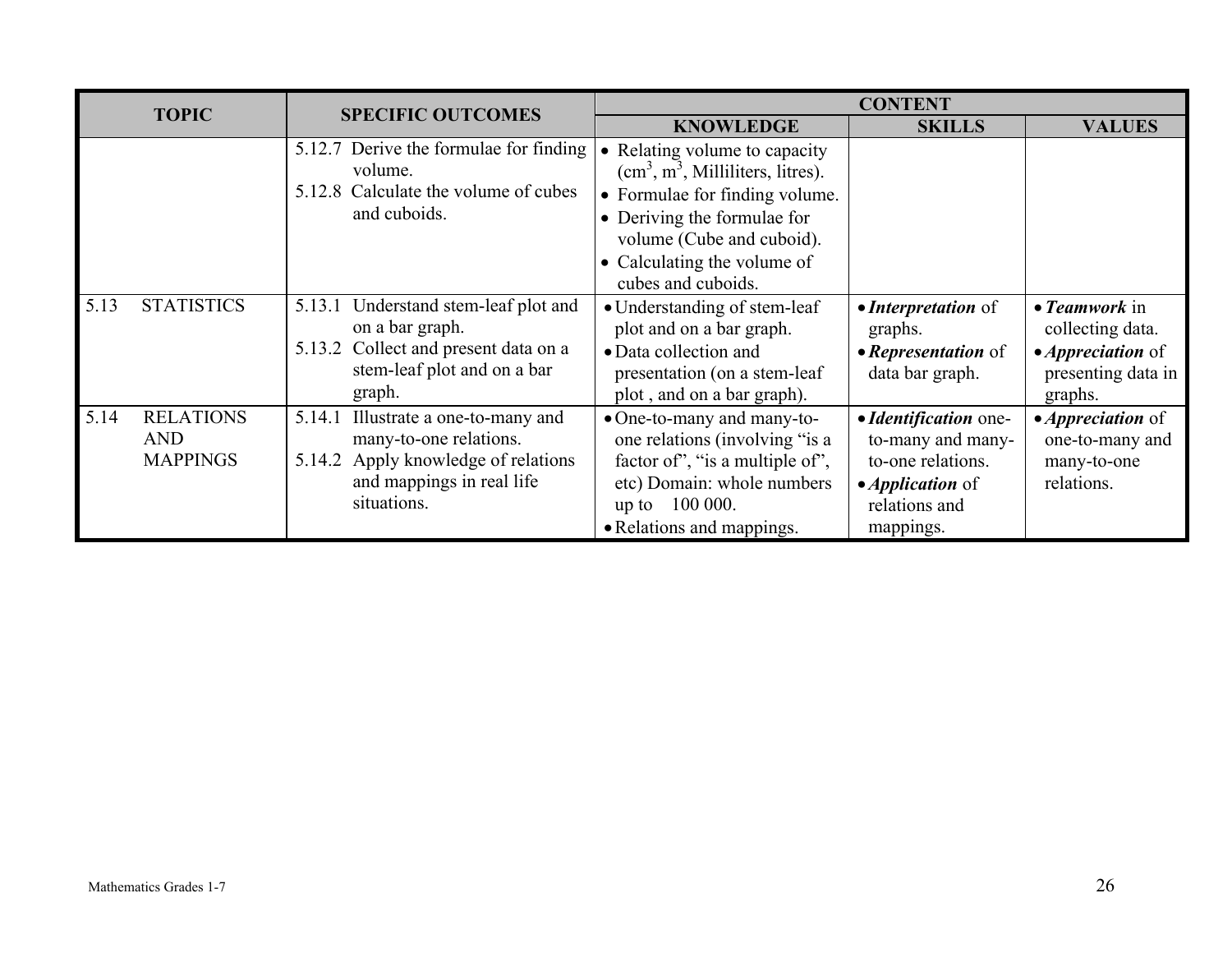| <b>General Outcomes</b>                                                                                                                                                                                                                  | <b>Key Competences at Grade 6 Level</b>                                                                                                                                                                                                                                                                                                                                                                                                                                                                                                                                                                                                                  |
|------------------------------------------------------------------------------------------------------------------------------------------------------------------------------------------------------------------------------------------|----------------------------------------------------------------------------------------------------------------------------------------------------------------------------------------------------------------------------------------------------------------------------------------------------------------------------------------------------------------------------------------------------------------------------------------------------------------------------------------------------------------------------------------------------------------------------------------------------------------------------------------------------------|
| Develop algebraic, geometry and arithmetic skills<br>in mathematics.<br>Enrich learners' understanding of mathematical<br>concepts on shapes and diagrams.<br>Solve mathematical challenges in everyday life<br>through problem solving. | Convert numerals from Arabic to Roman numeration and vice versa.<br>Order both Arabic and Roman numerals in terms of magnitude.<br>$\bullet$<br>• Carry out combined operations observing the order of operations.<br>Apply factors and multiples to solve real life problems.<br>Add and subtract fractions with different denominators.<br>Solve problems involving length, capacity and mass.<br>Multiply fractions by whole numbers.<br>Divide whole numbers by fractions and vice versa.<br>Convert common fractions into decimals and vice versa.<br>Solve problems involving percentages.<br>Present data on a stem-leaf plot and on a bar graph. |

| <b>TOPIC</b>              | <b>SPECIFIC OUTCOMES</b>                                                                                                                                                                                     | <b>CONTENT</b>                                                                                                                                                                                                                                                                                                                                                                                                                                                       |  |  |
|---------------------------|--------------------------------------------------------------------------------------------------------------------------------------------------------------------------------------------------------------|----------------------------------------------------------------------------------------------------------------------------------------------------------------------------------------------------------------------------------------------------------------------------------------------------------------------------------------------------------------------------------------------------------------------------------------------------------------------|--|--|
|                           |                                                                                                                                                                                                              | <b>KNOWLEDGE</b><br><b>SKILLS</b><br><b>VALUES</b>                                                                                                                                                                                                                                                                                                                                                                                                                   |  |  |
| <b>6.1 INDEX NOTATION</b> | Describe index notation.<br>6.1.1<br>Change a number in index<br>6.1.2<br>form to expanded notation<br>and vice versa.<br>Evaluate numbers in index<br>6.1.3<br>notation with positive<br>bases and indices. | • Describing Index notation<br>• Interpretation of<br>• <i>Awareness</i> of index<br>as the repetition of<br>the meaning of<br>notation.<br>multiplication of numbers<br>index notation.<br>with the same base $(2x2x2)$<br>• <i>Computation</i> of<br>$= 2^{3}$ ).<br>numbers in index<br>Expanded notation with<br>notation.<br>positive bases and powers<br>ranging from 1 to 5.<br>• Evaluating numbers in<br>index notation with positive<br>bases and indices. |  |  |
| 6.2 SETS                  | Describe the intersection,<br>6.2.1<br>union in a Venn diagram.<br>Use symbols of<br>6.2.2                                                                                                                   | • <i>Appreciation</i> of<br>• The intersection (includes<br>• Interpretation of<br>the set within a set-subset<br>intersection and<br>relationship between<br>listing and the formula<br>and disjoint sets) and union<br>union sets.                                                                                                                                                                                                                                 |  |  |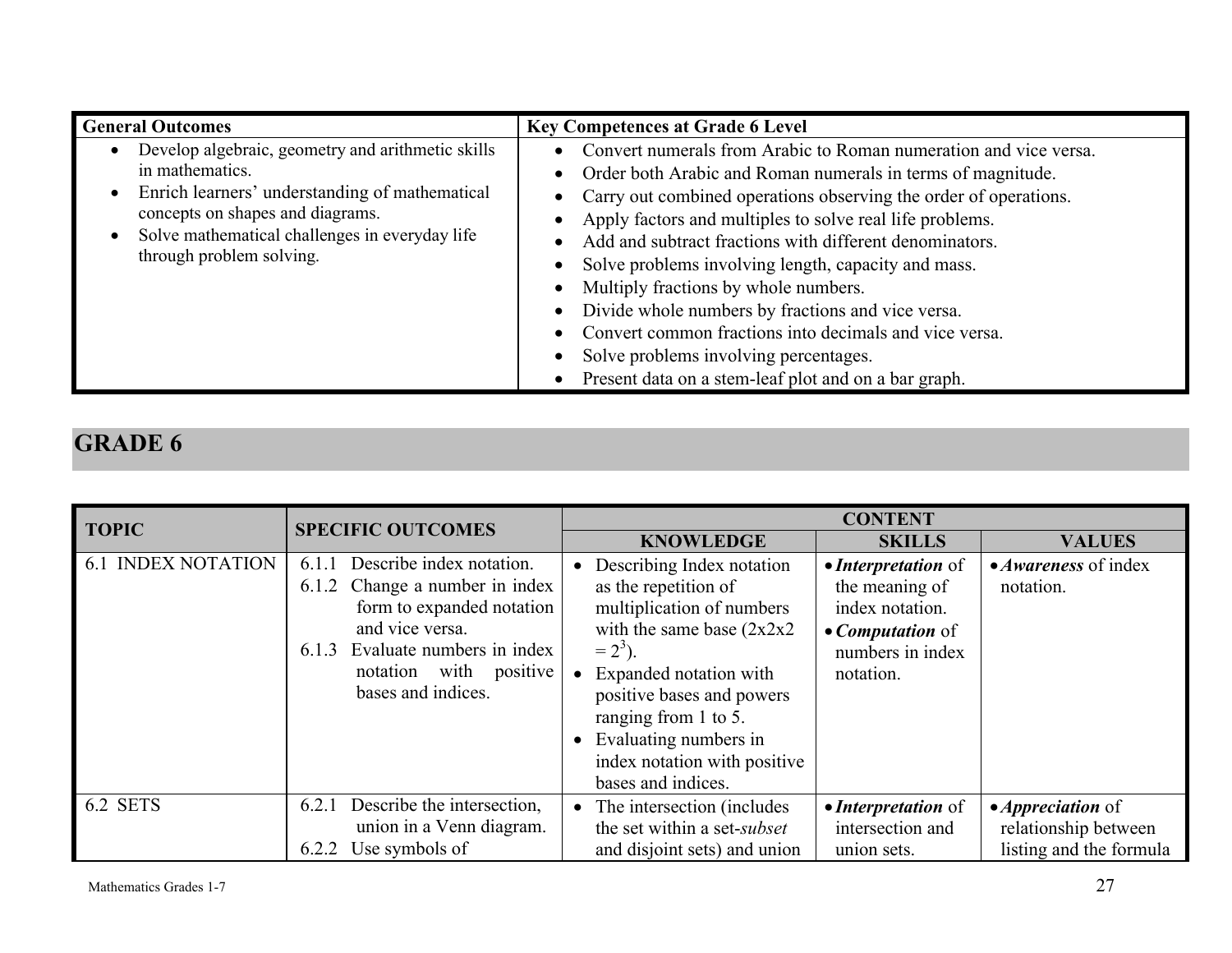| <b>TOPIC</b>             | <b>SPECIFIC OUTCOMES</b>                                                                                                                                                                                                                                                                                                          | <b>CONTENT</b>                                                                                                                                                                                                                                                                                                                                                         |                                                                                                                                                                                                                |                                                                                      |  |
|--------------------------|-----------------------------------------------------------------------------------------------------------------------------------------------------------------------------------------------------------------------------------------------------------------------------------------------------------------------------------|------------------------------------------------------------------------------------------------------------------------------------------------------------------------------------------------------------------------------------------------------------------------------------------------------------------------------------------------------------------------|----------------------------------------------------------------------------------------------------------------------------------------------------------------------------------------------------------------|--------------------------------------------------------------------------------------|--|
|                          |                                                                                                                                                                                                                                                                                                                                   | <b>KNOWLEDGE</b>                                                                                                                                                                                                                                                                                                                                                       | <b>SKILLS</b>                                                                                                                                                                                                  | <b>VALUES</b>                                                                        |  |
|                          | intersection $\lceil \cdot \rceil$ ", union<br>"U" (and subset " $\subset$ " as<br>recap).<br>Find number of subsets of<br>6.2.3<br>a given set using the<br>formula $2^n$ .<br>6.2.4 Apply the knowledge of<br>sets in real life situations.                                                                                     | set in a Venn diagrams.<br>• Intersection, union sets and<br>subset including.<br>Symbolisation (intersection<br>" $\cap$ ", union "U" (and subset<br>" $\subset$ " as recap).<br>• Subsets of a given set by<br>listing and using the<br>formula $2^n$ .<br>• Applying the knowledge of<br>sets in real life situations<br>(i.e. intersection, union, and<br>subset). | • Communication<br>through the use of<br>correct<br>intersection and<br>union symbols.<br>• Illustration of<br>intersection and<br>union on a Venn<br>diagram.<br>• Computation of<br>subsets in given<br>set. | method of finding<br>subsets.<br>• Awareness of the<br>subset computation<br>method. |  |
| <b>6.3 PRIME FACTORS</b> | 6.3.1<br>Describe and list prime<br>and composite numbers.<br>Identify prime factors of<br>6.3.2<br>given numbers.                                                                                                                                                                                                                | • Prime and composite<br>numbers.<br>• Prime factors of given<br>numbers.<br>• Express a number as a<br>product of its prime factors.                                                                                                                                                                                                                                  | • Identification of<br>prime factors.<br>• Representation<br>of a number as a<br>product of its<br>prime factors                                                                                               | • <i>Curiosity</i> in exploring<br>prime factors.                                    |  |
| <b>FRACTIONS</b><br>6.4  | Multiply fractions by<br>6.4.1<br>whole numbers.<br>6.4.2<br>Multiply a fraction by<br>another fraction.<br>Divide fractions by whole<br>6.4.3<br>numbers.<br>Divide whole numbers by<br>6.4.4<br>fractions.<br>Divide a fraction by<br>6.4.5<br>another fraction.<br>Apply fractions to solve<br>6.4.6<br>problems in real life. | Understanding the concept<br>$\bullet$<br>of multiplication of<br>fractions.<br>Multiplying fractions by<br>whole numbers.<br>Multiplying a fraction by<br>$\bullet$<br>another fraction.<br>Understanding the concept<br>$\bullet$<br>of division of fractions.<br>Dividing fractions by<br>$\bullet$<br>whole numbers.<br>Dividing whole numbers<br>by fractions.    | <b>Multiplication</b><br>and <i>Division</i> of<br>fractions.<br><i>Application</i> of<br>multiplication<br>and division of<br>fractions in real<br>life.                                                      | • Accuracy in<br>multiplication and<br>division of fractions.                        |  |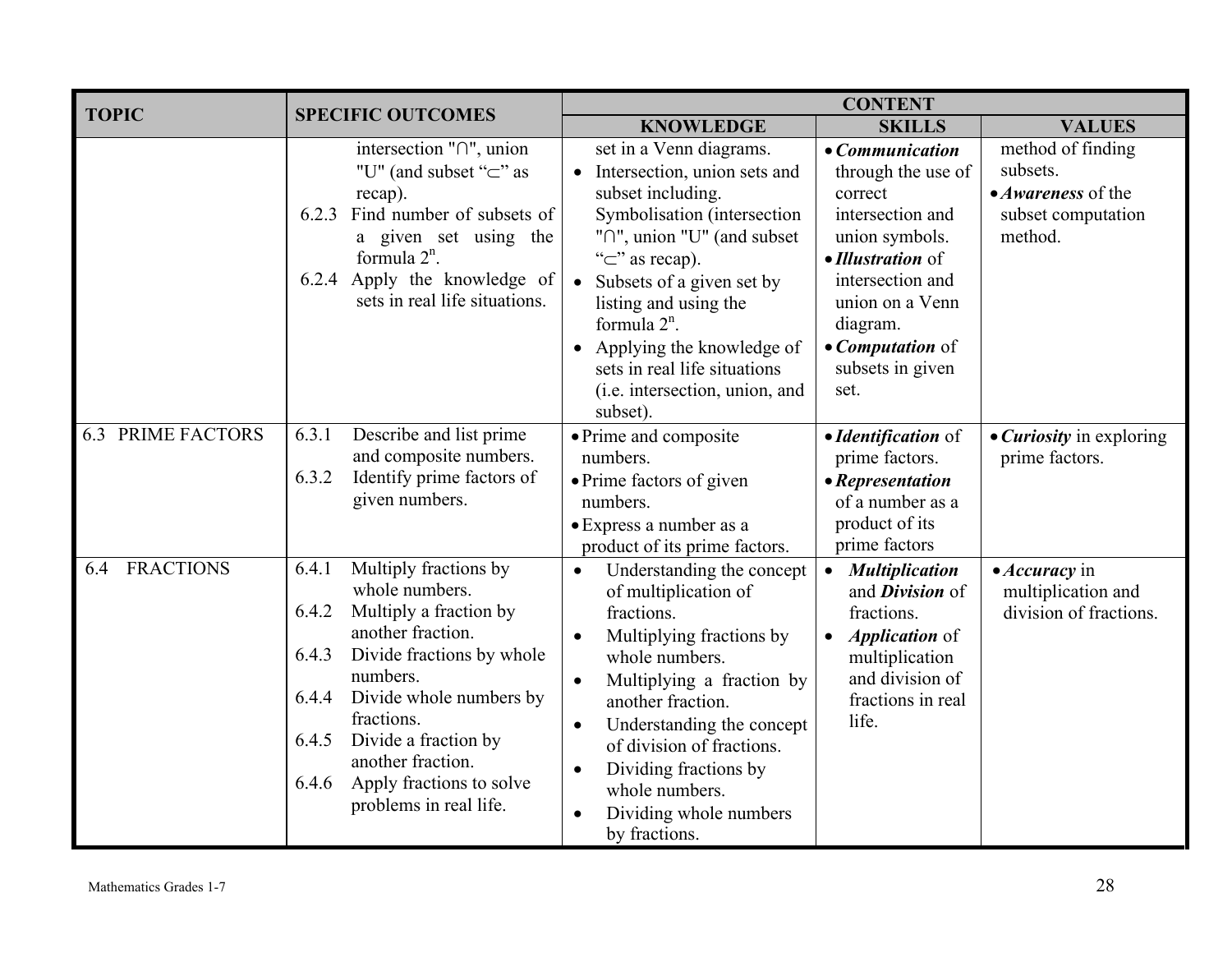| <b>TOPIC</b>                       | <b>SPECIFIC OUTCOMES</b>                                                                                                                                                                                                                                                                                                                 | <b>CONTENT</b>                                                                                                                                                                                                                                                                                                                                       |                                                                                                                                                                                                                                                            |  |  |
|------------------------------------|------------------------------------------------------------------------------------------------------------------------------------------------------------------------------------------------------------------------------------------------------------------------------------------------------------------------------------------|------------------------------------------------------------------------------------------------------------------------------------------------------------------------------------------------------------------------------------------------------------------------------------------------------------------------------------------------------|------------------------------------------------------------------------------------------------------------------------------------------------------------------------------------------------------------------------------------------------------------|--|--|
|                                    |                                                                                                                                                                                                                                                                                                                                          | <b>KNOWLEDGE</b>                                                                                                                                                                                                                                                                                                                                     | <b>SKILLS</b><br><b>VALUES</b>                                                                                                                                                                                                                             |  |  |
|                                    |                                                                                                                                                                                                                                                                                                                                          | Dividing a fraction<br>by<br>$\bullet$<br>another fraction.<br>Applying multiplication<br>$\bullet$<br>and division of fractions<br>to solve problems in real<br>life.                                                                                                                                                                               |                                                                                                                                                                                                                                                            |  |  |
| <b>6.5 DECIMALS</b>                | Describe decimal numbers<br>6.5.1<br>by their names (up to 3<br>decimal places).<br>Add and subtract decimal<br>6.5.2<br>numbers up to 3 decimal<br>places.<br>Multiply decimal numbers<br>6.5.3<br>by decimal numbers.<br>Divide decimal numbers<br>6.5.4<br>by decimal numbers (up to<br>3 decimal places<br>(INCLUDING<br>REMAINDER). | Describing decimal<br>$\bullet$<br>numbers by their names (up)<br>to 3 decimal places).<br>Adding and subtracting<br>decimal numbers up to 3<br>decimal places.<br>Multiplication and division<br>of decimals up to 3 decimal<br>places.                                                                                                             | • <i>Curiosity</i> in decimal<br>$\bullet$ Accuracy in<br>numbers and their use.<br><b>Computation</b> of<br>problems<br>• Team work through<br>involving decimal<br>cooperative learning.<br>numbers.<br>• Problem solving<br>in real life<br>situations. |  |  |
| <b>6.6 APPROXIMATION</b>           | Round off to the nearest<br>6.6.1<br>unit.<br>Round off to the nearest<br>6.6.2<br>decimal places.<br>Solve simple problems<br>6.6.3<br>involving rounding off<br>quantities to required<br>number of decimal places.                                                                                                                    | Rounding off to the nearest<br>$\bullet$<br>ten, hundred and thousand<br>life.<br>Rounding off to the given<br>decimal places $(1, 2$ and 3<br>decimal places).<br>Applying approximation in<br>$\bullet$<br>real life situations involving<br>rounding off to required<br>number of decimal places.<br>Relating approximation<br>with measurements. | $\bullet$ <i>Estimation</i> of<br>• Decision-making in<br>quantities in real<br>approximating<br>quantities.<br>• <i>Application</i> of<br>• Team work through<br>rounding off in<br>cooperative learning.<br>real life.                                   |  |  |
| 6.7 RATIO AND<br><b>PROPORTION</b> | 6.7.1 Describe ratio and direct<br>proportion.<br>6.7.2 Differentiate between ratio                                                                                                                                                                                                                                                      | Describing ratio and direct<br>proportion.                                                                                                                                                                                                                                                                                                           | • Interpretation of<br>• Team work through<br>cooperative learning.<br>the meaning of                                                                                                                                                                      |  |  |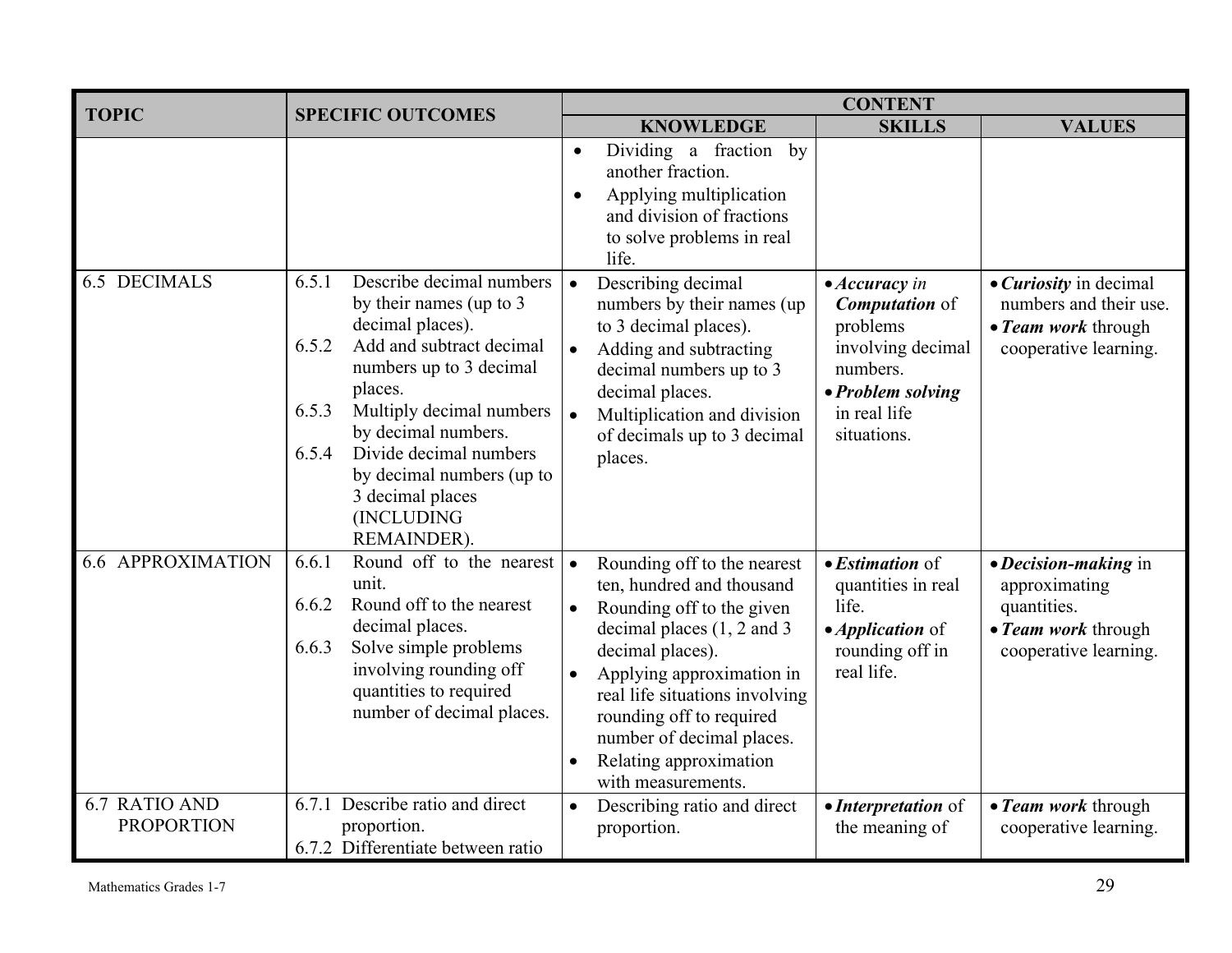| <b>TOPIC</b>                                                    | <b>SPECIFIC OUTCOMES</b>                                                                                                                                                                                                                                                                    | <b>CONTENT</b>                                                                                                                                                                                                                                                                                                                                             |                                                                                                                                                                                                                                          |                                                                                                                                                                      |  |  |
|-----------------------------------------------------------------|---------------------------------------------------------------------------------------------------------------------------------------------------------------------------------------------------------------------------------------------------------------------------------------------|------------------------------------------------------------------------------------------------------------------------------------------------------------------------------------------------------------------------------------------------------------------------------------------------------------------------------------------------------------|------------------------------------------------------------------------------------------------------------------------------------------------------------------------------------------------------------------------------------------|----------------------------------------------------------------------------------------------------------------------------------------------------------------------|--|--|
|                                                                 |                                                                                                                                                                                                                                                                                             | <b>KNOWLEDGE</b>                                                                                                                                                                                                                                                                                                                                           | <b>SKILLS</b>                                                                                                                                                                                                                            | <b>VALUES</b>                                                                                                                                                        |  |  |
|                                                                 | and direct proportion.<br>6.7.3 Express a given ratio in its<br>lowest term.<br>6.7.4 Solve problems involving<br>ratio and direct proportion.                                                                                                                                              | Relating ratio and direct<br>$\bullet$<br>proportion with number<br>patterns, relations and<br>mappings.<br>Relationship between ratio<br>and direct proportion.<br>Reduction of ratio to lowest<br>term.<br>Unitary and proportional<br>$\bullet$<br>methods.<br>Real life problems<br>involving direct proportion<br>(e.g. exchange rates,<br>measures). | proportional<br>parts.<br>• Computation of<br>problems<br>involving ratio<br>and direct<br>proportion.<br>• <i>Application</i> of<br>ratio and<br>proportion in<br>solving real life<br>problems.                                        | • Accuracy in<br>computations.                                                                                                                                       |  |  |
| <b>6.8 SOCIAL AND</b><br><b>COMMERCIAL</b><br><b>ARITHMETIC</b> | 6.8.1 Describe cost price, selling $\cdot$<br>price, profit and loss.<br>6.8.2 Calculate cost price, selling<br>price, profit and loss.<br>6.8.3 Calculate simple interest,<br>discount, and profit and loss<br>percentage.<br>Carry out calculations<br>6.8.4<br>involving transportation. | Cost price (CP) and Selling<br>price.<br>Profit and loss.<br>Calculations involving cost<br>price, selling price, profit<br>and loss in real life<br>situations.<br>Time tabling in<br>transportation, Fare chart<br>(Bus, train, marine and air).<br>Distance charts (ready<br>$\bullet$<br>reckoner).                                                    | • <i>Computation</i> of<br>cost price, selling<br>price, profit and<br>loss, and simple<br>interest.<br>• <i>Application</i> in<br>transportation,<br>entrepreneurship<br>and banks.<br>• Interpretation of<br>transportation<br>charts. | • Teamwork and role-<br>play in selling and<br>buying.<br>• Decision making in<br>entrepreneurship.<br>• Awareness of profit<br>and lose in real life<br>situations. |  |  |
| <b>6.9 STATISTICS</b>                                           | 6.9.1<br>Describe averages or<br>measures of central<br>tendency.<br>Solve problems involving<br>6.9.2<br>averages.                                                                                                                                                                         | $\bullet$<br>Averages or measures of<br>central tendency (Mean,<br>mode and median).<br>Problems involving<br>$\bullet$<br>averages.                                                                                                                                                                                                                       | • Interpretation of<br>measures of<br>central tendency.<br>• Computation of<br>average or mean.<br>• <i>Analysis</i> of                                                                                                                  | • Problem solving real<br>life situations.                                                                                                                           |  |  |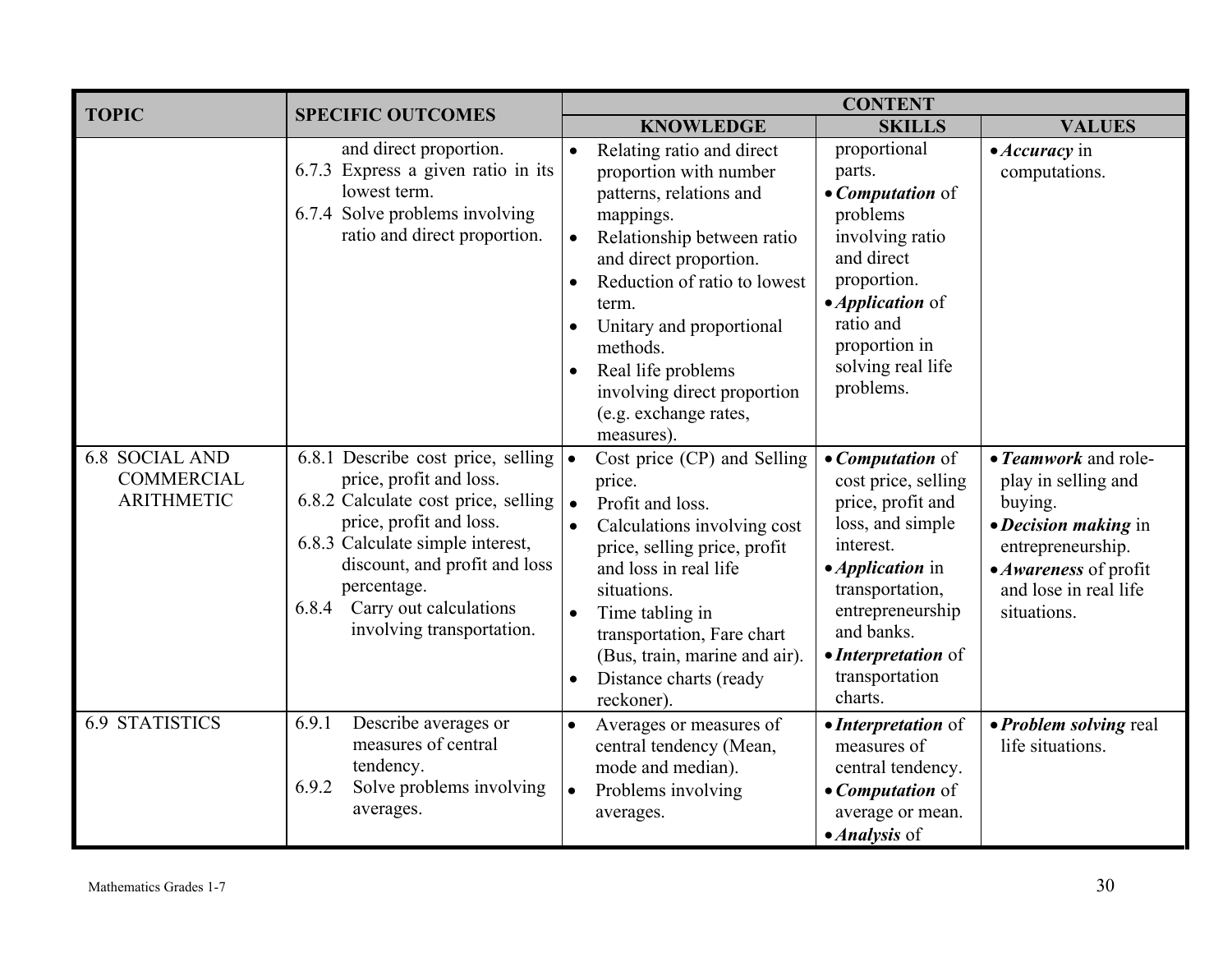| <b>TOPIC</b>                                              | <b>SPECIFIC OUTCOMES</b>                                                                                                                                                                                                    | <b>CONTENT</b>                                                                                                                                                                                                                                                                                                            |                                                                                                                                                                             |                                                                                                                           |  |  |
|-----------------------------------------------------------|-----------------------------------------------------------------------------------------------------------------------------------------------------------------------------------------------------------------------------|---------------------------------------------------------------------------------------------------------------------------------------------------------------------------------------------------------------------------------------------------------------------------------------------------------------------------|-----------------------------------------------------------------------------------------------------------------------------------------------------------------------------|---------------------------------------------------------------------------------------------------------------------------|--|--|
|                                                           |                                                                                                                                                                                                                             | <b>KNOWLEDGE</b>                                                                                                                                                                                                                                                                                                          | <b>SKILLS</b>                                                                                                                                                               | <b>VALUES</b>                                                                                                             |  |  |
|                                                           |                                                                                                                                                                                                                             |                                                                                                                                                                                                                                                                                                                           | measures to find<br>mode and median.                                                                                                                                        |                                                                                                                           |  |  |
| 6.10 LINEAR<br><b>EQUATIONS IN</b><br><b>ONE VARIABLE</b> | 6.10.1 Describe an open<br>sentences.<br>6.10.2 Solve linear equations in<br>one variable.                                                                                                                                  | Open sentences.<br>$\bullet$<br>Linear equations in one<br>variable.<br>Applying linear equations<br>in one variable in real life<br>situations.                                                                                                                                                                          | • Interpretation of<br>open sentences.<br>• Representation of<br>problems into<br>linear equations<br>in one variable.<br>• Solving linear<br>equations in one<br>variable. | • <i>Appreciation</i> of linear<br>equations in solving<br>problems.<br>• <i>Accuracy</i> in solving<br>linear equations. |  |  |
| <b>PLANE SHAPES</b><br>6.11                               | 6.11.1 Identify regular polygons<br>up to six sides.<br>6.11.2 Draw<br>pentagon<br>and  <br>hexagon.                                                                                                                        | Identifying regular<br>$\bullet$<br>polygons up to six sides.<br>Drawing pentagon and<br>$\bullet$<br>hexagon using set square,<br>protractor and compass.                                                                                                                                                                | · Identification of<br>regular polygons<br>up to six sides.<br>• Construction of<br>pentagon and<br>hexagon.                                                                | • <i>Appreciation</i> of<br>constructing shapes.<br>• Accuracy in<br>constructing plane<br>shapes.                        |  |  |
| 6.12 MEASUREMENT                                          | 6.12.1 Find the total length of<br>edges of cube and cuboid.<br>6.12.2 Find the total surface area<br>of cube and cuboid.<br>6.12.3 Describe the meaning of<br>speed.<br>6.12.4 Calculate speed using<br>distance and time. | Faces, vertices and edges of<br>solids.<br>Total length of edges of<br>cube and cuboid.<br>Total surface area of cube<br>and cuboid.<br>Meaning of speed (at this<br>$\bullet$<br>level avoid use of average<br>speed).<br>Calculating speed using<br>distance and time.<br>Calculating distance using<br>speed and time. | • <i>Computation</i> of<br>total surface area<br>of cube and<br>cuboid.<br>• Interpretation of<br>speed.<br>• <i>Computation</i> of<br>speed using<br>distance and<br>time. | • <i>Interest</i> of calculations<br>of surface area.<br>• Awareness of speed<br>related to distance and<br>time.         |  |  |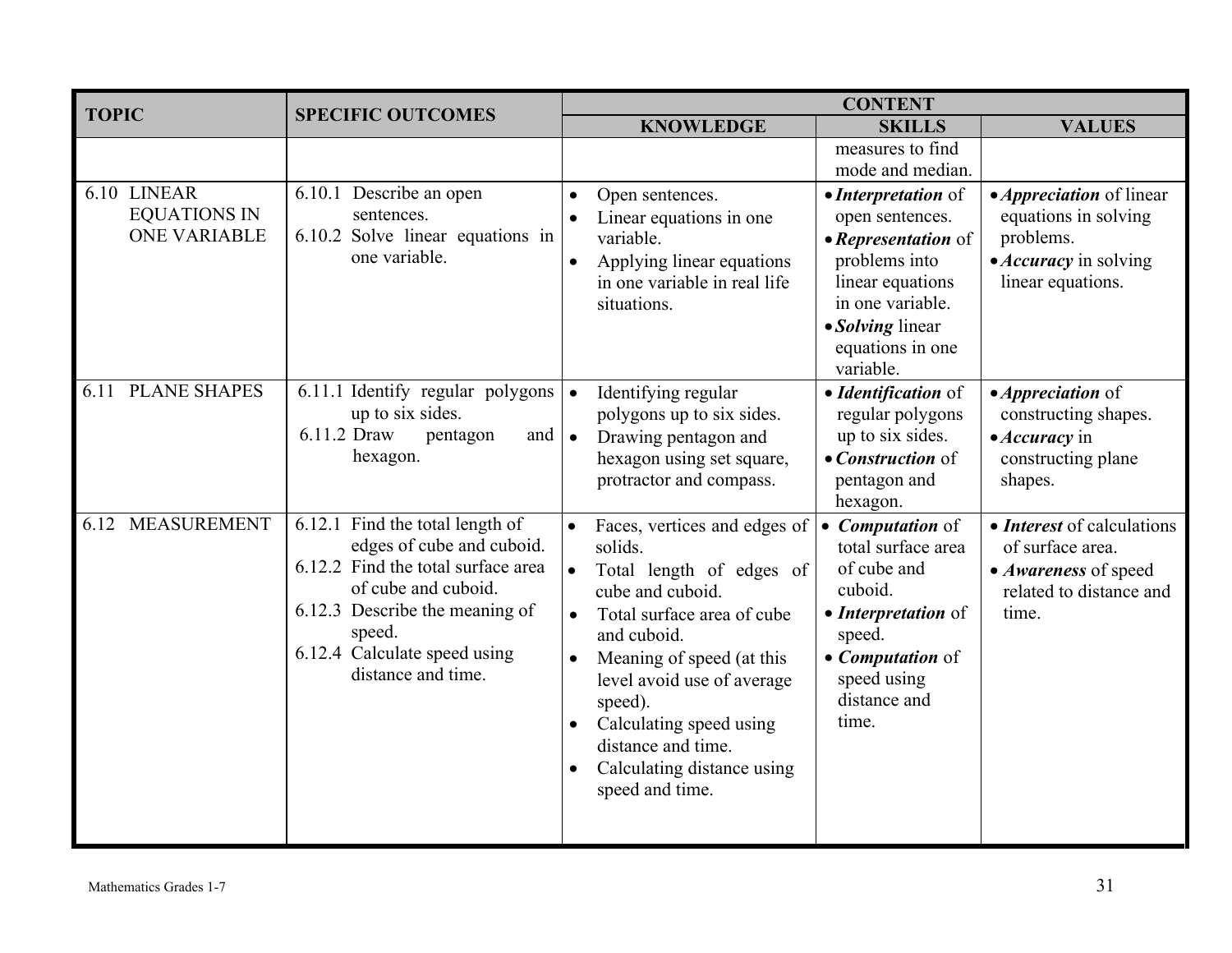| <b>TOPIC</b> | <b>SPECIFIC OUTCOMES</b> | <b>CONTENT</b>                                                                                                                                                                  |               |               |  |  |
|--------------|--------------------------|---------------------------------------------------------------------------------------------------------------------------------------------------------------------------------|---------------|---------------|--|--|
|              |                          | <b>KNOWLEDGE</b>                                                                                                                                                                | <b>SKILLS</b> | <b>VALUES</b> |  |  |
|              |                          | Calculating time using<br>speed and distance (refer to<br>the relationship between<br>division and multiplication<br>i.e. s $x t = d$ or $t = d \div s$ or s<br>$= d \div t$ ). |               |               |  |  |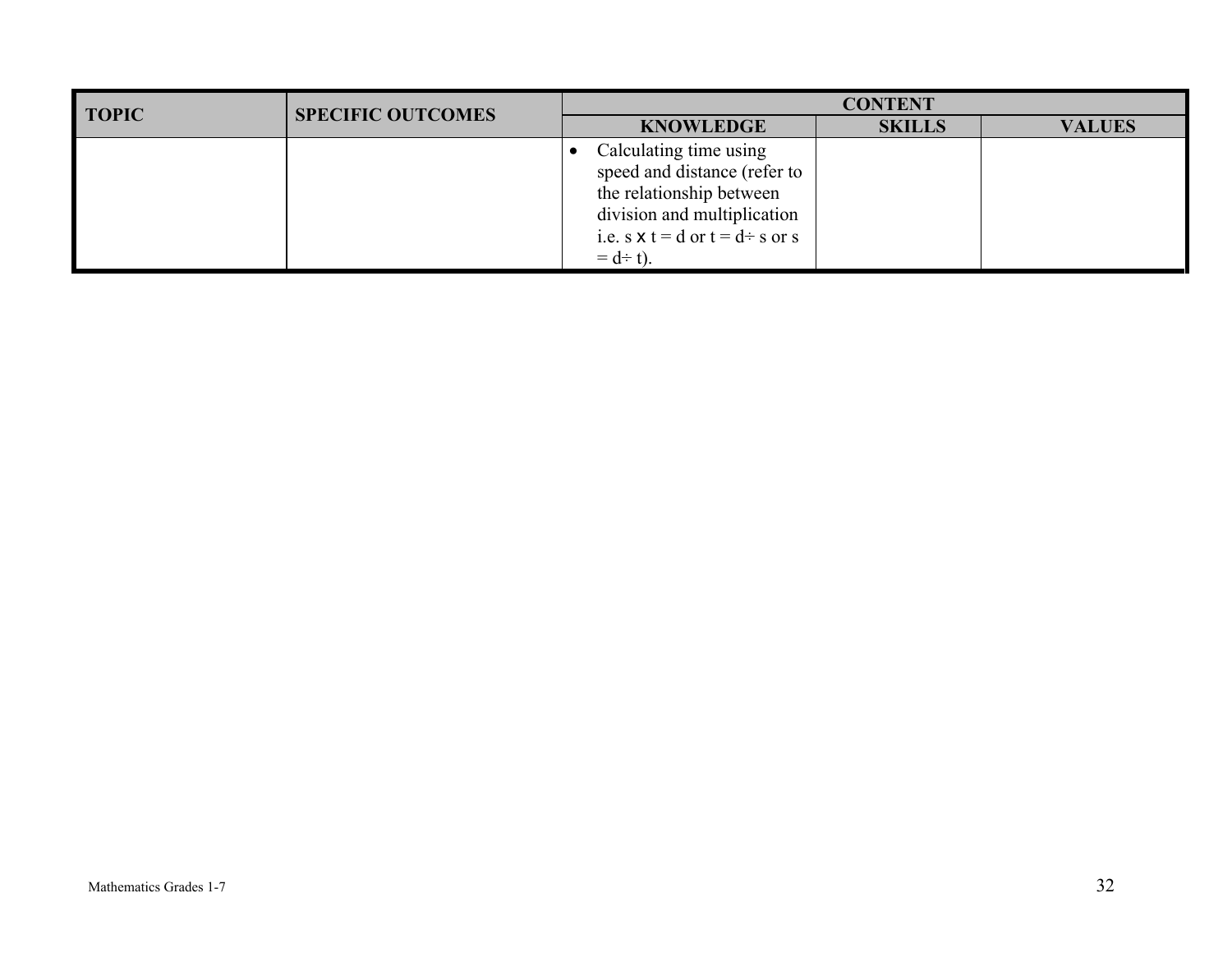| <b>General Outcomes</b>                                                                                                                                                                                                                  | <b>Key Competences at Grade 7 Level</b>                                                                                                                                                                                                                                                                                                                                                                                                                                                                                                                                                                                                                             |
|------------------------------------------------------------------------------------------------------------------------------------------------------------------------------------------------------------------------------------------|---------------------------------------------------------------------------------------------------------------------------------------------------------------------------------------------------------------------------------------------------------------------------------------------------------------------------------------------------------------------------------------------------------------------------------------------------------------------------------------------------------------------------------------------------------------------------------------------------------------------------------------------------------------------|
| Develop algebraic, geometry and arithmetic skills<br>in mathematics.<br>Enrich learners' understanding of mathematical<br>concepts on shapes and diagrams.<br>Solve mathematical challenges in everyday life<br>through problem solving. | Convert numerals from Arabic to Roman numeration and vice versa.<br>Order both Arabic and Roman numerals in terms of magnitude.<br>$\bullet$<br>Carry out combined operations observing the order of operations.<br>$\bullet$<br>Apply factors and multiples to solve real life problems.<br>Add and subtract fractions with different denominators.<br>Solve problems involving length, capacity and mass.<br>Multiply fractions by whole numbers.<br>Divide whole numbers by fractions and vice versa.<br>Convert common fractions into decimals and vice versa.<br>Solve problems involving percentages.<br>Present data on a stem-leaf plot and on a bar graph. |

| <b>TOPIC</b>  | <b>SPECIFIC OUTCOMES</b>                                                                                                                                                             | <b>CONTENT</b>                                                                                                                                                                                  |                                                                                                                                 |                                                                                                                                              |  |  |
|---------------|--------------------------------------------------------------------------------------------------------------------------------------------------------------------------------------|-------------------------------------------------------------------------------------------------------------------------------------------------------------------------------------------------|---------------------------------------------------------------------------------------------------------------------------------|----------------------------------------------------------------------------------------------------------------------------------------------|--|--|
|               |                                                                                                                                                                                      | <b>KNOWLEDGE</b>                                                                                                                                                                                | <b>SKILLS</b>                                                                                                                   | <b>VALUES</b>                                                                                                                                |  |  |
| 7.1 FRACTIONS | Solve problems involving<br>7.1.1<br>addition, subtraction,<br>multiplication and<br>division of fractions (as<br>recap).                                                            | • Addition and subtraction of<br>fractions.<br>• Multiplication and division of<br>fractions.<br>• Practical problems involving<br>four rules on fractions.                                     | • <i>Application</i> of<br>fractions to<br>practical problems.                                                                  | • <i>Awareness</i> of the<br>four operations as<br>they relate to<br>fractions.                                                              |  |  |
| 7.2 DECIMALS  | Solve problems involving<br>7.2.1<br>addition, subtraction,<br>multiplication and<br>division of decimal (as<br>recap).<br>Convert common fractions<br>7.2.2<br>to decimals and vice | • Addition, subtraction,<br>multiplication and division of<br>decimals up to 4 decimal<br>places.<br>• Conversions of fractions to<br>decimals and vice versa.<br>• Ordering vulgar and decimal | • <i>Conversion</i> from<br>fractions to<br>decimals.<br>• Computation<br>involving<br>decimals.<br>• <i>Ordering</i> fractions | $\bullet$ <i>Accuracy</i> in<br>operating on<br>fractions.<br>• <i>Appreciation</i> of the<br>relationship<br>between decimals<br>and common |  |  |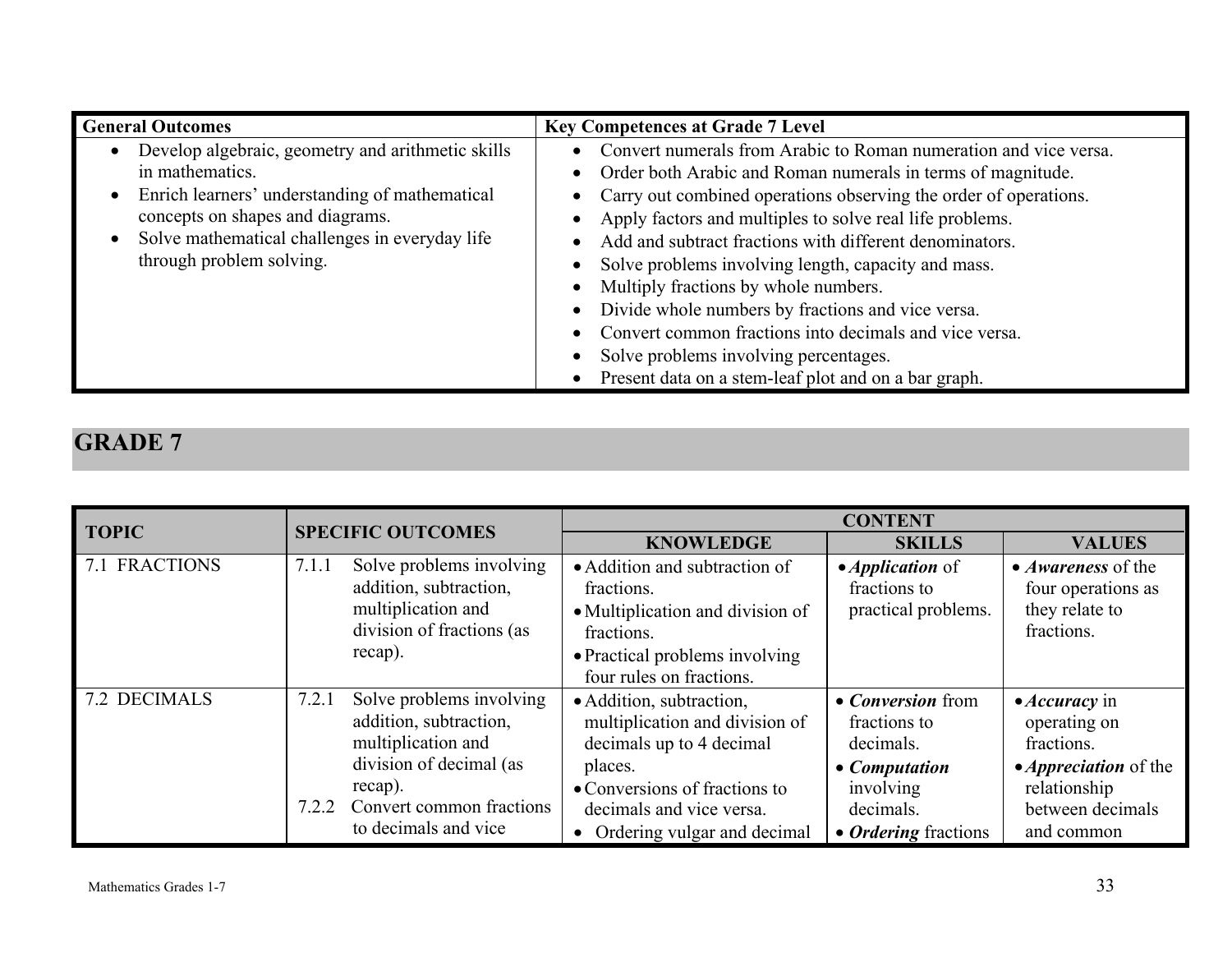| <b>TOPIC</b>                       | <b>SPECIFIC OUTCOMES</b>                                                                                                                                                                                                                                                                                               | <b>CONTENT</b>                                                                                                                                                                                                                                                                                                                                                 |                                                                                                                                                                                                                                                                                                      |                                                                                                                                                                                                                                                                  |  |
|------------------------------------|------------------------------------------------------------------------------------------------------------------------------------------------------------------------------------------------------------------------------------------------------------------------------------------------------------------------|----------------------------------------------------------------------------------------------------------------------------------------------------------------------------------------------------------------------------------------------------------------------------------------------------------------------------------------------------------------|------------------------------------------------------------------------------------------------------------------------------------------------------------------------------------------------------------------------------------------------------------------------------------------------------|------------------------------------------------------------------------------------------------------------------------------------------------------------------------------------------------------------------------------------------------------------------|--|
|                                    |                                                                                                                                                                                                                                                                                                                        | <b>KNOWLEDGE</b>                                                                                                                                                                                                                                                                                                                                               | <b>SKILLS</b>                                                                                                                                                                                                                                                                                        | <b>VALUES</b>                                                                                                                                                                                                                                                    |  |
|                                    | versa.<br>Order Fractions and<br>7.2.3<br>decimals.                                                                                                                                                                                                                                                                    | fractions (either descending<br>or ascending order).<br>$\bullet$ Using the symbols<br>$(>,<,=)$ in comparing<br>fractions.                                                                                                                                                                                                                                    | and decimals.                                                                                                                                                                                                                                                                                        | fractions.                                                                                                                                                                                                                                                       |  |
| <b>7.3 PERCENTAGES</b>             | 7.3.1<br>Describe a percentage.<br>Convert decimals to<br>7.3.2<br>percentages and vice<br>versa.<br>Convert common fractions<br>7.3.3<br>to percentages and vice<br>versa.<br>Solve problems involving<br>7.3.4<br>percentages.<br>Relate fractions, decimals<br>7.3.5<br>and percentages to real life<br>situations. | Percentage (as fraction of<br>hundred).<br>Converting decimals to<br>$\bullet$<br>percentages and vice versa.<br>Conversion of common<br>∣•<br>fractions to percentages and<br>vice versa.<br>Problems involving addition,<br>$\bullet$<br>subtraction, multiplication<br>and division of percentages.<br>Fractions, decimals and<br>percentages in real life. | • <i>Computation</i> of<br>percentage,<br>decimals and<br>fractions.<br>• <i>Application</i> of<br>percentage,<br>decimals and<br>fractions in real<br>life.<br>• Conversion<br>between fractions,<br>percentages and<br>decimals.                                                                   | $\bullet$ Awareness of<br>importance of<br>percentage,<br>fractions and<br>decimals in real life.<br>$\bullet$ <i>Curiosity</i> in<br>working with<br>percentages,<br>decimals and<br>fractions in real life.<br>• Team work through<br>cooperative<br>learning. |  |
| 7.4 RATIO AND<br><b>PROPORTION</b> | 7.4.1<br>Solve problems involving<br>direct proportion (as<br>recap).<br>Describe indirect<br>7.4.2<br>proportion.<br>7.4.3<br>Solve problems involving<br>indirect proportion.<br>Draw graphs to illustrate<br>7.4.4<br>quantities in direct and<br>indirect proportion.                                              | • Direct proportion (as recap).<br>• Describing indirect proportion.<br>• Indirect proportions using the<br>fraction and proportional<br>methods.<br>• Drawing graphs to illustrate<br>quantities in direct and indirect<br>proportion.<br>• Problems involving ratio and<br>proportion in real life situation.                                                | • Interpretation of<br>the meaning of<br>indirect proportion.<br>• Computation of<br>problems involving<br>indirect proportion.<br>• Representation of<br>quantities in<br>indirect proportion.<br>• <i>Application</i> of<br>direct and indirect<br>proportion in<br>solving real life<br>problems. | • <i>Curiosity</i> in the use<br>of graphs.<br>• Team work through<br>cooperative<br>learning.<br>$\bullet$ <i>Accuracy</i> in<br>computations.                                                                                                                  |  |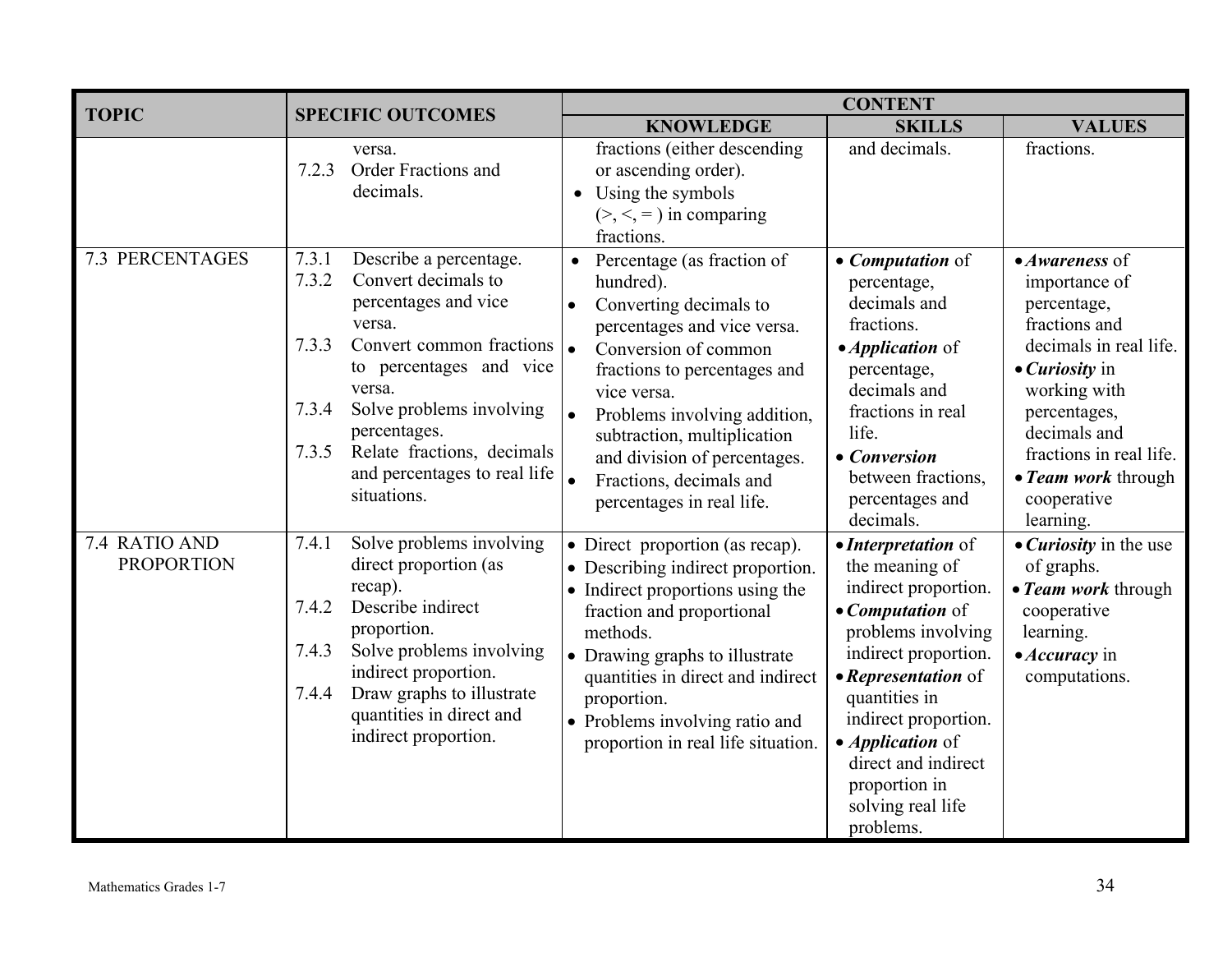| <b>TOPIC</b>                                           | <b>SPECIFIC OUTCOMES</b>                                                                                                                                                                             | <b>CONTENT</b>                                                                                                                                                                                                                                                                                                                                                                                                                                                                                                                                                                          |                                                                                                                                                                            |                                                                                                                                 |  |  |
|--------------------------------------------------------|------------------------------------------------------------------------------------------------------------------------------------------------------------------------------------------------------|-----------------------------------------------------------------------------------------------------------------------------------------------------------------------------------------------------------------------------------------------------------------------------------------------------------------------------------------------------------------------------------------------------------------------------------------------------------------------------------------------------------------------------------------------------------------------------------------|----------------------------------------------------------------------------------------------------------------------------------------------------------------------------|---------------------------------------------------------------------------------------------------------------------------------|--|--|
|                                                        |                                                                                                                                                                                                      | <b>KNOWLEDGE</b>                                                                                                                                                                                                                                                                                                                                                                                                                                                                                                                                                                        | <b>SKILLS</b>                                                                                                                                                              | <b>VALUES</b>                                                                                                                   |  |  |
| 7.5 SOCIAL &<br><b>COMMERCIAL</b><br><b>ARITHMETIC</b> | Conversion of currencies.<br>7.5.1<br>7.5.2<br>Calculate the cost of goods<br>priced in foreign currency.                                                                                            | • Buying and selling of foreign<br>currency.<br>• Conversion of currencies<br>(from local to foreign)<br>currency and vice versa).                                                                                                                                                                                                                                                                                                                                                                                                                                                      | <b>Computation</b> of<br>buying and<br>selling of foreign<br>currency.<br>Entrepreneurshi<br>$\boldsymbol{p}$ involving cost<br>of goods priced<br>in foreign<br>currency. | • <i>Appreciation</i> of<br>conversions of<br>currency.<br>• Honesty.<br><i>Assertiveness</i> in<br>conversions of<br>currency. |  |  |
| 7.6 INTEGERS                                           | Understand integers.<br>7.6.1<br>7.6.2<br>Illustrate positive and<br>negative numbers using<br>the number line.<br>Order integers.<br>7.6.3<br>7.6.4<br>Add integers.<br>7.6.5<br>Subtract integers. | • Understanding positive and<br>negative numbers.<br>• Relating integers with<br>addition and subtraction of<br>whole numbers using number<br>line.<br>• Illustrating positive and<br>negative numbers on the<br>number line.<br>• Ordering integers<br>• Addition of integers using<br>the number line.<br>• Addition of integers without<br>using the number line.<br>• Subtraction of integers using<br>the number line.<br>• Subtraction of integers<br>without using the number<br>line.<br>• Relating Integers to real life<br>situations (e.g. profit and<br>loss, temperature). | • Representation of<br>integers on the<br>number line.<br>$\bullet$ <i>Accuracy</i> of<br>addition and<br>subtraction of<br>integers.                                      | $\bullet$ <i>Appreciation</i> of<br>calculations using<br>the number line.<br>$\bullet$ Awareness of<br>ordering of integers.   |  |  |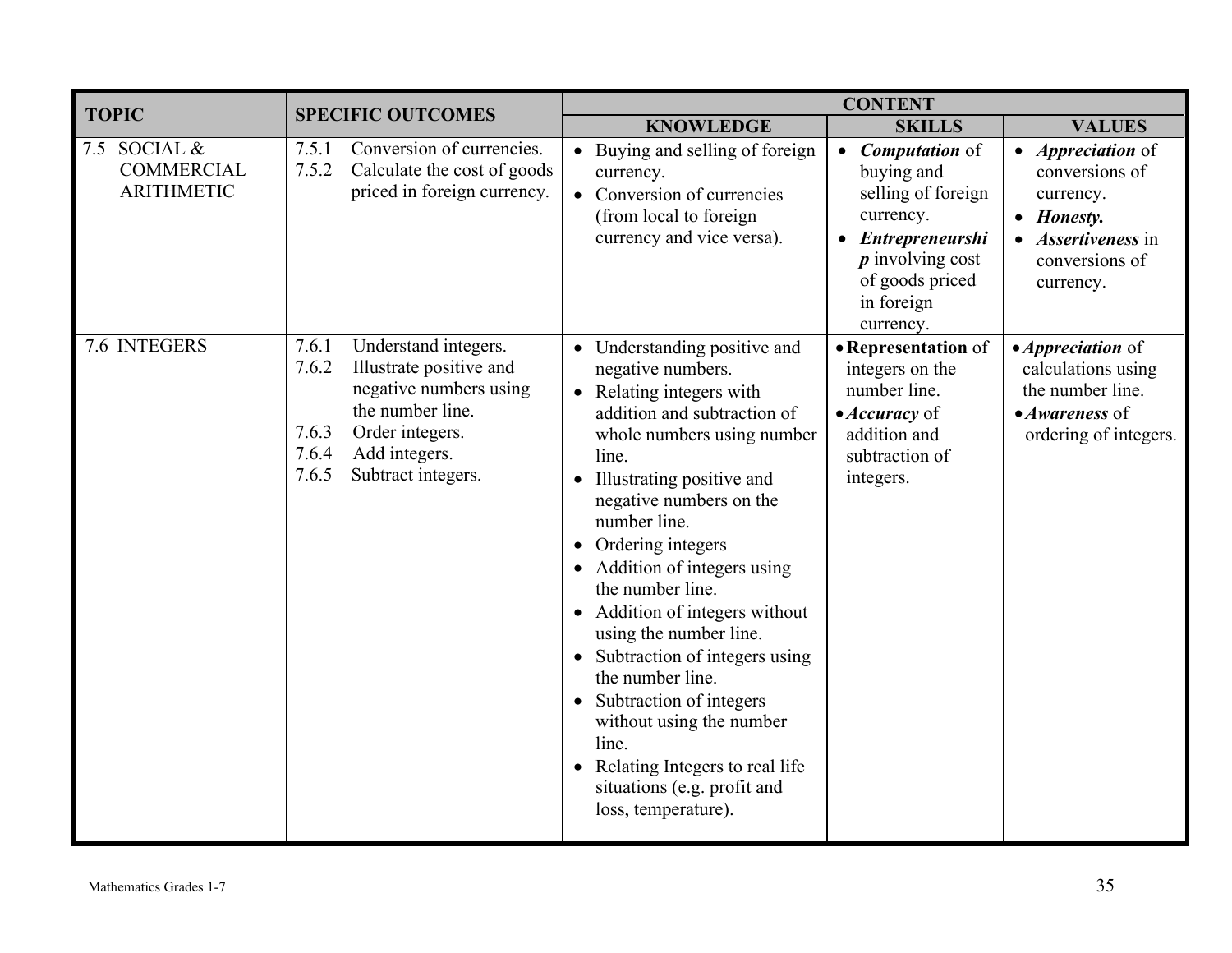| <b>TOPIC</b>                       | <b>SPECIFIC OUTCOMES</b>                                                                                                                                                                                                                                                                                                           | <b>CONTENT</b>                                                                                                                                                                                                                                                                                             |                                                                                                                                                                                                     |                                                                                                                          |  |  |  |
|------------------------------------|------------------------------------------------------------------------------------------------------------------------------------------------------------------------------------------------------------------------------------------------------------------------------------------------------------------------------------|------------------------------------------------------------------------------------------------------------------------------------------------------------------------------------------------------------------------------------------------------------------------------------------------------------|-----------------------------------------------------------------------------------------------------------------------------------------------------------------------------------------------------|--------------------------------------------------------------------------------------------------------------------------|--|--|--|
|                                    |                                                                                                                                                                                                                                                                                                                                    | <b>KNOWLEDGE</b>                                                                                                                                                                                                                                                                                           | <b>SKILLS</b>                                                                                                                                                                                       | <b>VALUES</b>                                                                                                            |  |  |  |
| <b>7.7 NUMBER BASES</b>            | Illustrate base ten<br>7.7.1<br>numeration system.<br>7.7.2<br>Describe other number<br>bases.<br>Convert from Base 10 to<br>7.7.3<br>Bases 2, 5 and 8.<br>Convert from Bases 2, 5<br>7.7.4<br>and 8 to Base 10.<br>Convert from base 2 to<br>7.7.5<br>base 5 and vice versa.<br>7.7.6<br>Add and subtract in Bases<br>2, 5 and 8. | Base ten numeration (place)<br>values).<br>Numeration in other bases (2,<br>$\bullet$<br>5 and 8).<br>Conversion from Base 10 to<br>$\bullet$<br>Bases 2, 5 and 8 and vice<br>versa.<br>Conversion from base 2 to<br>base 5 and vice versa.<br>Addition and subtraction of<br>numbers in Bases 2, 5 and 8. | • Representation of<br>numbers to other<br>numeration<br>systems.<br>• <i>Conversions</i> of<br>bases from one<br>base to the other.<br>• <i>Addition</i> and<br>subtraction of<br>number bases.    | • <i>Accuracy</i> in<br>conversions of<br>bases.<br>• Logical thinking in<br>conversions.                                |  |  |  |
| 7.8 NUMBER AND<br><b>SEQUENCES</b> | 7.8.1<br>Describe perfect squares.<br>7.8.2<br>Find squares of whole<br>numbers.<br>7.8.3<br>Describe cubes.<br>7.8.4<br>Find cubes of whole<br>numbers.<br>7.8.5<br>Generate a sequence in a<br>decreasing and increasing<br>order.<br>7.8.6<br>Generate series.                                                                  | • Square and squared whole<br>numbers.<br>Cubes and Cubed whole<br>numbers.<br>• Triangular whole numbers.<br>Identification of sequences.<br>Generating a rule from given<br>sequence and vice versa.<br>• Generation of series (use<br>ideas such as Fibonacci<br>series).                               | <i><b>Identification of</b></i><br>squared and<br>cubed numbers.<br><b>Computation</b> of<br>$\bullet$<br>squared and<br>cubed whole<br>numbers.<br><b>Generation</b> of<br>sequence and<br>series. | Accuracy.<br>$\bullet$<br><b>Prediction</b> of a<br>series or sequence.<br>• <i>Appreciation</i> of<br>Fibonacci series. |  |  |  |
| 7.9<br><b>INEQUATIONS</b>          | Describe an open<br>7.9.1<br>sentence.<br>7.9.2<br>Solve simple linear<br>inequations in one<br>variable.                                                                                                                                                                                                                          | Open sentences.<br>$\bullet$<br>Simple linear inequations in<br>one variable.<br>Show the solutions on the<br>number line.                                                                                                                                                                                 | • Representation of<br>an open sentence.<br>• Computation of<br>simple linear<br>inequations in one<br>variable.                                                                                    | • <i>Appreciation</i> of<br>linear equations.<br>• Awareness of open<br>sentences.                                       |  |  |  |
| 7.10 PLANE SHAPES                  | 7.10.1 Describe line symmetry.<br>7.10.2 Draw lines of symmetry<br>of plane shape.                                                                                                                                                                                                                                                 | Describing line symmetry<br>through demonstration (paper<br>folding).                                                                                                                                                                                                                                      | • Identification of<br>line of symmetry.<br>• Interpretation of                                                                                                                                     | • Curiosity of finding<br>lines of symmetry.<br>• Awareness of                                                           |  |  |  |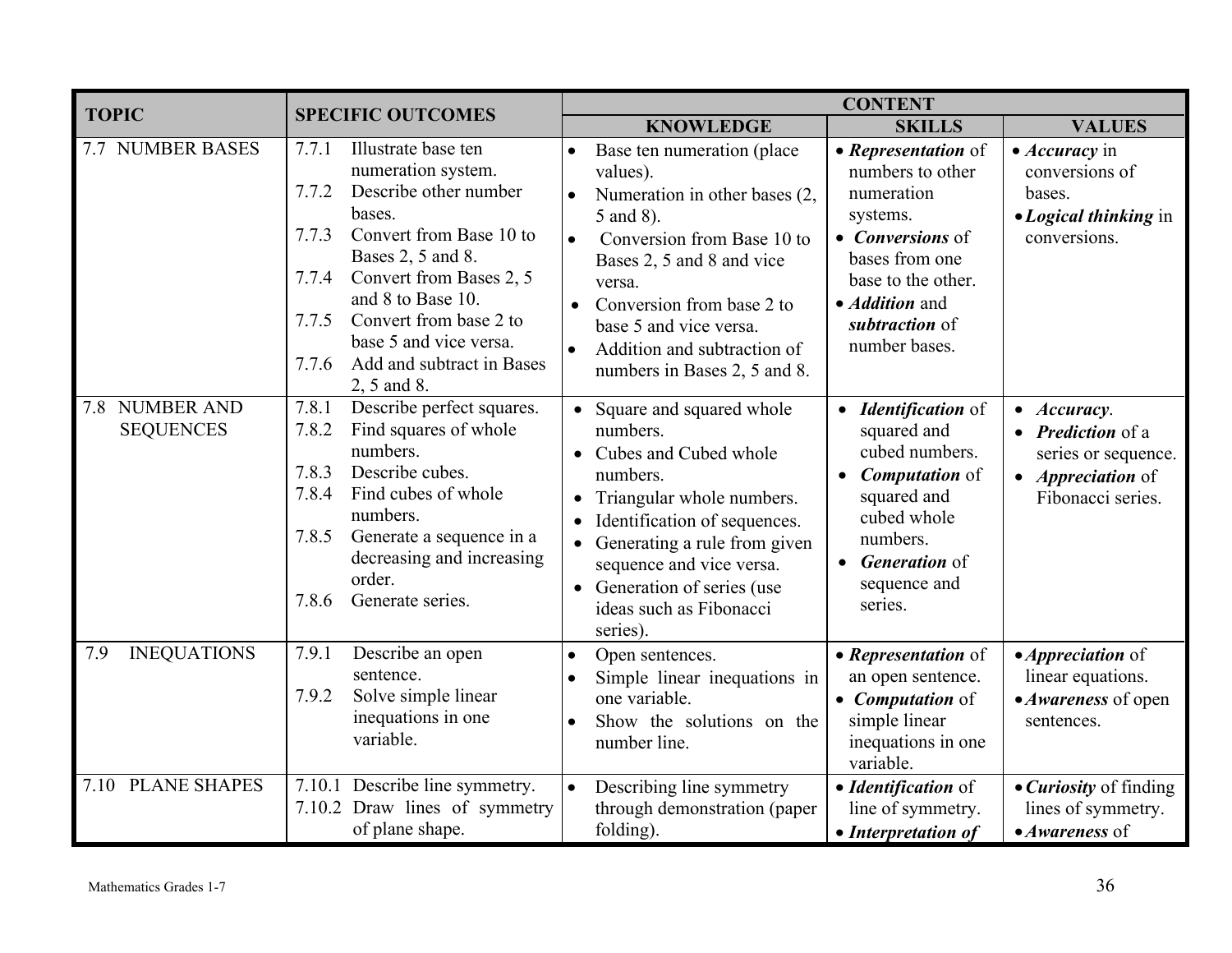| <b>TOPIC</b>                | <b>SPECIFIC OUTCOMES</b>                                                                                                                                                   |           | <b>CONTENT</b>                                                                                                                                                                                                                                                                                                      |                                                                                                                  |                                                                                                                                                   |  |
|-----------------------------|----------------------------------------------------------------------------------------------------------------------------------------------------------------------------|-----------|---------------------------------------------------------------------------------------------------------------------------------------------------------------------------------------------------------------------------------------------------------------------------------------------------------------------|------------------------------------------------------------------------------------------------------------------|---------------------------------------------------------------------------------------------------------------------------------------------------|--|
|                             |                                                                                                                                                                            |           | <b>KNOWLEDGE</b>                                                                                                                                                                                                                                                                                                    | <b>SKILLS</b>                                                                                                    | <b>VALUES</b>                                                                                                                                     |  |
|                             | 7.10.3 Establish the relationship<br>between circumference<br>and diameter.                                                                                                |           | Completing symmetrical<br>shapes (folded along line of<br>symmetry).<br>Drawing lines of symmetry<br>of plane shape (e.g. square,<br>rectangle, circle).<br>Establishing the relationship<br>between circumference and<br>diameter (using experiment<br>with cylindrical objects)<br>[constant pi $(\pi = 3.14)$ ]. | relationship<br>between diameter<br>and circumference.                                                           | relationship<br>between diameter<br>and circumference.<br>$\bullet$ Teamwork in<br>finding relationship<br>between diameter<br>and circumference. |  |
| 7.11 MEASUREMENT            | Calculate circumference,<br>7.11.1<br>using radius or diameter of<br>the circle.<br>Calculate the area of a<br>7.11.2<br>circle.                                           | $\bullet$ | Circumference, using radius<br>or diameter of the circle<br>[constant pi $(\pi = 3.14)$ ].<br>Establishing the formula for<br>the area of circle (by<br>demonstration).<br>Calculating the area of a<br>circle [constant pi ( $\pi$ =<br>$3.14$ ].                                                                  | • <i>Computation</i> of<br>circumference and<br>area of circle.                                                  | $\bullet$ <i>Curiosity</i> in<br>establishing the<br>formula of area of<br>circle.                                                                |  |
| <b>SOLID SHAPES</b><br>7.12 | Identify a cylinder and<br>7.12.1<br>triangular prism.<br>7.12.2 Draw nets of cylinder and<br>triangular prism.<br>Draw/sketch cylinder and<br>7.12.3<br>triangular prism. |           | • Identifying a cylinder and<br>triangular prism.<br>• Drawing of nets of cylinder<br>and triangular prism.<br>• Draw/sketch cylinder and<br>triangular prism.                                                                                                                                                      | • Identification of<br>cylinder and<br>triangular prism.<br>• Drawing cylinders<br>and prisms and<br>their nets. | • <i>Curiosity</i> if drawing<br>nets of cylinders<br>and prisms.<br>• <i>Appreciation</i> of<br>drawing of<br>cylinders and<br>prisms.           |  |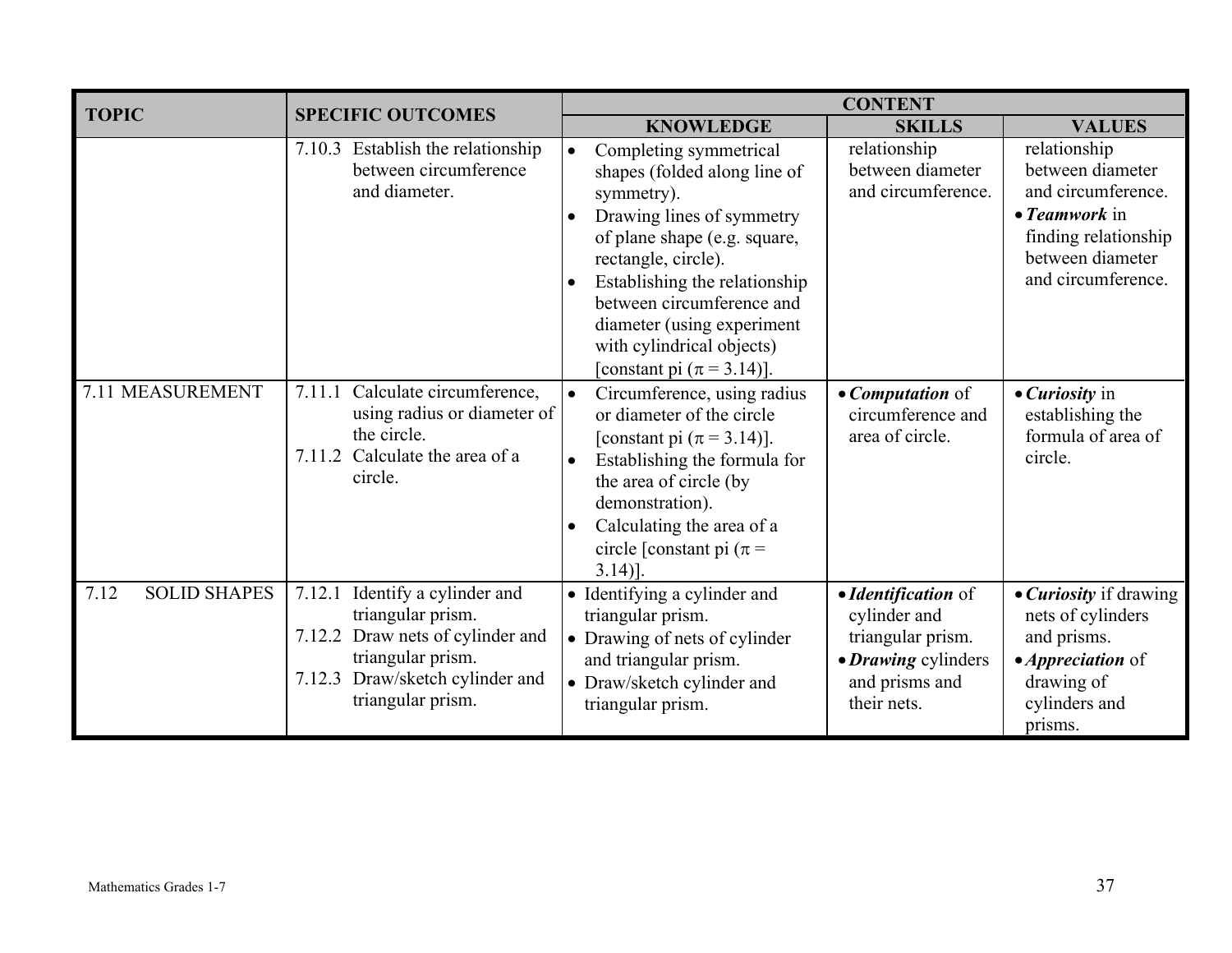| <b>TOPIC</b>              | <b>SPECIFIC OUTCOMES</b>                                                                                                                                                                                                                                                                                                                                                                                            | <b>CONTENT</b>                                                                                                                                                                                                                                                                                      |                                                                                                                                                                               |                                                                                                                                                    |  |  |
|---------------------------|---------------------------------------------------------------------------------------------------------------------------------------------------------------------------------------------------------------------------------------------------------------------------------------------------------------------------------------------------------------------------------------------------------------------|-----------------------------------------------------------------------------------------------------------------------------------------------------------------------------------------------------------------------------------------------------------------------------------------------------|-------------------------------------------------------------------------------------------------------------------------------------------------------------------------------|----------------------------------------------------------------------------------------------------------------------------------------------------|--|--|
|                           |                                                                                                                                                                                                                                                                                                                                                                                                                     | <b>KNOWLEDGE</b>                                                                                                                                                                                                                                                                                    | <b>SKILLS</b>                                                                                                                                                                 | <b>VALUES</b>                                                                                                                                      |  |  |
| <b>STATISTICS</b><br>7.13 | 7.13.1 Interpret data on charts $\bullet$<br>(pie chart, line graph, bar/ $\vert \bullet \vert$<br>frequency $\vert$ .<br>line<br>graph,<br>table).<br>7.13.2 Collect and present data<br>on a pictograph, pie chart,<br>bar chart, line graph and<br>frequency tables.<br>7.13.3 Calculate Mean, Mode<br>and Median.<br>7.13.4 Calculate averages as<br>applied to mass, money,<br>time, temperature and<br>speed. | Data Interpretation.<br>Data collection.<br>Data presentation on<br>pictograph, pie chart, bar<br>chart, line graph and<br>frequency tables<br>presentation.<br>Mean, Mode, Median as<br>applied in real life situations.<br>Averages as applied to mass,<br>money, time, temperature<br>and speed. | • Interpretation of<br>data in a charts and<br>graphs.<br>• <i>Presentation</i> of<br>data in a charts and<br>graphs.<br>• <i>Computation</i> of<br>Mean, Mode and<br>Median. | • <i>Accuracy</i> in the<br>computation of<br>Mean, Mode and<br>Median.<br>• Logical thinking in<br>the application of<br>averages in<br>measures. |  |  |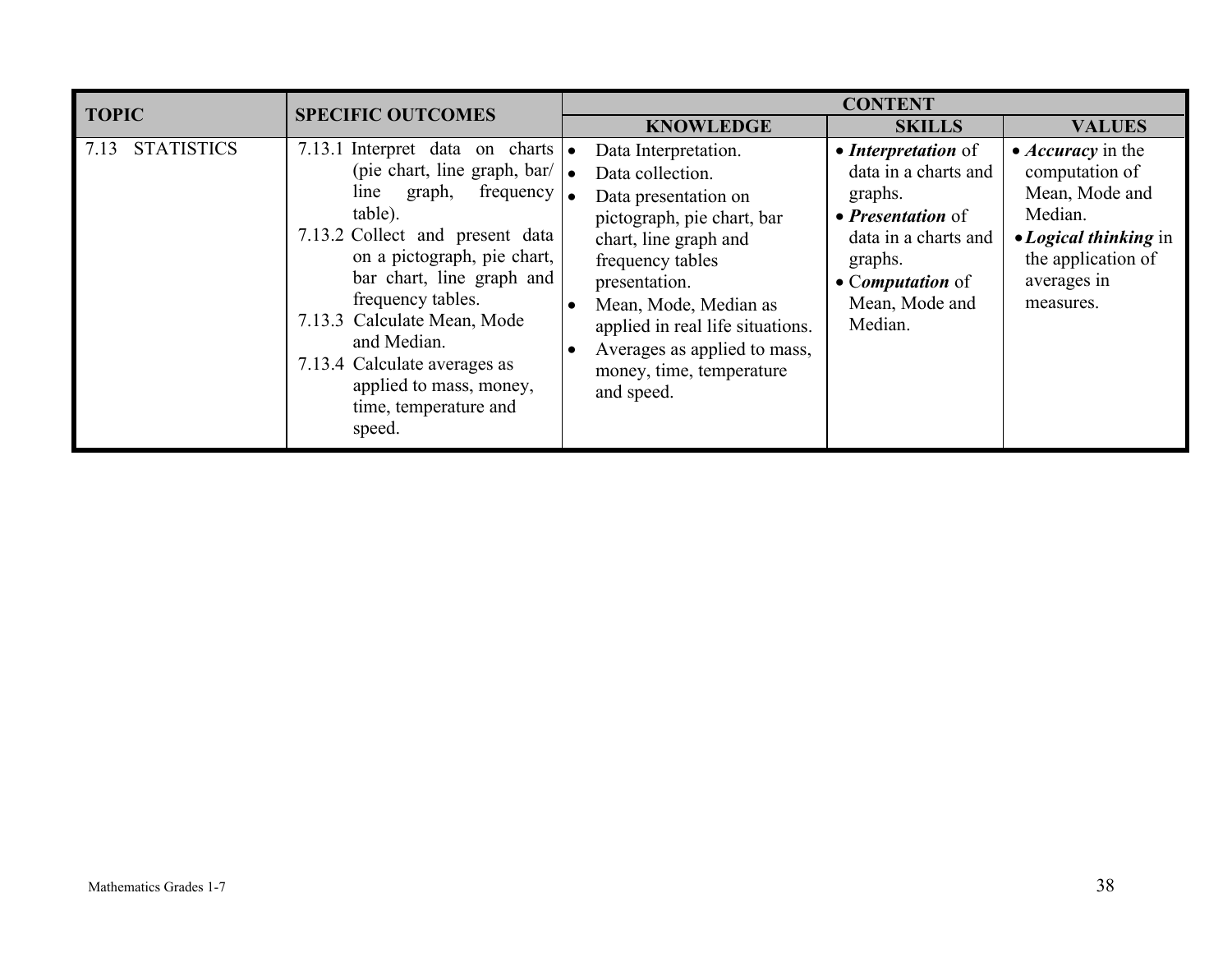# **APPENDIX Grades 1- 7 Topic Sequence**

| <b>DOMAIN</b><br><b>TOPIC</b><br><b>SPECIFIC OUTCOME</b> |                                         |                                                                                                                                                                                                                                                                             |                                                                                                                                                                                                                                                                                                                          |                                                                                                                                                   |                                                                                                                                                                                                                                                                                                                      |                                                                                                                                                                             |                |                |
|----------------------------------------------------------|-----------------------------------------|-----------------------------------------------------------------------------------------------------------------------------------------------------------------------------------------------------------------------------------------------------------------------------|--------------------------------------------------------------------------------------------------------------------------------------------------------------------------------------------------------------------------------------------------------------------------------------------------------------------------|---------------------------------------------------------------------------------------------------------------------------------------------------|----------------------------------------------------------------------------------------------------------------------------------------------------------------------------------------------------------------------------------------------------------------------------------------------------------------------|-----------------------------------------------------------------------------------------------------------------------------------------------------------------------------|----------------|----------------|
|                                                          |                                         | <b>GRADE 1</b>                                                                                                                                                                                                                                                              | <b>GRADE 2</b>                                                                                                                                                                                                                                                                                                           | <b>GRADE 3</b>                                                                                                                                    | <b>GRADE 4</b>                                                                                                                                                                                                                                                                                                       | <b>GRADE 5</b>                                                                                                                                                              | <b>GRADE 6</b> | <b>GRADE 7</b> |
|                                                          | <b>NUMBERS &amp;</b><br><b>NOTATION</b> | 1.1.1 Recognise, count,<br>read and write<br>numbers from 1 to<br>100 (including the<br>meaning of zero).<br>1.1.2 Interpret numbers<br>using ten as a unit<br>1.1.3 Order numbers in<br>terms of magnitude.<br>1.1.4 Count in tens up to<br>ten tens (100).                | 2.2.1 Count, read and write<br>numbers up to 1 000.<br>2.2.2 Count in tens and<br>hundreds up to 1 000<br>2.2.3 Identify place values<br>of digits in given<br>numbers.<br>2.2.4 Write numbers in<br>expanded notation.                                                                                                  | 3.2.1 Read and write<br>numbers up to 1 000<br>000.<br>3.2.2 Express a number in<br>expanded notation.                                            | 4.2.1 Read and write<br>numbers up to 1 000<br>000 000<br>4.2.2 Express a number in<br>expanded notation                                                                                                                                                                                                             | 5.1.1 Identify Roman<br>numeration system.<br>5.1.2 Convert numerals<br>from Arabic to Roman<br>numeration and vice<br>versa.<br>5.1.3 Order Roman<br>numerals.             |                |                |
| Numbers & calculation                                    | <b>ADDITION</b>                         | 1.3.1 Add whole numbers<br>with sums up to 100.<br>1.3.2 Complete addition of<br>number sentences.<br>1.3.3 Apply addition to real<br>life up to 100.                                                                                                                       | Add whole numbers<br>2.3.1<br>vertically with sums<br>up to 100 (including<br>carrying)<br>2.3.2 Add whole numbers<br>with sums up to 1<br>000.<br>2.3.3 Carry out addition of<br>quantities in real life<br>situations (e.g.<br>money, quantities)                                                                      | 3.3.1<br>Add whole numbers<br>with sums up to 100<br>000.<br>3.3.2 Carry out addition of<br>numbers in real life<br>situations.                   | 4.3.1<br>Add whole numbers<br>with sums up to 1 000<br>000.<br>4.3.2 Apply addition to<br>solve problems in real<br>life.                                                                                                                                                                                            | 5.2.1 Add whole numbers<br>using the number<br>line.<br>5.2.2 Apply addition using<br>the number line to<br>solve problems in real<br>life situations.                      |                |                |
|                                                          | <b>SUBTRACTION</b>                      | 1.4.1 Subtract whole<br>numbers up to 100.<br>1.4.2 Develop the concept<br>of zero as a<br>difference<br>1.4.3 Complete subtraction<br>of number sentences<br>1.4.4 Apply addition to real<br>life up to 100.<br>1.4.5 Carry out shopping<br>activities involving<br>money. | 2.4.1<br>Subtract whole<br>numbers vertically up<br>to 100 (including<br>borrowing)<br>2.4.2 Subtract whole<br>numbers vertically up<br>to 1 000.<br>2.4.3 Carry out subtraction<br>and addition in real<br>life.<br>2.4.4 Carry out practical<br>shopping and<br>marketing activities<br>involving money up to<br>K1000 | 3.4.1 Subtract whole<br>numbers up to 100<br>000<br>3.4.2 Carry out subtraction<br>and addition in real<br>life situation                         | 4.4.1 Subtract whole<br>numbers up to 1 000<br>000<br>4.4.2 Apply subtraction and<br>addition to solve<br>problems in real life.                                                                                                                                                                                     | 5.3.1 Subtract whole<br>numbers using a<br>number line.<br>5.3.2 Apply subtraction and<br>addition using the<br>number line to solve<br>problems in real life<br>situations |                |                |
|                                                          | <b>MULTIPLICATION</b>                   |                                                                                                                                                                                                                                                                             | 2.5.1 Express multiplication<br>as repeated addition<br>2.5.2 Multiply single digit<br>numbers<br>2.5.3 Memorize the<br>multiplication table of<br>single digit numbers<br>2.5.4 Use Multiplication<br>vocabulary<br>2.5.5 Apply Multiplication in<br>real life situations                                               | 3.5.1 Multiply two and three<br>digit numbers by a<br>single digit number<br>vertically.<br>3.5.2 Apply multiplication in<br>real life situation. | 4.5.1 Multiply numbers by<br>10.100 and 1000<br>using short<br>multiplication.<br>4.5.2 Multiply two and three<br>by two digit numbers<br>using vertical<br>multiplication.<br>4.5.3 Apply the properties<br>of zero (0) and one<br>(1) in multiplication<br>4.5.4 Apply multiplication to<br>solve problems in real |                                                                                                                                                                             |                |                |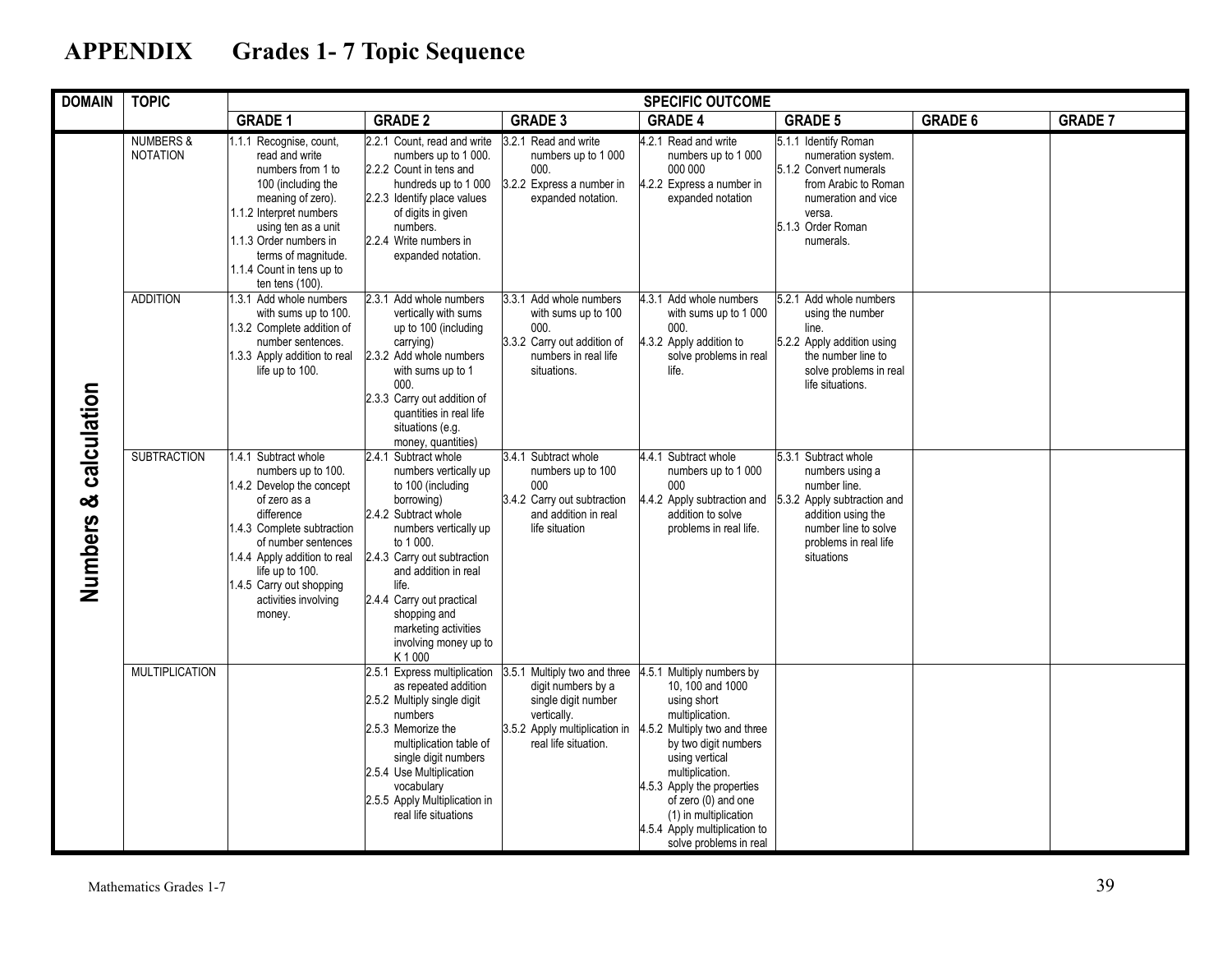|                       |                                      |                                                                                      |                                                                                                                                                                                                                                        |                                                                                                                                                                                                                                                                              | life                                                                                                                                                                                                                                                                                                                                                                                                                                                                                     |                                                                                                                                                                                                                                                                                                                                                                                                                             |                                                                                                                                                                                                                                                                                                                     |                                                                                                                             |
|-----------------------|--------------------------------------|--------------------------------------------------------------------------------------|----------------------------------------------------------------------------------------------------------------------------------------------------------------------------------------------------------------------------------------|------------------------------------------------------------------------------------------------------------------------------------------------------------------------------------------------------------------------------------------------------------------------------|------------------------------------------------------------------------------------------------------------------------------------------------------------------------------------------------------------------------------------------------------------------------------------------------------------------------------------------------------------------------------------------------------------------------------------------------------------------------------------------|-----------------------------------------------------------------------------------------------------------------------------------------------------------------------------------------------------------------------------------------------------------------------------------------------------------------------------------------------------------------------------------------------------------------------------|---------------------------------------------------------------------------------------------------------------------------------------------------------------------------------------------------------------------------------------------------------------------------------------------------------------------|-----------------------------------------------------------------------------------------------------------------------------|
|                       | <b>DIVISION</b>                      |                                                                                      | 2.6.1 Express division as<br>repeated subtraction<br>or sharing<br>2.6.2 Use division<br>vocabulary<br>2.6.3 Divide numbers<br>whose divisor and<br>quotient is a single<br>digit.<br>2.6.4 Apply division in real<br>life situations. | 3.6.1 Divide two and three<br>digit numbers by<br>single digit number<br>using Long division<br>(with remainders).<br>3.6.2 Demonstrate<br>multiplication and<br>division skills in real<br>life situations                                                                  | 4.6.1<br>Divide numbers by<br>10, 100 and 1000<br>using short division.<br>4.6.2 Divide two and three<br>digit by two digit<br>numbers using long<br>division (with<br>remainders).<br>4.6.3 Apply division to<br>solve problems in real<br>life                                                                                                                                                                                                                                         |                                                                                                                                                                                                                                                                                                                                                                                                                             |                                                                                                                                                                                                                                                                                                                     |                                                                                                                             |
|                       | <b>COMBINED</b><br><b>OPERATIONS</b> |                                                                                      |                                                                                                                                                                                                                                        |                                                                                                                                                                                                                                                                              |                                                                                                                                                                                                                                                                                                                                                                                                                                                                                          | 5.4.1 Perform combined<br>operations<br>5.4.2 Apply the<br>commutative,<br>associative and<br>distributive laws to<br>four basic<br>mathematical<br>operations.                                                                                                                                                                                                                                                             |                                                                                                                                                                                                                                                                                                                     |                                                                                                                             |
| Numbers & calculation | <b>NUMBER</b><br><b>PATTERNS</b>     | 1.5.1 Identify number<br>patterns involving<br>addition and<br>subtraction up to 100 | 2.7.1<br>Recognize and use<br>number patterns<br>involving the four<br>mathematical<br>operations.<br>2.7.2 Determine the rule in<br>the number pattern.                                                                               | Order numbers using<br>3.7.1<br>mathematical<br>symbols ">", "<", "="<br>and " $\neq$ ".                                                                                                                                                                                     | Identify patterns and<br>4.7.1<br>complete number<br>sequences.                                                                                                                                                                                                                                                                                                                                                                                                                          |                                                                                                                                                                                                                                                                                                                                                                                                                             |                                                                                                                                                                                                                                                                                                                     |                                                                                                                             |
|                       | <b>FRACTIONS</b>                     |                                                                                      |                                                                                                                                                                                                                                        | Identify and<br>3.8.1<br>represent proper<br>fractions as equal<br>parts of a whole.<br>3.8.2 Draw and shade<br>proper fractions.<br>3.8.3 Add and subtract<br>proper fractions with<br>common<br>denominator.<br>3.8.4 Apply proper<br>fractions in real life<br>situations | 4.8.1<br>Describe equivalent<br>fractions<br>4.8.2 Arrange the<br>common fractions<br>either in ascending<br>or descending order<br>using proportion line<br>4.8.3 Identify and<br>represent improper<br>and mixed fractions<br>4.8.4 Convert mixed<br>fractions to improper<br>fractions and vice<br>versa.<br>4.8.5 Add and subtract<br>proper, improper<br>and mixed fractions<br>with common<br>denominators.<br>4.8.6 Apply improper<br>fractions to solve<br>problems in real life | 5.7.1<br>Identify equivalent<br>fractions by<br>multiplying or<br>dividing the same<br>number with<br>numerator and<br>denominator<br>5.7.2 Express fractions<br>with different<br>denominators to the<br>same denominator<br>5.7.3 Add and subtract<br>proper, improper<br>and mixed fractions<br>with different<br>denominators.<br>5.7.4 Apply knowledge of<br>fractions to solve<br>problems in real life<br>situations | 6.4.1<br>Multiply fractions by<br>whole numbers<br>6.4.2 Multiply a fraction by<br>another fraction.<br>6.4.3 Divide fractions by<br>whole numbers<br>6.4.4 Divide whole<br>numbers by<br>fractions<br>6.4.5 Divide a fraction by<br>another fraction<br>6.4.6 Apply fractions to<br>solve problems in<br>real life | Solve problems<br>7.1.1<br>involving addition,<br>subtraction.<br>multiplication and<br>division of fractions<br>(as recap) |
|                       | <b>DECIMALS</b>                      |                                                                                      |                                                                                                                                                                                                                                        |                                                                                                                                                                                                                                                                              |                                                                                                                                                                                                                                                                                                                                                                                                                                                                                          | Relate common<br>5.8.1<br>fractions to<br>decimals.                                                                                                                                                                                                                                                                                                                                                                         | Describe decimal<br>6.5.1<br>numbers by their<br>names (up to 3                                                                                                                                                                                                                                                     | 7.2.1<br>Solve problems<br>involving addition.<br>subtraction,                                                              |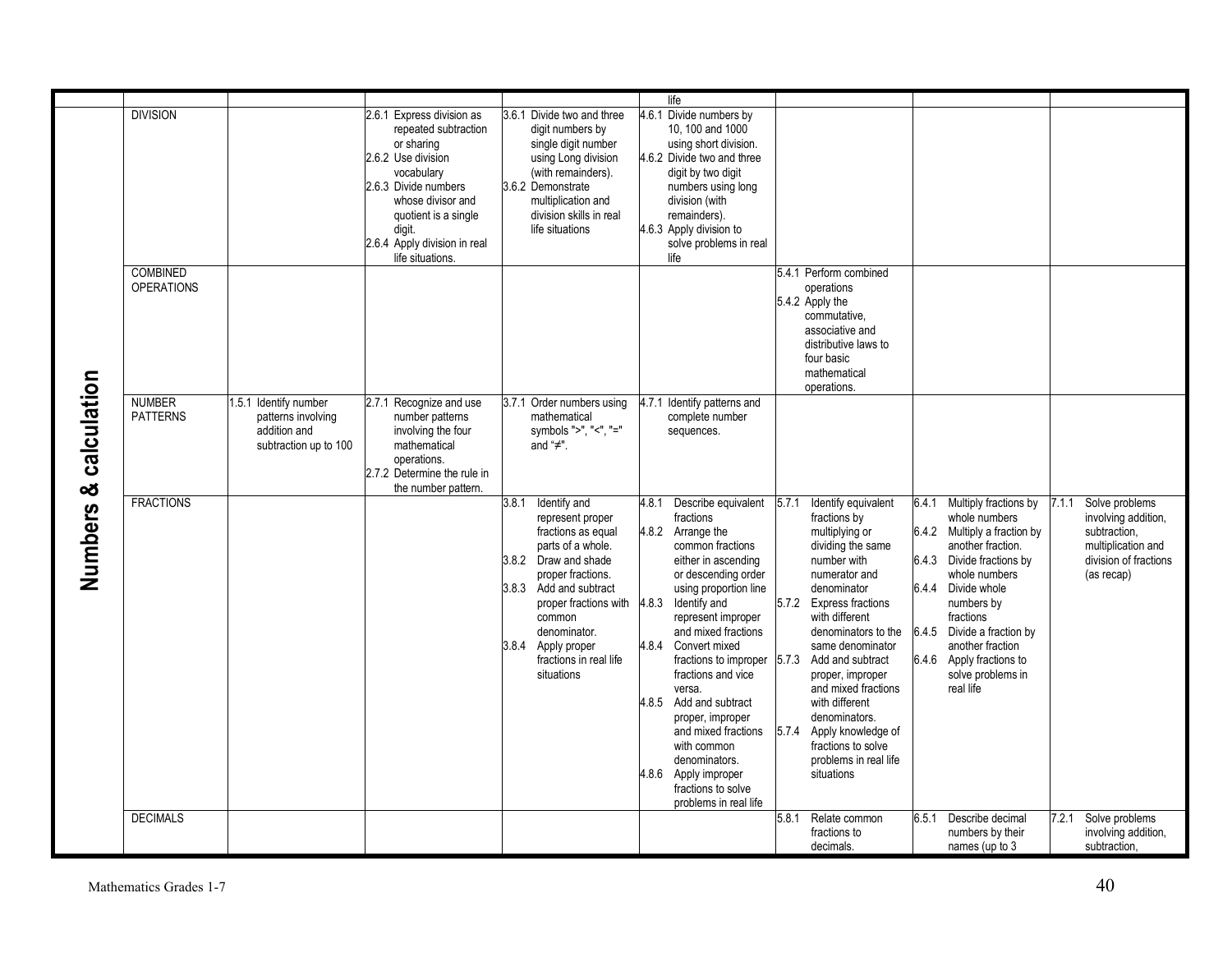|                       |  |  |       | 5.8.2 Describe decimal      |       | decimal places)           |       | multiplication and          |
|-----------------------|--|--|-------|-----------------------------|-------|---------------------------|-------|-----------------------------|
|                       |  |  |       | numbers by their            |       | 6.5.2 Add and subtract    |       | division of decimal         |
|                       |  |  |       | names (up to 2              |       | decimal numbers up        |       | (as recap)                  |
|                       |  |  |       | decimal places)             |       | to 3 decimal places       |       | 7.2.2 Convert common        |
|                       |  |  |       | 5.8.3 Add and subtract      |       | 6.5.3 Multiply decimal    |       | fractions to decimals       |
|                       |  |  |       | decimal numbers.            |       | numbers by decimal        |       | and vice versa.             |
|                       |  |  |       | 5.8.4 Multiply decimal      |       | numbers                   |       | 7.2.3 Order Fractions and   |
|                       |  |  |       | numbers by whole            | 6.5.4 | Divide decimal            |       | decimals                    |
|                       |  |  |       | numbers.                    |       | numbers by decimal        |       |                             |
|                       |  |  |       | 5.8.5 Divide decimal        |       | numbers (up to 3          |       |                             |
|                       |  |  |       | numbers by whole            |       | decimal places            |       |                             |
|                       |  |  |       | numbers (up to 2            |       | (INCLUDING                |       |                             |
|                       |  |  |       | decimal places              |       | REMAINDER)                |       |                             |
|                       |  |  |       | WITHOUT                     |       |                           |       |                             |
|                       |  |  |       | REMAINDER).                 |       |                           |       |                             |
|                       |  |  |       | 5.8.6 Apply decimals to     |       |                           |       |                             |
|                       |  |  |       | solve problems in           |       |                           |       |                             |
|                       |  |  |       | real life situations.       |       |                           |       |                             |
| <b>FACTORS &amp;</b>  |  |  | 5.6.1 | Identify factors of         | 6.3.1 | Describe and list         |       |                             |
| <b>MULTIPLES</b>      |  |  |       | given numbers               |       | prime and                 |       |                             |
|                       |  |  |       | 5.6.2 Identify the Highest  |       | composite numbers.        |       |                             |
|                       |  |  |       | Common Factor               |       | 6.3.2 Identify prime      |       |                             |
|                       |  |  |       | (HCF)                       |       | factors of given          |       |                             |
|                       |  |  |       | 5.6.3 Identify multiples of |       | numbers                   |       |                             |
|                       |  |  |       |                             |       |                           |       |                             |
|                       |  |  |       | a given number              |       |                           |       |                             |
|                       |  |  |       | 5.6.4 Identify the Lowest   |       |                           |       |                             |
|                       |  |  |       | Common Multiple             |       |                           |       |                             |
|                       |  |  |       | (LCM) by listing            |       |                           |       |                             |
| SOCIAL &              |  |  |       | 5.9.1 Prepare simple        | 6.8.1 | Describe cost price,      | 7.5.1 | Conversion of               |
| COMMERCIAL            |  |  |       | household bills             |       | selling price, profit     |       | currencies                  |
| ARITHMETIC            |  |  |       | (budgeting).                |       | and loss                  |       | 7.5.2 Calculate the cost of |
|                       |  |  |       | 5.9.2 Apply simple ready-   | 6.8.2 | Calculate cost price,     |       | goods priced in             |
|                       |  |  |       | reckoners                   |       | selling price, profit     |       | foreign currency.           |
|                       |  |  |       | 5.9.3 Read and interpret    |       | and loss                  |       |                             |
|                       |  |  |       | water and electricity       | 6.8.3 | Calculate simple          |       |                             |
|                       |  |  |       | bills.                      |       | interest, discount,       |       |                             |
|                       |  |  |       |                             |       | and profit and loss       |       |                             |
|                       |  |  |       |                             |       | percentage.               |       |                             |
|                       |  |  |       |                             |       | 6.8.4 Carry out           |       |                             |
|                       |  |  |       |                             |       | calculations              |       |                             |
|                       |  |  |       |                             |       | involving                 |       |                             |
|                       |  |  |       |                             |       | transportation            |       |                             |
| <b>INDEX NOTATION</b> |  |  |       |                             | 6.1.1 | Describe index            |       |                             |
|                       |  |  |       |                             |       | notation.                 |       |                             |
|                       |  |  |       |                             |       | 6.1.2 Change a number in  |       |                             |
|                       |  |  |       |                             |       | index form to             |       |                             |
|                       |  |  |       |                             |       | expanded notation         |       |                             |
|                       |  |  |       |                             |       | and vice versa.           |       |                             |
|                       |  |  |       |                             |       | 6.1.3 Evaluate numbers in |       |                             |
|                       |  |  |       |                             |       | index notation with       |       |                             |
|                       |  |  |       |                             |       | positive bases and        |       |                             |
|                       |  |  |       |                             |       | indices.                  |       |                             |
|                       |  |  |       |                             |       |                           |       |                             |
|                       |  |  |       |                             |       |                           |       |                             |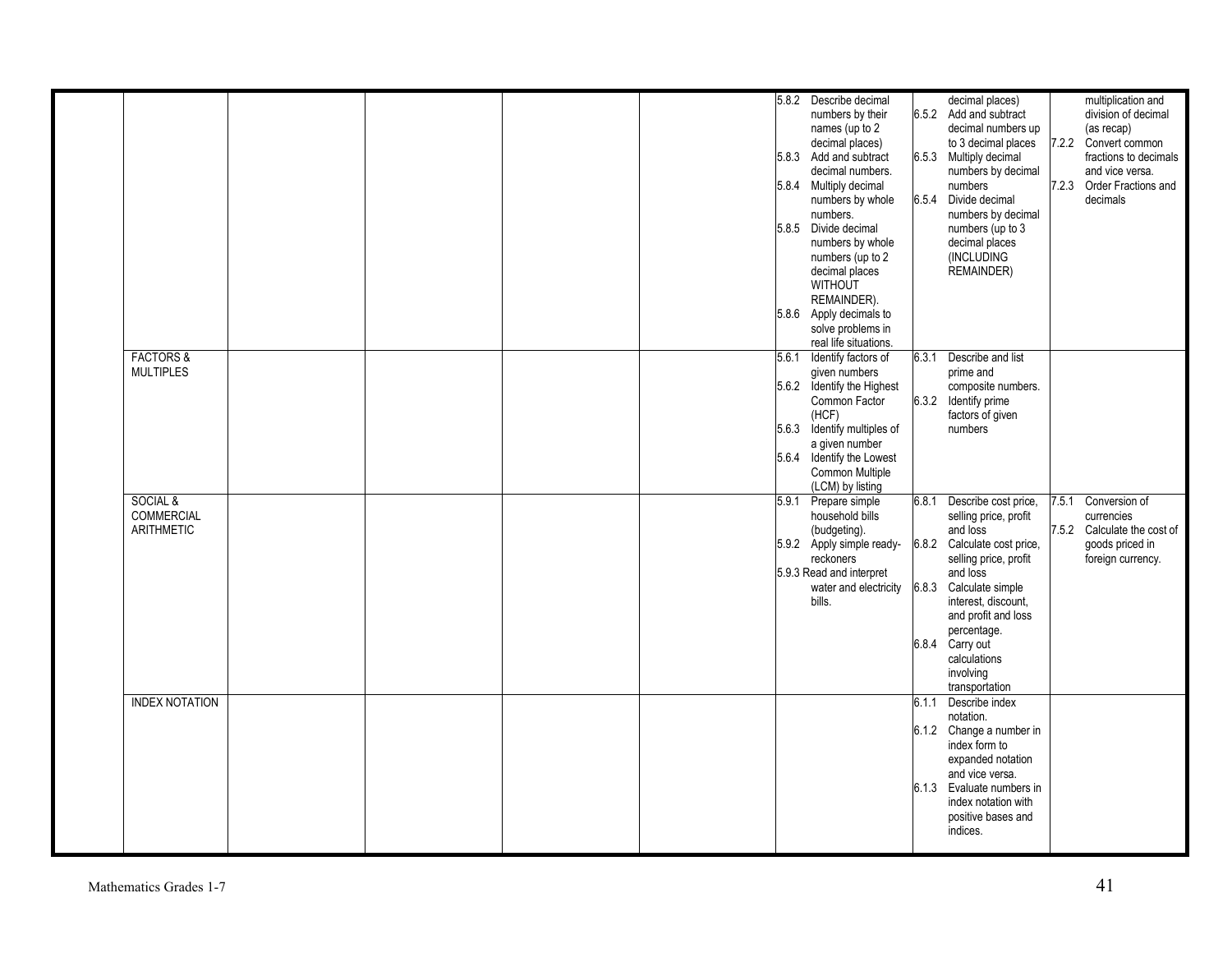|                       | <b>APPROXIMATION</b> |  |  | 6.6.1 Round off to the      |       |                           |
|-----------------------|----------------------|--|--|-----------------------------|-------|---------------------------|
|                       |                      |  |  | nearest unit.               |       |                           |
|                       |                      |  |  |                             |       |                           |
|                       |                      |  |  | 6.6.2 Round off to the      |       |                           |
|                       |                      |  |  | nearest decimal             |       |                           |
|                       |                      |  |  | places                      |       |                           |
|                       |                      |  |  | 6.6.3 Solve simple          |       |                           |
|                       |                      |  |  | problems involving          |       |                           |
|                       |                      |  |  | rounding off                |       |                           |
|                       |                      |  |  | quantities to               |       |                           |
|                       |                      |  |  | required number of          |       |                           |
|                       |                      |  |  | decimal places              |       |                           |
|                       | RATIO &              |  |  | Describe ratio and<br>6.7.1 | 7.4.1 | Solve problems            |
|                       | <b>PROPORTION</b>    |  |  | direct proportion           |       | involving direct          |
|                       |                      |  |  | 6.7.2 Differentiate         |       | proportion (as            |
|                       |                      |  |  | between ratio and           |       | recap)                    |
|                       |                      |  |  | direct proportion           |       | 7.4.2 Describe indirect   |
|                       |                      |  |  | 6.7.3 Express a given       |       | proportion.               |
|                       |                      |  |  | ratio in its lowest         |       | 7.4.3 Solve problems      |
|                       |                      |  |  |                             |       |                           |
|                       |                      |  |  | term                        |       | involving indirect        |
|                       |                      |  |  | 6.7.4 Solve problems        |       | proportion                |
|                       |                      |  |  | involving ratio and         |       | 7.4.4 Draw graphs to      |
|                       |                      |  |  | direct proportion.          |       | illustrate quantities     |
|                       |                      |  |  |                             |       | in direct and indirect    |
|                       |                      |  |  |                             |       | proportion.               |
|                       | <b>PERCENTAGES</b>   |  |  |                             | 7.3.1 | Describe a                |
| Numbers & calculation |                      |  |  |                             |       | percentage                |
|                       |                      |  |  |                             |       | 7.3.2 Convert decimals to |
|                       |                      |  |  |                             |       | percentages and           |
|                       |                      |  |  |                             |       | vice versa.               |
|                       |                      |  |  |                             |       | 7.3.3 Convert common      |
|                       |                      |  |  |                             |       | fractions to              |
|                       |                      |  |  |                             |       | percentages and           |
|                       |                      |  |  |                             |       | vice versa.               |
|                       |                      |  |  |                             |       | 7.3.4 Solve problems      |
|                       |                      |  |  |                             |       | involving                 |
|                       |                      |  |  |                             |       | percentages.              |
|                       |                      |  |  |                             |       | 7.3.5 Relate fractions,   |
|                       |                      |  |  |                             |       |                           |
|                       |                      |  |  |                             |       | decimals and              |
|                       |                      |  |  |                             |       | percentages to real       |
|                       |                      |  |  |                             |       | life situations           |
|                       | <b>INTEGERS</b>      |  |  |                             | 7.6.1 | Understand integers       |
|                       |                      |  |  |                             |       | 7.6.2 Illustrate positive |
|                       |                      |  |  |                             |       | and negative              |
|                       |                      |  |  |                             |       | numbers using the         |
|                       |                      |  |  |                             |       | number line.              |
|                       |                      |  |  |                             |       | 7.6.3 Order integers      |
|                       |                      |  |  |                             |       | 7.6.4 Add integers        |
|                       |                      |  |  |                             |       | 7.6.5 Subtract integers   |
|                       | <b>NUMBER BASES</b>  |  |  |                             | 7.7.1 | Illustrate base ten       |
|                       |                      |  |  |                             |       | numeration system         |
|                       |                      |  |  |                             |       | 7.7.2 Describe other      |
|                       |                      |  |  |                             |       | number bases              |
|                       |                      |  |  |                             |       | 7.7.3 Convert from Base   |
|                       |                      |  |  |                             |       |                           |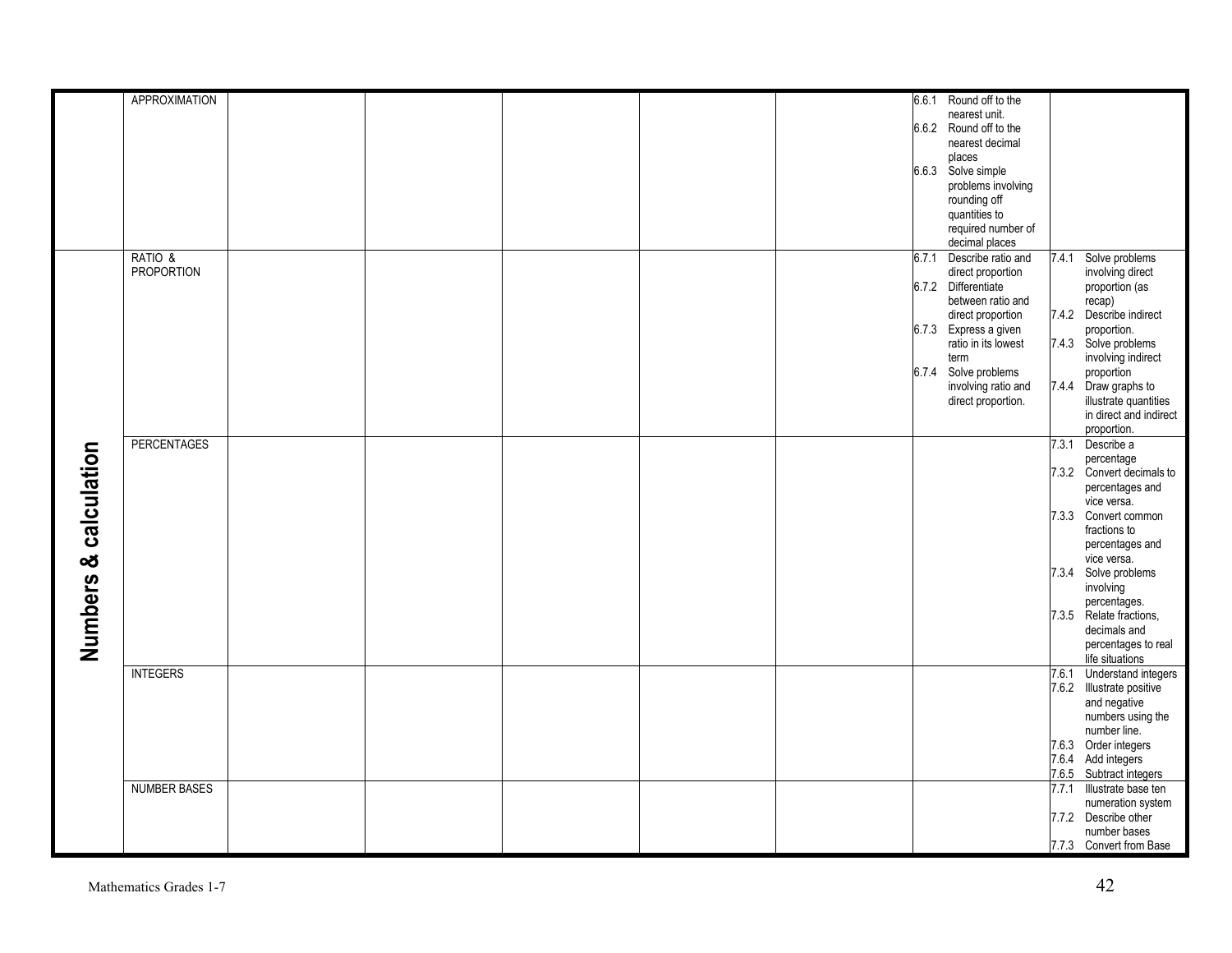|                |                     |                            |                           |                              |                            |                              |                           |       | 10 to Bases 2, 5          |
|----------------|---------------------|----------------------------|---------------------------|------------------------------|----------------------------|------------------------------|---------------------------|-------|---------------------------|
|                |                     |                            |                           |                              |                            |                              |                           |       | and 8.                    |
|                |                     |                            |                           |                              |                            |                              |                           |       | 7.7.4 Convert from Bases  |
|                |                     |                            |                           |                              |                            |                              |                           |       | 2.5 and 8 to Base         |
|                |                     |                            |                           |                              |                            |                              |                           |       | 10.                       |
|                |                     |                            |                           |                              |                            |                              |                           |       | 7.7.5 Convert from base 2 |
|                |                     |                            |                           |                              |                            |                              |                           |       | to base 5 and vice        |
|                |                     |                            |                           |                              |                            |                              |                           |       | versa                     |
|                |                     |                            |                           |                              |                            |                              |                           |       | 7.7.6 Add and subtract in |
|                |                     |                            |                           |                              |                            |                              |                           |       | Bases 2, 5 and 8.         |
|                | <b>NUMBER &amp;</b> |                            |                           |                              |                            |                              |                           | 7.8.1 |                           |
|                |                     |                            |                           |                              |                            |                              |                           |       | Describe perfect          |
|                | SEQUENCES           |                            |                           |                              |                            |                              |                           |       | squares                   |
|                |                     |                            |                           |                              |                            |                              |                           |       | 7.8.2 Find squares of     |
|                |                     |                            |                           |                              |                            |                              |                           |       | whole numbers             |
|                |                     |                            |                           |                              |                            |                              |                           |       | 7.8.3 Describe cubes      |
|                |                     |                            |                           |                              |                            |                              |                           |       | 7.8.4 Find cubes of whole |
|                |                     |                            |                           |                              |                            |                              |                           |       | numbers.                  |
|                |                     |                            |                           |                              |                            |                              |                           |       | 7.8.5 Generate a          |
|                |                     |                            |                           |                              |                            |                              |                           |       | sequence in a             |
|                |                     |                            |                           |                              |                            |                              |                           |       | decreasing and            |
|                |                     |                            |                           |                              |                            |                              |                           |       | increasing order.         |
|                |                     |                            |                           |                              |                            |                              |                           |       | 7.8.6 Generate series     |
|                | <b>LINEAR</b>       |                            |                           |                              |                            |                              | 6.10.1 Describe an open   |       |                           |
|                | <b>EQUATIONS</b>    |                            |                           |                              |                            |                              | sentences                 |       |                           |
|                |                     |                            |                           |                              |                            |                              | 6.10.2 Solve linear       |       |                           |
|                |                     |                            |                           |                              |                            |                              |                           |       |                           |
|                |                     |                            |                           |                              |                            |                              | equations in one          |       |                           |
|                |                     |                            |                           |                              |                            |                              | variable                  |       |                           |
|                | <b>INEQUATIONS</b>  |                            |                           |                              |                            |                              |                           | 7.9.1 | Describe an open          |
|                |                     |                            |                           |                              |                            |                              |                           |       | sentence                  |
|                |                     |                            |                           |                              |                            |                              |                           |       | 7.9.2 Solve simple linear |
|                |                     |                            |                           |                              |                            |                              |                           |       | inequations in one        |
|                |                     |                            |                           |                              |                            |                              |                           |       | variable.                 |
| <b>Algebra</b> | <b>SETS</b>         | 1.2.1 Sort objects         | 2.1.1 Describe sets in    | 3.1.1 Describe a set by      | 4.1.1 Identify equivalent  | 5.5.1 List all sub sets of a | 6.2.1 Describe the        |       |                           |
|                |                     | according to size,         | relation to real life     | listing its members.         | sets.                      | given set.                   | intersection, union in    |       |                           |
|                |                     | colour and shape.          | situations.               | 3.1.2 Recognise and use      | 4.1.2 Identify subsets and | 5.5.2 Describe sets of       | a Venn diagram.           |       |                           |
|                |                     | 1.2.2 Match sets into one- | 2.1.2 State membership of | the symbols "=" equal        | use the subset             | numbers.                     | 6.2.2 Use symbols of      |       |                           |
|                |                     | to-one                     | a set using symbol $\in$  | to, " $\neq$ " not equal to. | symbol "こ                  | 5.5.3 Describe subset in a   | intersection "n",         |       |                           |
|                |                     | correspondence.            | , $\notin$ and { }.       |                              | 4.1.3 Apply sets to solve  | Venn diagram.                | union "U" (and subset     |       |                           |
|                |                     | 1.2.3 Place sets in order  |                           |                              | problems in real life      |                              | " $\subset$ " as recap).  |       |                           |
|                |                     | according to their         |                           |                              | situations                 |                              | 6.2.3 Find number of      |       |                           |
|                |                     | cardinal numbers.          |                           |                              |                            |                              | subsets of a given set    |       |                           |
|                |                     | 1.2.4 Assign numerals 0 to |                           |                              |                            |                              | using the formula 2n.     |       |                           |
|                |                     | 10 to elements in a        |                           |                              |                            |                              | 6.2.4 Apply the knowledge |       |                           |
|                |                     | set.                       |                           |                              |                            |                              | of sets in real life      |       |                           |
|                |                     | 1.2.5 Use cardinal and     |                           |                              |                            |                              | situations.               |       |                           |
|                |                     |                            |                           |                              |                            |                              |                           |       |                           |
|                |                     | ordinal numbers in         |                           |                              |                            |                              |                           |       |                           |
|                |                     | everyday life.             |                           |                              |                            |                              |                           |       |                           |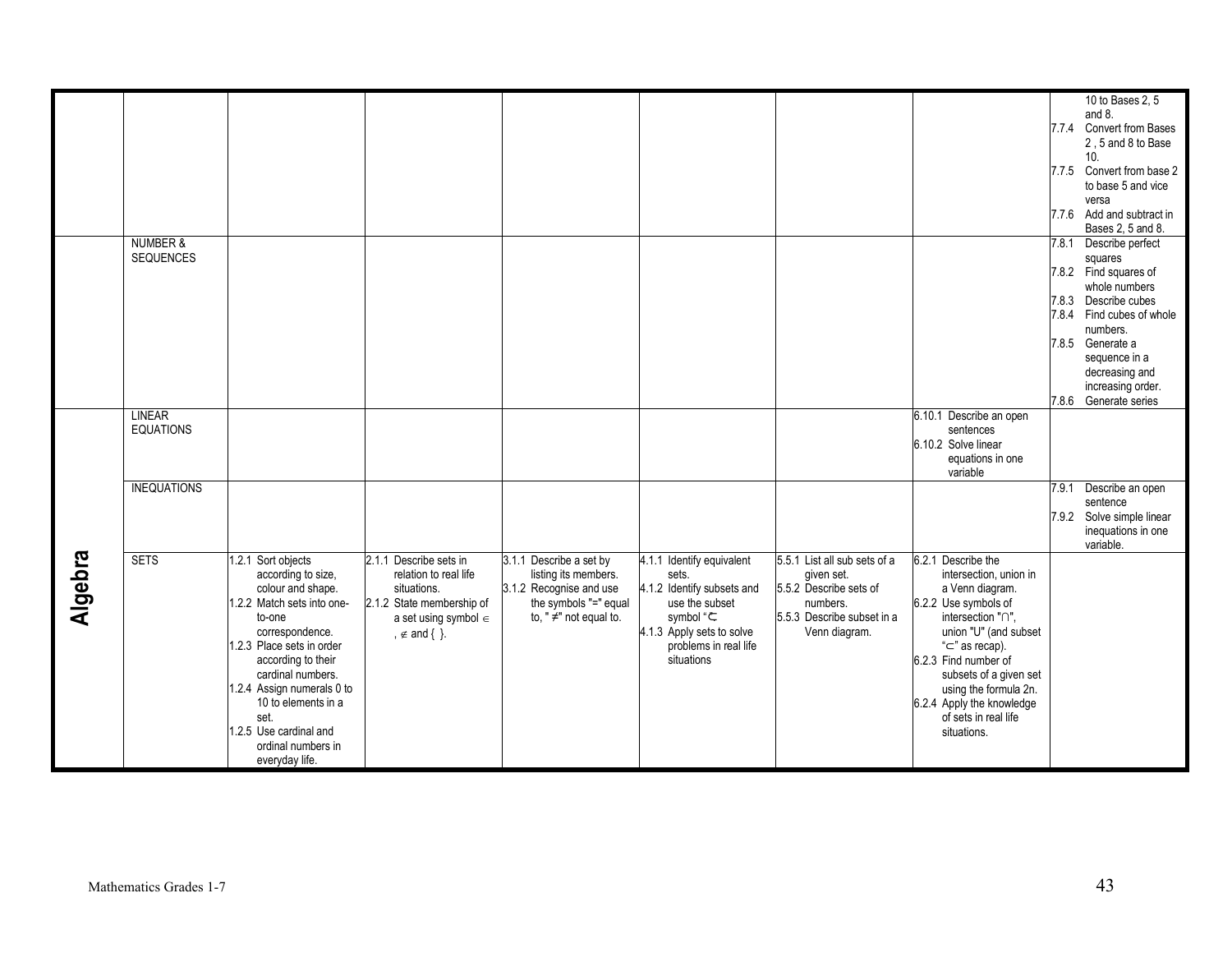|           | <b>ANGLES</b>       |                           |                                |                                 | Describe an angle.<br>4.9.1 |                                 |                          |                                        |
|-----------|---------------------|---------------------------|--------------------------------|---------------------------------|-----------------------------|---------------------------------|--------------------------|----------------------------------------|
|           |                     |                           |                                |                                 | 4.9.2<br>Identify types of  |                                 |                          |                                        |
|           |                     |                           |                                |                                 |                             |                                 |                          |                                        |
|           |                     |                           |                                |                                 | angles                      |                                 |                          |                                        |
|           |                     |                           |                                |                                 | 4.9.3 Use a protractor to   |                                 |                          |                                        |
|           |                     |                           |                                |                                 | measure and draw            |                                 |                          |                                        |
|           |                     |                           |                                |                                 | angles up to 180°.          |                                 |                          |                                        |
|           | <b>PLANE SHAPE</b>  | 1.6.1 Recognise squares,  | 2.11.1<br>Identify right angle | Identify right angled<br>3.12.1 | 4.10.1 Draw a rectangle     | 5.10.1 Identify and draw        | 6.11.1 Identify regular  | 7.10.1 Describe line                   |
|           |                     | circles, rectangles       | with squared paper             | triangle by folding             | and square using            | perpendicular and               | polygons up to six       | symmetry                               |
|           |                     | and triangles.            | or paper folding.              | rectangular and                 | protractor and set          | parallel lines                  | sides                    | 7.10.2 Draw lines of                   |
|           |                     | 1.6.2 Trace outline of    | 2.11.2 Draw rectangle and      | squared paper                   | square                      | 5.10.2 Describe trapezium.      | 6.11.2 Draw pentagon and | symmetry of plane                      |
|           |                     | squares, circles,         | square on squared              | 3.12.2 Draw right angled        | 4.10.2 Identify isosceles   | rhombus and                     | hexagon.                 | shape.                                 |
|           |                     | rectangles and            | paper.                         | triangle on squared             | and equilateral             | parallelogram                   |                          | 7.10.3 Establish the                   |
| Geometry  |                     | triangles.                | 2.11.3 Identify side and       | paper                           | triangles                   | 5.10.3 Draw trapezium,          |                          | relationship                           |
|           |                     | 1.6.3 Make pictures using | vertex of rectangle            |                                 | 4.10.3 Draw the equilateral | rhombus and                     |                          | between                                |
|           |                     | shapes of squares,        | and square.                    |                                 | and isosceles               | parallelogram.                  |                          | circumference and                      |
|           |                     | rectangle circles and     |                                |                                 | triangles using             | 5.10.4 Identify the uses of     |                          | diameter                               |
|           |                     | triangles                 |                                |                                 | protractor and set          | a pair of compasses             |                          |                                        |
|           |                     |                           |                                |                                 | square                      | 5.10.5 Use a pair of            |                          |                                        |
|           |                     |                           |                                |                                 |                             | compass to draw a               |                          |                                        |
|           |                     |                           |                                |                                 |                             | circle                          |                          |                                        |
|           |                     |                           |                                |                                 |                             | 5.10.6 Identify centre.         |                          |                                        |
|           |                     |                           |                                |                                 |                             | diameter and radius             |                          |                                        |
|           |                     |                           |                                |                                 |                             | of a circle                     |                          |                                        |
|           | <b>SOLID SHAPES</b> |                           | Recognise cuboid,<br>2.12.1    |                                 |                             | 5.11.1<br>Identify face, vertex |                          | 7.12.1 Identify a cylinder             |
|           |                     |                           | cube, cylinder and             |                                 |                             | and edges of                    |                          | and triangular prism                   |
|           |                     |                           | sphere.                        |                                 |                             | cuboids and cubes               |                          | 7.12.2 Draw nets of                    |
|           |                     |                           | 2.12.2 Mould cuboid, cube.     |                                 |                             | 5.11.2 Draw nets of             |                          | cylinder and                           |
|           |                     |                           |                                |                                 |                             | cuboids and cubes               |                          |                                        |
|           |                     |                           | cylinder and sphere            |                                 |                             | 5.11.3 Draw/sketch cuboid       |                          | triangular prism<br>7.12.3 Draw/sketch |
|           |                     |                           | using clay plasticine          |                                 |                             |                                 |                          |                                        |
|           |                     |                           |                                |                                 |                             | and cube                        |                          | cylinder and                           |
|           |                     |                           |                                |                                 |                             |                                 |                          | triangular prism                       |
|           | <b>RELATIONS</b>    |                           | 2.9.1 Draw arrow diagrams      | 3.11.1 Draw Arrow               | 4.12.1 Illustrate one-to-   | 5.14.1<br>Illustrate a one-to-  |                          |                                        |
|           |                     |                           | to illustrate matching         | diagrams to                     | many relation using         | many and many-to-               |                          |                                        |
| Relations |                     |                           |                                | illustrate one-to-one           | arrow.                      | one relations                   |                          |                                        |
|           |                     |                           |                                | mappings                        | 4.12.2 Apply relations in   | 5.14.2 Apply knowledge of       |                          |                                        |
|           |                     |                           |                                |                                 | real life situations.       | relations and                   |                          |                                        |
|           |                     |                           |                                |                                 |                             | mappings in real life           |                          |                                        |
|           |                     |                           |                                |                                 |                             | situations.                     |                          |                                        |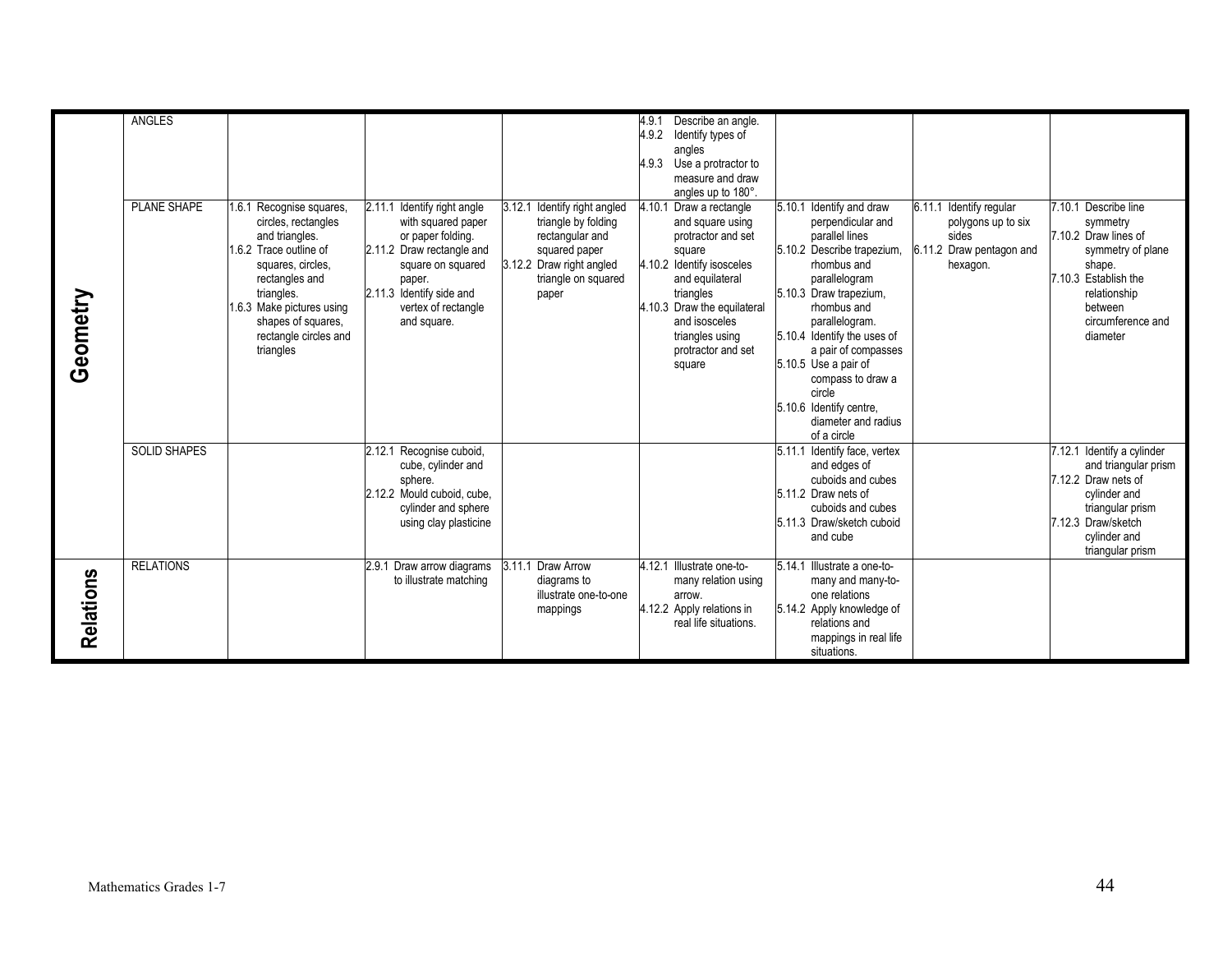|                   | <b>MEASURES</b>   | 1.7.1 Identify times of the | 2.8.1 Read and tell time in | 3.9.1 Tell time at specified                | 4.11.1 Determine duration         | 5.12.1 Find the perimeter                  | 6.12.1 Find the total length | 7.11.1 Calculate             |
|-------------------|-------------------|-----------------------------|-----------------------------|---------------------------------------------|-----------------------------------|--------------------------------------------|------------------------------|------------------------------|
|                   |                   | day.                        | full hours                  | intervals.                                  | of time elapsed                   | of triangle,                               | of edges of cube             | circumference,               |
|                   |                   | 1.7.2 Tell days of the week | 2.8.2 Measures of different | 3.9.2 Read and use the                      | between events                    | parallelograms,                            | and cuboid                   | using radius or              |
|                   |                   | 1.7.3 Name months of the    | objects using               | calendar                                    | 4.11.2 Relate seconds,            | trapezium, rhombus                         | 6.12.2 Find the total        | diameter of the              |
|                   |                   | year                        | standard units. (cm,        | 3.9.3 Describe the unit for                 | minutes, hours and                | and composite                              | surface area of cube         | circle.                      |
|                   |                   | 1.7.4 Compare lengths of    | mm, m)                      | measuring long                              | day.                              | shapes                                     | and cuboid                   | 7.11.2 Calculate the area    |
|                   |                   | different objects.          | 2.8.3 Find the perimeter of | distances (Km).                             | 4.11.3 Illustrate the             | 5.12.2 Derive formula for                  | 6.12.3 Describe the          | of a circle                  |
|                   |                   |                             | simple plane figures        | 3.9.4 Describe mass and                     | meaning of area                   | area of triangle,                          | meaning of speed             |                              |
|                   |                   |                             |                             | the standard units for                      | 4.11.4 Describe standard          | parallelograms,                            | 6.12.4 Calculate speed       |                              |
|                   |                   |                             |                             | its measure                                 | units to measure                  | trapezium and                              | using distance and           |                              |
|                   |                   |                             |                             | 3.9.5 Describe capacity<br>and the standard | area. (cm2, mm2,                  | rhombus.<br>5.12.3 Calculate areas of      | time                         |                              |
| Measures          |                   |                             |                             | units for its measure                       | m2)<br>4.11.5 Derive the formulae | triangle,                                  |                              |                              |
|                   |                   |                             |                             |                                             | for finding area of               | parallelograms,                            |                              |                              |
|                   |                   |                             |                             |                                             | rectangle and                     | trapezium, rhombus                         |                              |                              |
|                   |                   |                             |                             |                                             | square                            | and composite                              |                              |                              |
|                   |                   |                             |                             |                                             | 4.11.6 Find the area of a         | shapes                                     |                              |                              |
|                   |                   |                             |                             |                                             | rectangle and                     | 5.12.4 Describe volume                     |                              |                              |
|                   |                   |                             |                             |                                             | square                            | 5.12.5 Use standard units                  |                              |                              |
|                   |                   |                             |                             |                                             |                                   | to measure volume                          |                              |                              |
|                   |                   |                             |                             |                                             |                                   | (cm3, m3)                                  |                              |                              |
|                   |                   |                             |                             |                                             |                                   | 5.12.6 Relate volume to                    |                              |                              |
|                   |                   |                             |                             |                                             |                                   | capacity                                   |                              |                              |
|                   |                   |                             |                             |                                             |                                   | 5.12.7 Derive the formulae                 |                              |                              |
|                   |                   |                             |                             |                                             |                                   | for finding volume<br>5.12.8 Calculate the |                              |                              |
|                   |                   |                             |                             |                                             |                                   | volume of cubes                            |                              |                              |
|                   |                   |                             |                             |                                             |                                   | and cuboids                                |                              |                              |
|                   | <b>STATISTICS</b> |                             | 2.10.1 Collect and present  | 3.10.1<br>Collect and present               | 4.13.1 Read and interpret         | 5.13.1 Understand stem-                    | 6.9.1<br>Describe averages   | 7.13.1 Interpret data on     |
|                   |                   |                             | data using pictures         | ungrouped data on                           | line graphs                       | leaf plot and on a                         | or measures of               | charts (pie chart,           |
|                   |                   |                             |                             | a frequency table                           | 4.13.2 Collect and present        | bar graph.                                 | central tendency             | line graph, bar/line         |
|                   |                   |                             |                             |                                             | data on a line graph              | 5.13.2 Collect and present                 | 6.9.2 Solve problems         | graph, frequency             |
|                   |                   |                             |                             |                                             |                                   | data on a stem-leaf                        | involving averages           | table)                       |
|                   |                   |                             |                             |                                             |                                   | plot and on a bar                          |                              | 7.13.2 Collect and present   |
|                   |                   |                             |                             |                                             |                                   | graph                                      |                              | data on a<br>pictograph, pie |
|                   |                   |                             |                             |                                             |                                   |                                            |                              | chart, bar chart, line       |
|                   |                   |                             |                             |                                             |                                   |                                            |                              | graph and                    |
|                   |                   |                             |                             |                                             |                                   |                                            |                              | frequency tables.            |
| <b>Statistics</b> |                   |                             |                             |                                             |                                   |                                            |                              | 7.13.3 Calculate Mean.       |
|                   |                   |                             |                             |                                             |                                   |                                            |                              | Mode and Median              |
|                   |                   |                             |                             |                                             |                                   |                                            |                              | 7.13.4 Calculate averages    |
|                   |                   |                             |                             |                                             |                                   |                                            |                              | as applied to mass.          |
|                   |                   |                             |                             |                                             |                                   |                                            |                              | money, time,                 |
|                   |                   |                             |                             |                                             |                                   |                                            |                              | temperature and              |
|                   |                   |                             |                             |                                             |                                   |                                            |                              | speed.                       |